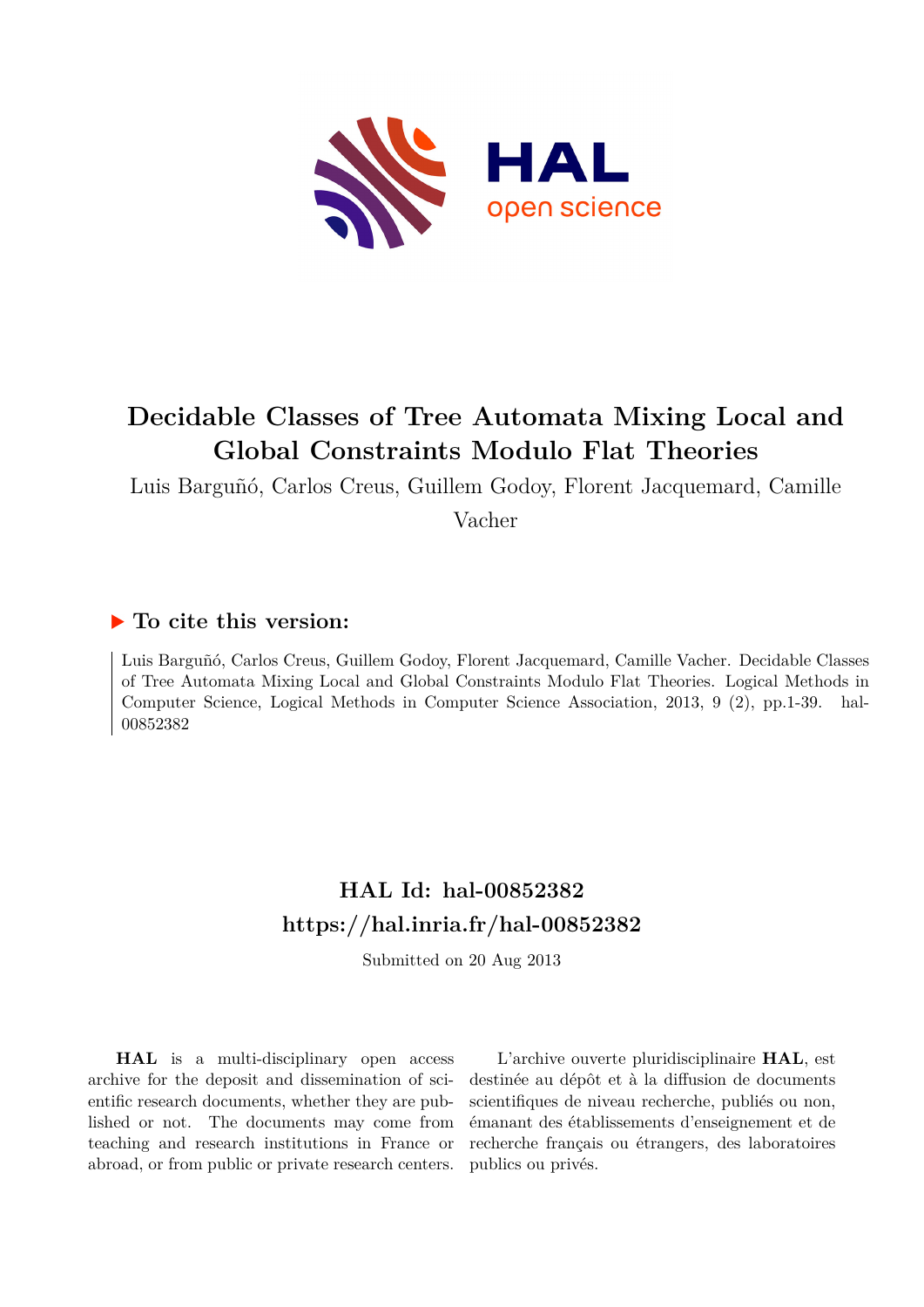## DECIDABLE CLASSES OF TREE AUTOMATA MIXING LOCAL AND GLOBAL CONSTRAINTS MODULO FLAT THEORIES <sup>∗</sup>

LUIS BARGUÑÓ<sup> $a$ </sup>, CARLES CREUS<sup>b</sup>, GUILLEM GODOY<sup>c</sup>, FLORENT JACQUEMARD<sup>d</sup>, AND CAMILLE VACHER  $e$ 

 $a,b,c$  Universitat Politècnica de Catalunya, Jordi Girona 1, Barcelona, Spain *e-mail address*: {luisbargu,ccreuslopez}@gmail.com, ggodoy@lsi.upc.edu

d INRIA Saclay, LSV-CNRS/ENS Cachan *e-mail address*: florent.jacquemard@lsv.ens-cachan.fr

<sup>e</sup> LIFL, Univ. Lille I, INRIA Lille, 40 avenue Halley, 59650 Villeneuve d'Ascq, France *e-mail address*: vacher@lsv.ens-cachan.fr

Abstract. We define a class of ranked tree automata TABG generalizing both the tree automata with local tests between brothers of Bogaert and Tison (1992) and with global equality and disequality constraints (TAGED) of Filiot et al. (2007). TABG can test for equality and disequality modulo a given flat equational theory between brother subterms and between subterms whose positions are defined by the states reached during a computation. In particular, TABG can check that all the subterms reaching a given state are distinct. This constraint is related to monadic key constraints for XML documents, meaning that every two distinct positions of a given type have different values.

We prove decidability of the emptiness problem for TABG. This solves, in particular, the open question of the decidability of emptiness for TAGED. We further extend our result by allowing global arithmetic constraints for counting the number of occurrences of some state or the number of different equivalence classes of subterms (modulo a given flat equational theory) reaching some state during a computation. We also adapt the model to unranked ordered terms. As a consequence of our results for TABG, we prove the decidability of a fragment of the monadic second order logic on trees extended with predicates for equality and disequality between subtrees, and cardinality.

 $^{d,e}$  The last two authors were supported by the Future and Emerging Technologies (FET) program under the FET-Open grant agreement FOX number FP7-ICT-23359, and by the INRIA ARC 2010 project ACCESS.



DOI:10.2168/LMCS-9(2:01)2013

L. Barguñó, C. Creus, G. Godoy, F. Jacquemard, and C. Vacher **[Creative Commons](http://creativecommons.org/about/licenses)** 

<sup>2012</sup> ACM CCS: [Theory of computation]: Formal languages and automata theory—Tree languages; Logic—Higher order logic.

*Key words and phrases:* Logic, symbolic constraints, tree automata, XML processing.

<sup>∗</sup> A preliminary version [\[BCG](#page-37-0)<sup>+</sup>10] appeared in the Proceedings of the 25th Annual IEEE Symposium on Logic In Computer Science (LICS 2010). Here, we generalize the results by allowing the constraints to be interpreted modulo a flat equational theory, and make the results stronger and easier to follow by presenting completely new proofs for the part on arithmetic constraints.

a,b,c The first three authors were supported by the FORMALISM project (TIN2007-66523), by the SweetLogics project (TIN2010-21062-C02-01), and by an FI-DGR grant.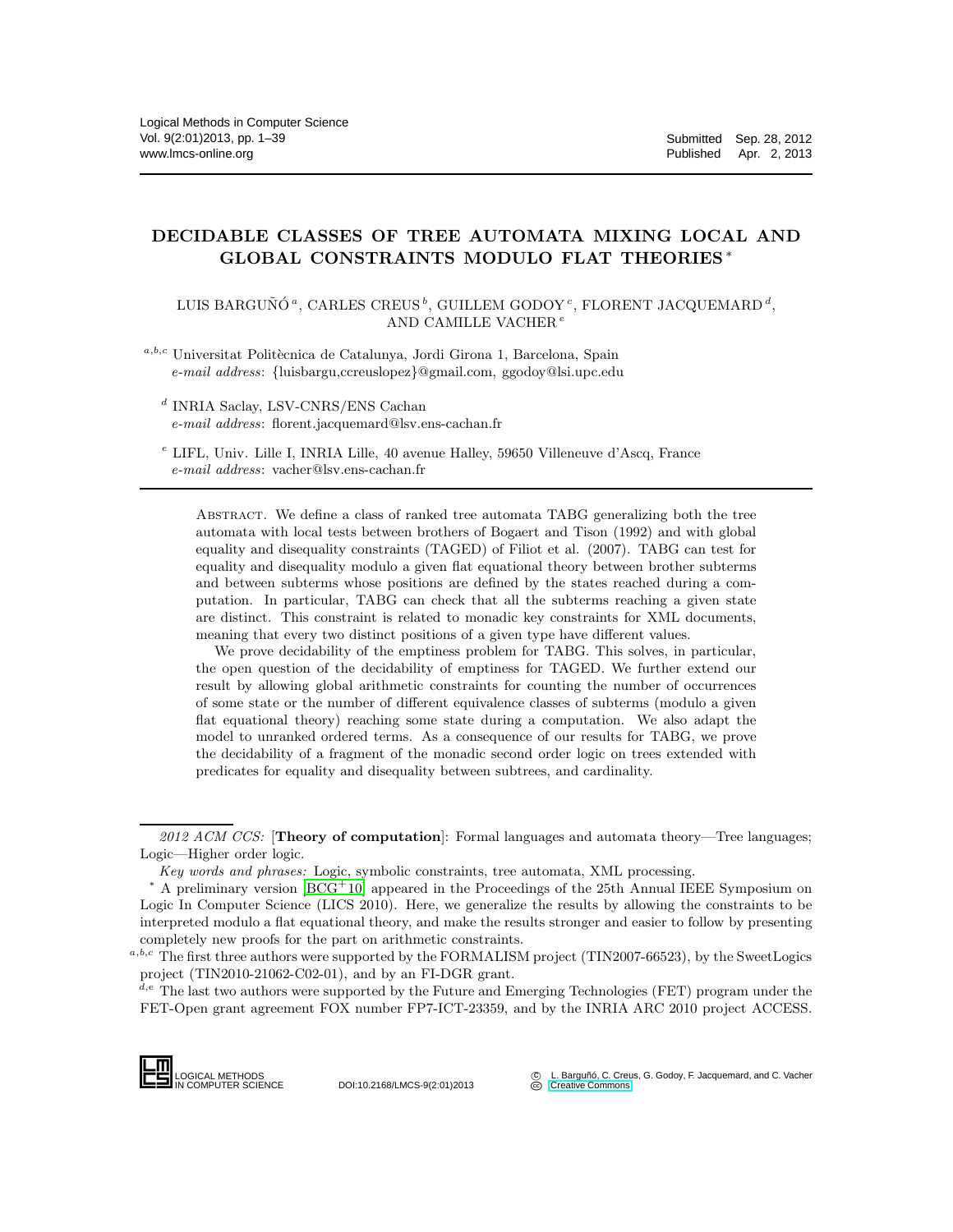#### 1. Introduction

Tree automata techniques are widely used in several domains like automated deduction (see e.g.  $[CDG^+07]$ , static analysis of programs  $[BT05]$  or protocols  $[VGL07, FGVTT04]$  $[VGL07, FGVTT04]$ , and XML processing [\[Sch07\]](#page-39-1). However, a severe limitation of standard tree automata (TA) is that they are not able to test for equality (isomorphism) or disequality between subterms in an input term. For instance, the language of terms matching a non-linear pattern such as  $f(x, x)$  is not regular (i.e. there exists no TA recognizing this language). Let us illustrate how this limitation can be problematic in the context of XML documents processing. XML documents are commonly represented as labeled trees, and they can be constrained by XML schemas, which define both typing restrictions and integrity constraints. All the typing formalisms currently used for XML are based on finite tree automata. The key constraints for databases are common integrity constraints expressing that every two distinct positions of a given type have different values. This is typically the kind of constraints that can not be characterized by TA.

One first approach to overcome this limitation of TA consists in adding the possibility to make equality or disequality tests at each step of the computation of the automaton. The tests are performed locally, between subterms at a bounded distance from the current computation position in the input term. The emptiness problem, i.e. whether the language recognized by a given automaton is empty, is undecidable with such tests [\[Mon81\]](#page-38-3). A decid-able subclass is obtained by restricting the tests to sibling subterms [\[BT92\]](#page-38-4) (see [\[CDG](#page-38-0)+07] for a survey).

Another approach was proposed more recently in [\[FTT07,](#page-38-5) [FTT08\]](#page-38-6) with the definition of tree automata with *global* equality and disequality tests (TAGED). The TAGED do not perform the tests during the computation steps but globally on the term, at the end of the computation, at positions which are defined by the states reached during the computation. For instance, they can express that all the subterms that reached a given state  $q$  are equal, or that every two subterms that reached respectively the states  $q$  and  $q'$  are different. Nevertheless, arbitrary disequalities are not allowed in TAGED, since such  $q$  and  $q'$  must be different. The emptiness has been shown decidable for several subclasses of TAGED [\[FTT07,](#page-38-5) [FTT08\]](#page-38-6), but the decidability of emptiness for the whole class remained a challenging open question.

In this paper, we answer this question positively, for a class of tree recognizers more general than TAGED. We propose (in Section [3\)](#page-6-0) a class of tree automata with local constraints between siblings and global constraints (TABG) which significantly extends TAGED in several directions: (i) TABG combine global constraints a la TAGED with *local* equality and disequality constraints between brother subterms a la  $[BT92]$ ,  $(ii)$  the equality and disequality constraints are treated modulo a given flat equational theory (here flat means that both sides of the equation have the same variables and height, and that this height is bounded by 1), allowing to consider relations more general than syntactic equalities and disequalities, like e.g. structural equalities and disequalities,  $(iii)$  testing global disequality constraints between subterms that reached the same state is allowed (such test specify key constraints, which are not expressible with  $\text{TAGED}$ ),  $(iv)$  the global constraints are arbitrary Boolean combinations (including negation) of atomic equality and disequality (in TAGED, only conjunction of atoms are allowed, without negation).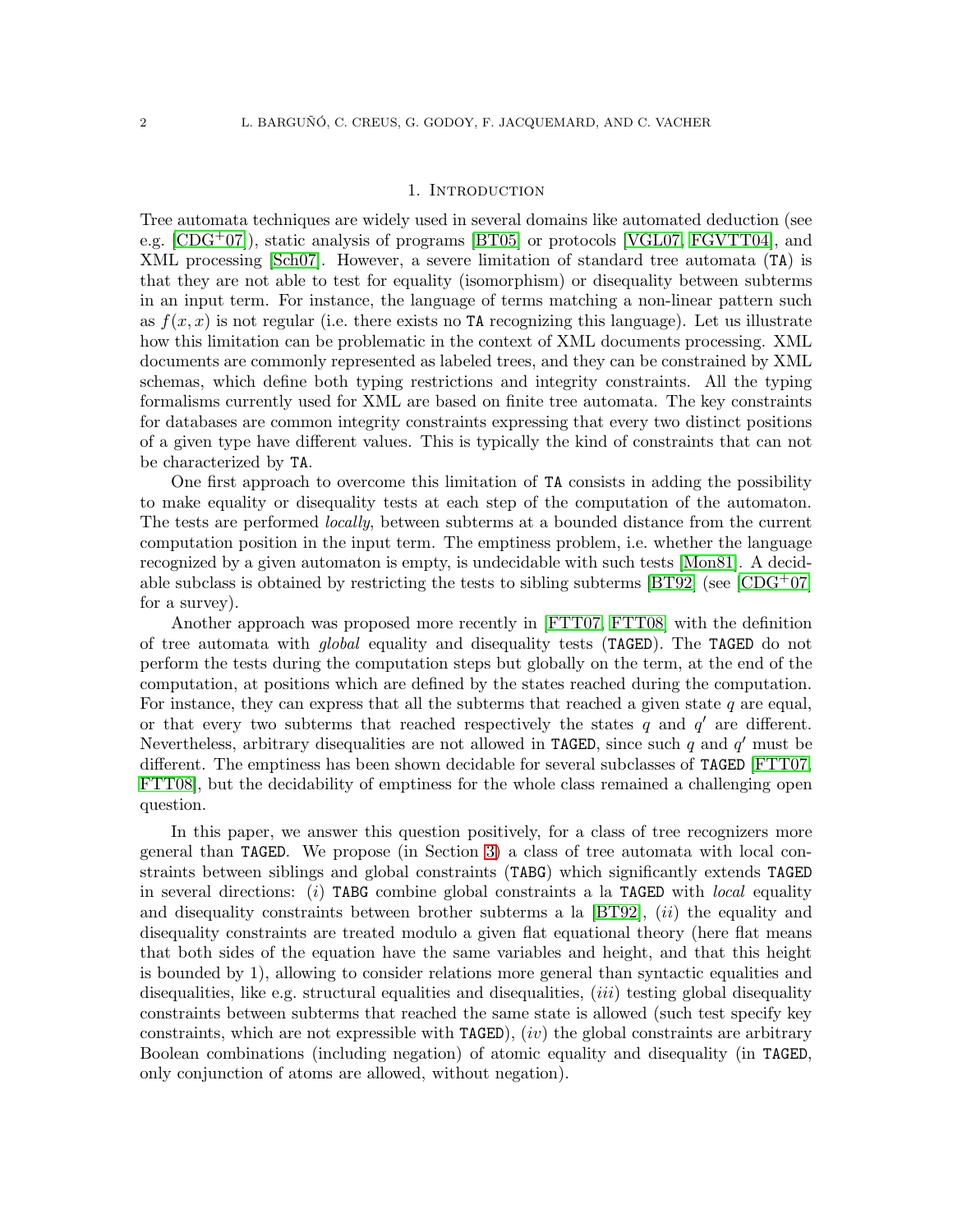In Section [4,](#page-11-0) we consider the addition to TABG of global counting constraints on the number |q| of occurrences of a given state q in a computation, or the number  $\|q\|$  of distinct equivalence classes (modulo the flat theory) of subterms reaching a given state  $q$  in a computation. These counting constraints are only allowed to compare states to constants, like in  $|q| \leq 5$  or  $||q|| + 2||q'|| \geq 9$  (with counting constraints being able to compare state cardinalities, like in  $|q| = |q'|$ , the emptiness problem becomes undecidable). Using this formalism as an intermediate step, we show that negative literals and disjunctions can be eliminated without loss of generality in the global constraints of TABG, i.e. that TABG whose global constraints are restricted to be conjunctions of positive literals (namely positive conjunctive TABG) have already the same expressiveness of the full TABG class. In particular, the counting constraints do not improve the expressiveness of TABG.

Our main result, presented in Section [5,](#page-22-0) is that emptiness is decidable for positive conjunctive TABG (and hence for TABG). The decision algorithm uses an involved pumping argument: every sufficiently large term recognized by the given TABG can be reduced by an operation of parallel pumping into a smaller term which is still recognized. The existence of the bound for the minimum accepted term is based on a particular well quasi-ordering.

We show that the emptiness decision algorithm of Section [5](#page-22-0) can also be applied to a generalization of the subclass TAG of TABG without the local constraints computing on unranked ordered labeled trees (Section [6\)](#page-32-0). This demonstrates the robustness of the method.

As an application of our results, in Section [7](#page-33-0) we present a (strict) extension of the monadic second order logic on trees whose existential fragment corresponds exactly to TAG. In particular, we conclude its decidability.

Related Work. TABG is a strict (decidable) extension of TAG and TA with local equality and disequality constraints, since the expressiveness of both subclasses is incomparable (see e.g. [\[JKV09\]](#page-38-7)).

The tree automata model of [\[BT92\]](#page-38-4) has been generalized from ranked trees to unranked ordered trees into a decidable class called UTASC [\[WL07,](#page-39-2) [LW09\]](#page-38-8). In unranked trees, the number of brothers (under a position) is unbounded, and UTASC transitions use MSO formulae (on words) with 2 free variables in order to select the sibling positions to be tested for equality and disequality. The decidable generalization of TAG to unranked ordered trees proposed in Section [6](#page-32-0) and the automata of [\[WL07,](#page-39-2) [LW09\]](#page-38-8) are incomparable. The combination of both formalisms could be the object of a further study.

Another way to handle subterm equalities is to use automata computing on DAG representation of terms [\[Cha99,](#page-38-9) [ANR05\]](#page-37-1). This model is incomparable to TAG whose constraints are conjunctions of equalities [\[JKV09\]](#page-38-7). The decidable extension of TA with one tree shaped memory [\[CC05\]](#page-38-10) can simulate TAG with equality constraints only, providing that at most one state per run can be used to test equalities [\[FTT07\]](#page-38-5).

We show in Section [3](#page-6-0) that the TABG strictly generalize the TAGED of [\[FTT07,](#page-38-5) [FTT08\]](#page-38-6). The latter have been introduced as a tool to decide a fragment of the spatial logic TQL [\[FTT07\]](#page-38-5). Decidable subclasses of TAGED were also shown decidable in correspondence with fragments of monadic second order logic on the tree extended with predicates for subtree (dis)equality tests. In Section [7,](#page-33-0) we generalize this correspondence to TAG and a more natural extension of MSO.

There have been several approaches to extend TA with arithmetic constraints on cardinalities  $|q|$  described above: the constraints can be added to transitions in order to count between siblings [\[SSM03,](#page-39-3) [DL06\]](#page-38-11) (in this case we could call them local by analogy with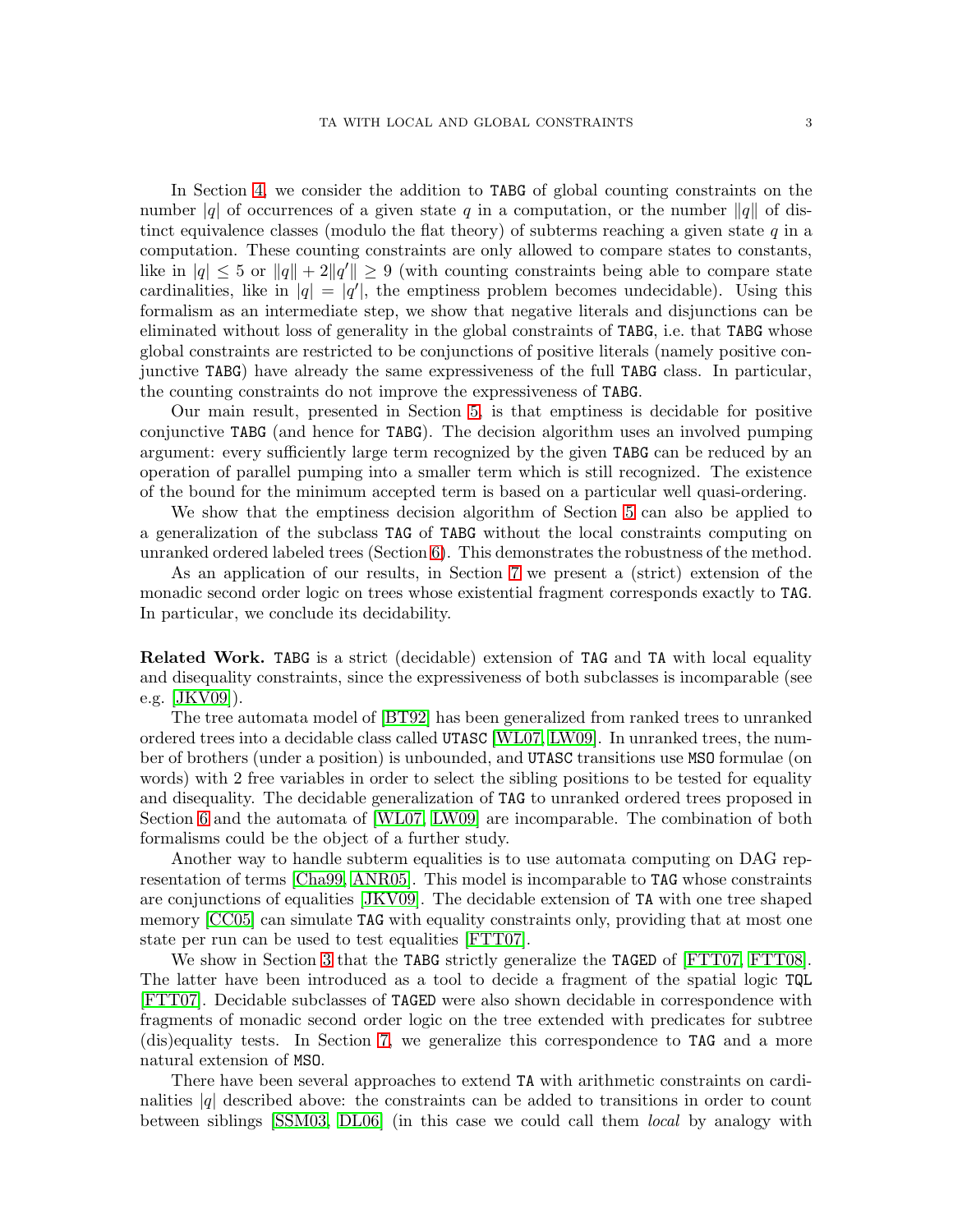equality tests) or they can be *global* [\[KR02\]](#page-38-12). We compare in Section [4](#page-11-0) the latter approach (closer to our settings) with our extension of TABG, with respect to emptiness decision. To our knowledge, this is the first time that arithmetic constraints on cardinalities of the form  $\|q\|$  are studied.

### 2. Preliminaries

2.1. Terms, Positions, Replacements. We use the standard notations for terms and positions, see [\[BN98\]](#page-37-2). A *signature*  $\Sigma$  is a finite set of function symbols with arity. We sometimes denote  $\Sigma$  explicitly as  $\{f_1 : a_1, \ldots, f_n : a_n\}$  where  $f_1, \ldots, f_n$  are the function symbols, and  $a_1, \ldots, a_n$  are the corresponding arities, or as  $\{f_1, \ldots, f_n\}$  when the arities are omitted. We denote the subset of function symbols of  $\Sigma$  of arity m as  $\Sigma_m$ . The set of (ranked) terms over the signature  $\Sigma$  is defined recursively as  $\mathcal{T}(\Sigma) := \{f(t_1, \ldots, t_m) \mid$  $f : m \in \Sigma, t_1, \ldots, t_m \in \mathcal{T}(\Sigma)$ . Note that the base case of this definition is  $\{f \mid f : 0 \in \Sigma\}$ , which coincides with  $\Sigma_0$  by omitting the arity. Elements of this subset are called constants.

Positions in terms are denoted by sequences of natural numbers. With  $\lambda$  we denote the empty sequence (root position), and  $p.p'$  denotes the concatenation of positions p and  $p'.$ The set of positions of a term is defined recursively as  $Pos(f(t_1, ..., t_m)) = \{\lambda\} \cup \{i, p \mid i \in$  $\{1,\ldots,m\}\wedge p \in Pos(t_i)\}.$  A term  $t \in \mathcal{T}(\Sigma)$  can be seen as a function from its set of positions  $Pos(t)$  into  $\Sigma$ . For this reason, the symbol labeling the position p in t shall be denoted by  $t(p)$ . By  $p < p'$  and  $p \leq p'$  we denote that p is a proper prefix of p', and that p is a prefix of p', respectively. In these cases, p' is necessarily of the form  $p.p''$ , and we define  $p' - p$  as  $p''$ . Two positions  $p_1, p_2$  incomparable with respect to the prefix ordering are called *parallel*, and it is denoted by  $p_1 \parallel p_2$ . The *subterm* of t at position p, denoted  $t|_p$ , is defined recursively as  $t|_{\lambda} = t$  and  $f(t_1, \ldots, t_m)|_{i,p} = t_i|_p$ . The replacement in t of the subterm at position p by s, denoted  $t[s]_p$ , is defined recursively as  $t[s]_\lambda = s$  and  $f(t_1, \ldots, t_{i-1}, t_i, t_{i+1}, \ldots, t_m) [s]_{i,p} = f(t_1, \ldots, t_{i-1}, t_i [s]_p, t_{i+1}, \ldots, t_m)$ . The *height* of a term t, denoted  $h(t)$ , is the maximal length of a position of  $Pos(t)$ . In particular, the length of  $\lambda$  is 0.

2.2. Tree automata. A tree automaton (TA, see e.g.  $[\text{CDG}^+07]$ ) is a tuple  $\mathcal{A} = \langle Q, \Sigma, F, \Delta \rangle$ where Q is a finite set of *states*,  $\Sigma$  is a signature,  $F \subseteq Q$  is a subset of final (or accepting) states and  $\Delta$  is a set of transition rules of the form  $f(q_1, \ldots, q_m) \to q$  where  $f : m \in \Sigma$ ,  $q_1, \ldots, q_m, q \in Q$ . Sometimes, we shall refer to A as a subscript of its components, like in  $Q_{\mathcal{A}}$  to indicate that this is the set of states of  $\mathcal{A}$ .

A run of A is a pair  $r = \langle t, M \rangle$  where t is a term in  $\mathcal{T}(\Sigma)$  and  $M : Pos(t) \to \Delta_{\mathcal{A}}$  is a mapping satisfying the following statement for each  $p \in Pos(t)$ : if  $t|_p$  is written of the form  $f(t_1,\ldots,t_m)$ , and  $M(p.1),\ldots,M(p.m)$  are rules with right-hand side states  $q_1,\ldots,q_m \in$  $Q_{\mathcal{A}}$ , respectively, then  $M(p)$  is a rule of the form  $f(q_1, \ldots, q_m) \to q$  for some  $q \in Q_{\mathcal{A}}$ . We write  $r(p)$  for the right-hand side state of  $M(p)$ , and say that r is a run of A on t. Moreover, by term(r) we refer to t, and by symbol(r) we refer to  $t(\lambda)$ . The run r is called successful (or accepting) if  $r(\lambda)$  is in  $F_{\mathcal{A}}$ . The language  $\mathcal{L}(\mathcal{A})$  of  $\mathcal{A}$  is the set of terms t for which there exists a successful run of  $A$ . A language L is called *regular* if there exists a TA  $A$  satisfying  $L = \mathcal{L}(\mathcal{A})$ . For facility of explanations, we shall use term-like notations for runs defined as follows in the natural way. For a run  $r = \langle t, M \rangle$ , by  $Pos(r)$  we denote  $Pos(t)$ , and by  $h(r)$  we denote  $h(t)$ . Similarly, by  $r|_p$  we denote the run  $\langle t|_p, M|_p\rangle$ , where  $M|_p$  is defined as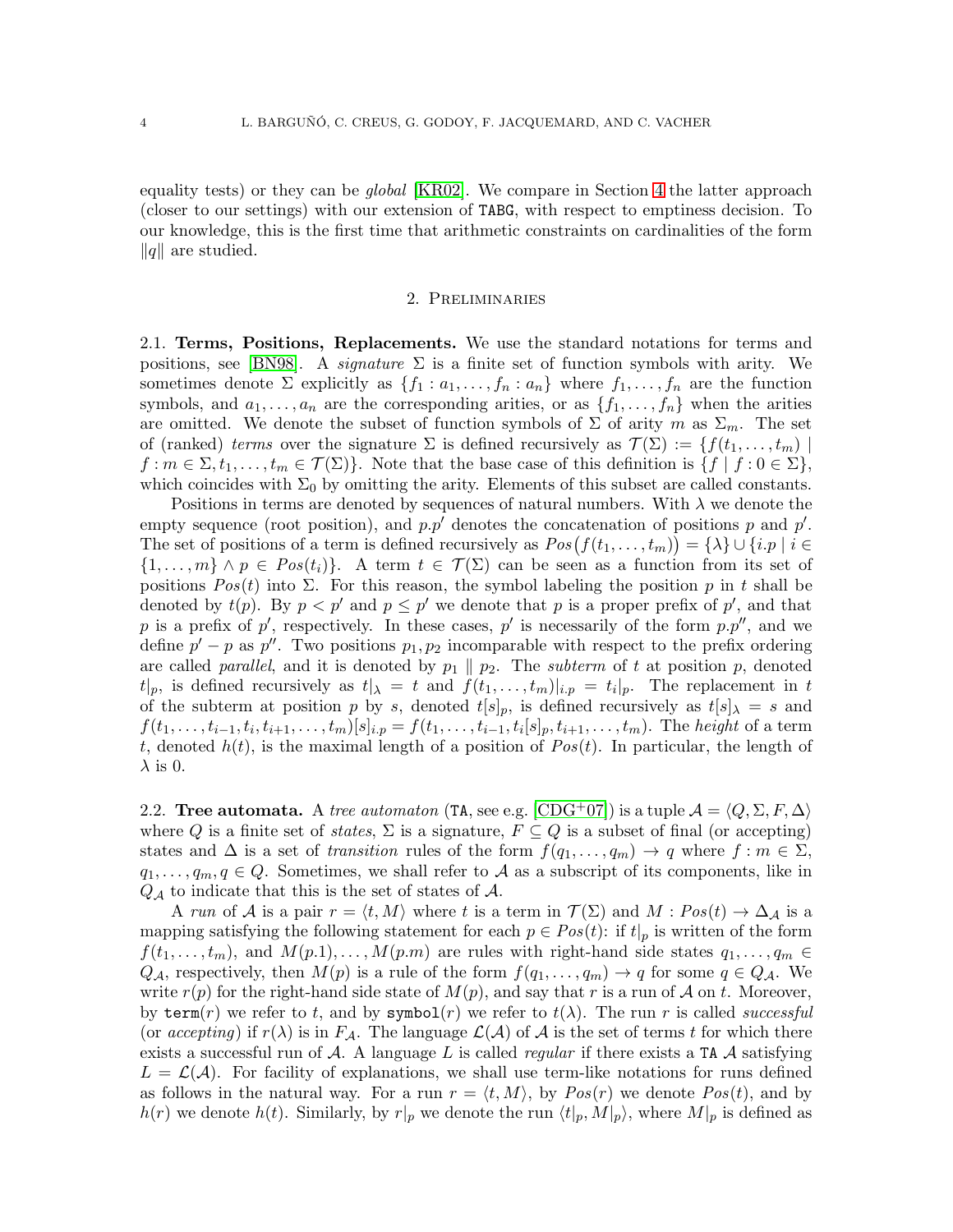$M|_p(p') = M(p.p')$  for each p' in  $Pos(t|_p)$ , and say that  $r|_p$  is a subrun of r. Moreover, for a run  $r' = \langle t', M' \rangle$  such that the states  $r'(\lambda)$  and  $r(p)$  coincide, by  $r[r']_p$  we denote the run  $\langle t[t']_p, M[M']_p \rangle$ , where  $M[M']_p$  is defined as  $M[M']_p(p.p') = M'(p')$  for each p' in  $Pos(t')$ , and as  $M[M']_p(p') = M(p')$  for each p' with  $p \nleq p'$ .

2.3. Tree automata with local constraints between brothers. A tree automaton with constraints between brothers (defined in [\[BT92\]](#page-38-4) and called TACBB in  $[CDG^{+}07]$ ) is a tuple  $\mathcal{A} = \langle Q, \Sigma, F, \Delta \rangle$  where Q,  $\Sigma$  and F are defined as for TA, but with the difference that  $\Delta$  is a set of constrained rules of the form  $f(q_1, \ldots, q_m) \stackrel{C}{\to} q$ , where C is a set of equalities and disequalities of the form  $i \approx j$  or  $i \not\approx j$  for  $i, j \in \{1, ..., m\}$ . We call C a local constraint between brothers. By  $ta(\mathcal{A})$  we define the TA obtained from  $\mathcal{A}$  by removing all constraints from  $\Delta$ .

A run of a TACBB A is a pair  $r = \langle t, M \rangle$  defined similarly to the case of TA; t is a term in  $\mathcal{T}(\Sigma)$  and the mapping  $M: Pos(t) \to \Delta_{\mathcal{A}}$  satisfies the following statement for each  $p \in Pos(t)$ : if  $t|_p$  is written of the form  $f(t_1, \ldots, t_m)$ , and  $M(p,1), \ldots, M(p,m)$  are rules with right-hand side states  $q_1, \ldots, q_m \in Q_{\mathcal{A}}$ , respectively, then  $M(p)$  is a rule of the form  $f(q_1,\ldots,q_m) \stackrel{C}{\to} q$  for some  $q \in Q_{\mathcal{A}}$  and constraint between brothers C. Moreover, for each equality  $i \approx j$  in C,  $t_i = t_j$  holds, and for each disequality  $i \not\approx j$  in C,  $t_i \neq t_j$  holds. The notions of successful run and recognized language are defined for TACBB analogously to the case of TA.

2.4. Term equations. Given a set of variables  $\mathcal{X}$ , the set of (ranked) terms over  $\Sigma$  and  $\mathcal X$  is defined as  $\mathcal T(\Sigma \cup \mathcal X)$  by considering arity 0 for the elements of X. A substitution σ is a mapping from variables to terms  $\sigma : \mathcal{X} \to \mathcal{T}(\Sigma \cup \mathcal{X})$ . It is also considered as a function from arbitrary terms to terms  $\sigma : \mathcal{T}(\Sigma \cup \mathcal{X}) \to \mathcal{T}(\Sigma \cup \mathcal{X})$  by the recursive definition  $\sigma(f(t_1,\ldots,t_m)) = f(\sigma(t_1),\ldots,\sigma(t_m))$  for every function symbol f and subterms  $t_1,\ldots,t_m$ .

An equation between terms is an unordered pair of terms denoted  $l \approx r$ . Given a set of equations E and two terms  $s, t$ , we say that s and t are equivalent modulo E, denoted  $s = E$  t, if there exist terms  $s_1, s_2, \ldots, s_n, n \geq 1$  satisfying the following statement:  $s = s_1$ ,  $s_n = t$ , and for each  $i \in \{1, \ldots, n-1\}$ , there exists an equation  $l \approx r$  in E, a substitution  $\sigma$ , and a position p, such that  $s_i|_p = \sigma(l)$  and  $s_{i+1} = s_i[\sigma(r)]_p$ . A flat equation is an equation  $l \approx r$  where l and r are terms satisfying  $h(l) = h(r) \leq 1$ , and any variable x occurs in l if and only if x occurs in r. A *flat theory* is a set of flat equations.

The following technical lemma shows that equivalence modulo a flat theory is preserved by certain replacements of subterms. It will be useful in Section [5.](#page-22-0)

<span id="page-5-0"></span>**Lemma 2.1.** Let E be a flat theory. Let  $s = f(s_1, \ldots, s_n)$ ,  $t = g(t_1, \ldots, t_m)$ ,  $s' =$  $f(s'_1,\ldots,s'_n)$  and  $t'=g(t'_1,\ldots,t'_m)$  be terms satisfying the following conditions:

- For each  $i \in \{1, ..., n\}$ ,  $(s_i \in \Sigma_0 \Leftrightarrow s'_i \in \Sigma_0)$  and  $(s_i, s'_i \in \Sigma_0 \Rightarrow s_i =_E s'_i)$  hold.
- For each  $j \in \{1, \ldots, m\}$ ,  $(t_j \in \Sigma_0 \Leftrightarrow t'_j \in \Sigma_0)$  and  $(t_j, t'_j \in \Sigma_0 \Rightarrow t_j =_E t'_j)$  hold.
- For each  $i \in \{1, \ldots, n\}$  and  $j \in \{1, \ldots, m\}$ ,  $(s'_i =_E t'_j \Leftrightarrow s_i =_E t_j)$  holds.
- Then,  $s =_E t \Leftrightarrow s' =_E t'$  holds.

Proof. We prove the left-to-right direction only. The other one is analogous by swapping the roles of  $s$  and  $t$  by the roles of  $s'$  and  $t'$ , respectively.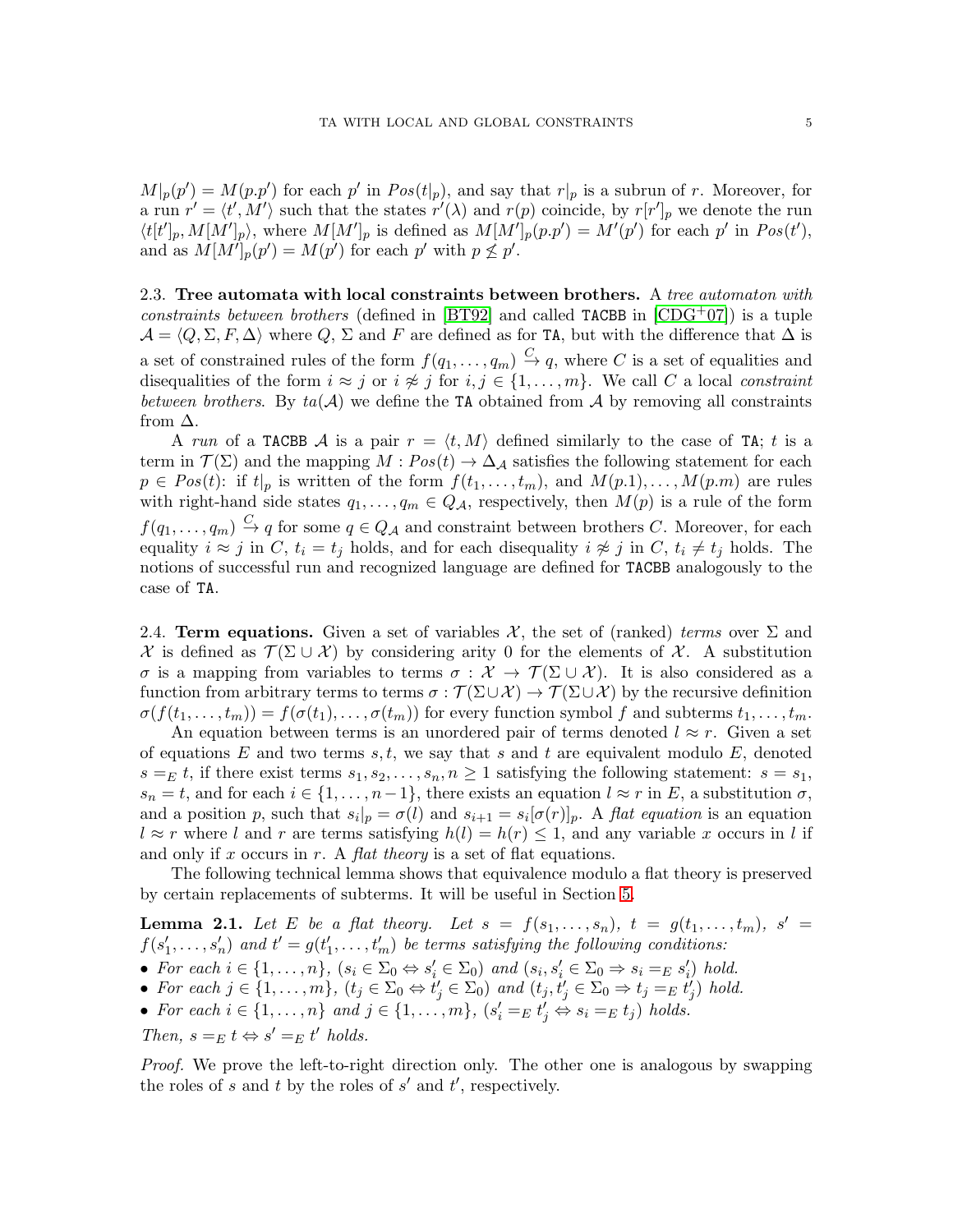Since  $s =_E t$  holds, there exist terms  $u_1, u_2, \ldots, u_k, k \geq 1$  satisfying the following statement:  $s = u_1, u_k = t$ , and for each  $i \in \{1, ..., k-1\}$ , there exists an equation  $l \approx r$  in E, a substitution  $\sigma$ , and a position p, such that  $u_i|_p = \sigma(l)$  and  $u_{i+1} = u_i[\sigma(r)]_p$ .

We prove the statement by induction on k. For  $k = 1$ ,  $s = t$  holds. Thus, g is f, m is n, and for each  $i \in \{1, \ldots, n\}$ ,  $s_i = t_i$  holds. In particular, each  $s_i =_E t_i$  holds. Therefore, each  $s'_i =_E t'_i$  also holds, and hence  $s' = f(s'_1, \ldots, s'_n) =_E f(t'_1, \ldots, t'_n) = t'$  holds.

Now, assume  $k > 1$ . Let  $l \approx r$ , p and  $\sigma$  be the rule, position and substitution satisfying  $u_1|_p = \sigma(l)$  and  $u_2 = u_1[\sigma(r)]_p$ . Recall that  $u_1$  is s. First, suppose that p is not  $\lambda$ . Then, p is of the form  $j \cdot p'$  for some  $j \in \{1, \ldots, n\}$  and position  $p'$ . Note that  $u_2|_j =_E u_1|_j$  holds, and for each  $i \in \{1, \ldots, n\} \setminus \{j\}$ ,  $u_2|_i = u_1|_i$  holds. Thus,  $u_2$  is of the form  $f(v_1, \ldots, v_n)$  and for each  $i \in \{1, \ldots, n\}$ ,  $v_i =_E s_i$  holds. Moreover, since E is a flat theory, the step at p preserves the height, and hence, for each  $i \in \{1, \ldots, n\}$ ,  $v_i \in \Sigma_0 \Leftrightarrow s_i \in \Sigma_0$  and  $v_i, s_i \in \Sigma_0 \Rightarrow v_i =_E s_i$ hold. From the statement of the lemma, the following conditions follow:

• For each  $i \in \{1, \ldots, n\}$ ,  $(v_i \in \Sigma_0 \Leftrightarrow s'_i \in \Sigma_0)$  and  $(v_i, s'_i \in \Sigma_0 \Rightarrow v_i =_E s'_i)$  hold.

• For each 
$$
j \in \{1, ..., m\}
$$
,  $(t_j \in \Sigma_0 \Leftrightarrow t'_j \in \Sigma_0)$  and  $(t_j, t'_j \in \Sigma_0 \Rightarrow t_j =_E t'_j)$  hold.

• For each  $i \in \{1, \ldots, n\}$  and  $j \in \{1, \ldots, m\}$ ,  $(s'_i =_E t'_j \Leftrightarrow v_i =_E t_j)$  holds.

By induction hypothesis,  $f(s'_1, \ldots, s'_n) =_E g(t'_1, \ldots, t'_m)$  holds, and we are done.

Now, consider the case where p is  $\lambda$ . In this case  $s = u_1 = \sigma(l)$ , and  $u_2 = \sigma(r)$ . Since E is a flat theory, l and r are of the form  $f(\alpha_1, \ldots, \alpha_n)$  and  $h(\beta_1, \ldots, \beta_\mu)$ , where either  $n, \mu > 0$ or  $n = \mu = 0$ , and  $\alpha_1, \ldots, \alpha_n, \beta_1, \ldots, \beta_\mu$  are either constants or variables. Moreover, a variable occurs in l if and only if it occurs in r. Note that  $\sigma(\alpha_1) = s_1, \ldots, \sigma(\alpha_n) = s_n$ holds. We call  $v_1 = \sigma(\beta_1), \ldots, v_\mu = \sigma(\beta_\mu)$ . Note that  $u_2 = h(v_1, \ldots, v_\mu)$ . We define terms  $v'_1, \ldots, v'_\mu$  as follows for each i in  $\{1, \ldots, \mu\}$ . If  $v_i$  is a constant, then we define  $v'_i$  as  $v_i$ . Otherwise, if  $v_i$  is not a constant, then  $\beta_i$  is a variable x. Since E is a flat theory, some  $\alpha_j$  (we choose any) must be x. In this case we define  $v'_i$  as  $s'_j$ . With these definitions, the following conditions follow:

- For each  $i \in \{1, \ldots, \mu\}$ ,  $(v_i \in \Sigma_0 \Leftrightarrow v'_i \in \Sigma_0)$  and  $(v_i, v'_i \in \Sigma_0 \Rightarrow v_i =_E v'_i)$  hold.
- For each  $j \in \{1, \ldots, m\}$ ,  $(t_j \in \Sigma_0 \Leftrightarrow t'_j \in \Sigma_0)$  and  $(t_j, t'_j \in \Sigma_0 \Rightarrow t_j =_E t'_j)$  hold.
- For each  $i \in \{1, \ldots, \mu\}$  and  $j \in \{1, \ldots, m\}$ ,  $(v'_i =_E t'_j \Leftrightarrow v_i =_E t_j)$  holds.

By induction hypothesis,  $h(v'_1, \ldots, v'_\mu) =_E g(t'_1, \ldots, t'_m)$  holds.

Now, let  $s''_1, \ldots, s''_n$  be defined as follows for each i in  $\{1, \ldots, n\}$ . If  $s'_i$  is not a constant then define  $s''_i$  as  $s'_i$ . Otherwise, if  $s'_i$  is a constant, then define  $s''_i$  as  $s_i$ . By the condition  $(s_i, s'_i \in \Sigma_0 \Rightarrow s_i =_E s'_i)$  we have that  $f(s'_1, \ldots, s'_n) =_E f(s''_1, \ldots, s''_n)$  holds. Moreover, the same rule  $l \approx r$  can be used to prove  $f(s''_1, \ldots, s''_n) =_E h(v'_1, \ldots, v'_\mu)$ . Hence,  $f(s'_1, \ldots, s'_n) =_E$  $f(s''_1, \ldots, s''_n) =_E h(v'_1, \ldots, v'_\mu) =_E g(t'_1, \ldots, t'_m)$  holds, and we are done.  $\Box$ 

2.5. Well quasi-orderings. A well quasi-ordering  $[\text{Gal}91] \leq \text{on}$  a set S is a reflexive and transitive relation such that any infinite sequence of elements  $e_1, e_2, \ldots$  of S contains an increasing pair  $e_i \leq e_j$  with  $i < j$ .

### 3. Tree Automata with Global Constraints

<span id="page-6-0"></span>In this subsection, we define a class of tree automata with global constraints strictly generalizing both the TACBB of [\[BT92\]](#page-38-4) and the TAGED of [\[FTT08\]](#page-38-6). The generalization consists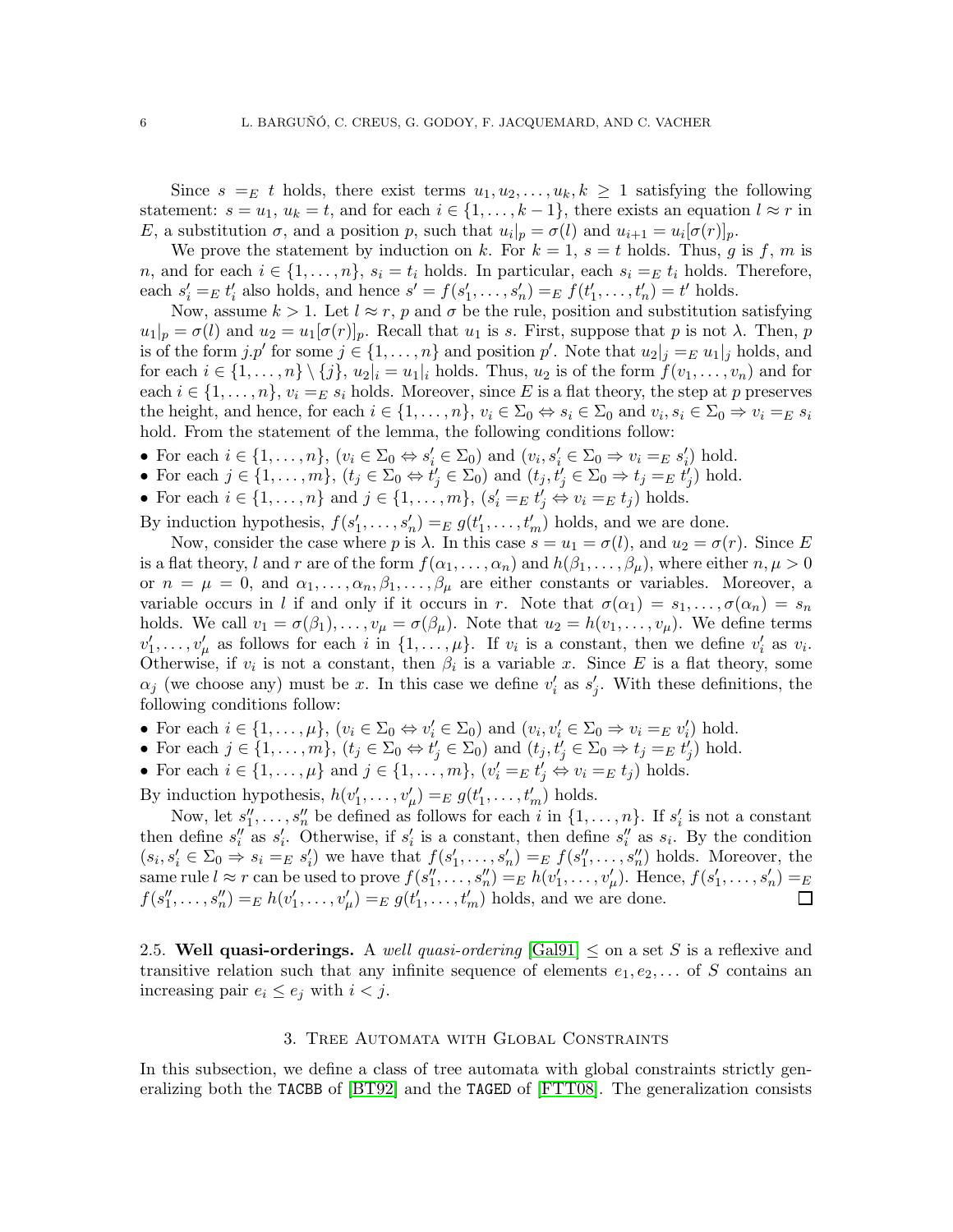in considering more general global constraints, and interpreting all the constraints modulo a flat equational theory.

As an intermediate step, we define an extension of the TACBB of [\[BT92\]](#page-38-4) where the local constraints between brothers are considered modulo a flat equational theory.

**Definition 3.1.** A tree automaton with constraints between brothers modulo a flat theory (TAB) is a tuple  $\mathcal{A} = \langle Q, \Sigma, F, \Delta, E \rangle$  where  $\langle Q, \Sigma, F, \Delta \rangle$  is a TACBB and E is a flat equational theory.

By  $ta(\mathcal{A})$  we denote  $ta(\langle Q, \Sigma, F, \Delta \rangle)$ .

A run of a TAB  $\mathcal{A} = \langle Q, \Sigma, F, \Delta, E \rangle$  is a pair  $r = \langle t, M \rangle$  defined analogously to a run of a TACBB, except that the constraints between brothers are interpreted modulo  $E$ . More specifically, for each position p in  $Pos(t)$ , if  $t|_p$  is written of the form  $f(t_1, \ldots, t_m)$ , and  $M(p,1), \ldots, M(p,m)$  are rules with right-hand side states  $q_1, \ldots, q_m \in Q$ , respectively, then  $M(p)$  is a transition rule of  $\Delta_\mathcal{A}$  of the form  $f(q_1,\ldots,q_m)\stackrel{C}{\to} q$  for some  $q\in Q$  and constraint between brothers C. Moreover, for each equality  $i \approx j$  in C,  $t_i =_E t_j$  holds, and for each disequality  $i \not\approx j$  in  $C$ ,  $t_i \neq E$  t<sub>i</sub> holds. The notions of successful run and recognized language are defined for TAB analogously to the case of TA.

We further extend this class TAB with global equality and disequality constraints generalizing those of TAGED [\[FTT08\]](#page-38-6).

<span id="page-7-0"></span>**Definition 3.2.** A tree automaton with global and brother constraints modulo a flat theory (TABG) is a tuple  $\mathcal{A} = \langle Q, \Sigma, F, \Delta, E, C \rangle$  where  $\langle Q, \Sigma, F, \Delta, E \rangle$  is a TAB, denoted  $tab(\mathcal{A}),$ and C is a Boolean combination of atomic constraints of the form  $q \approx q'$  or  $q \not\approx q'$ , where  $q, q' \in Q$ .

By  $ta(\mathcal{A})$  we denote  $ta(tab(\mathcal{A}))$ .

A run of a TABG  $A = \langle Q, \Sigma, F, \Delta, E, C \rangle$  is a run  $r = \langle t, M \rangle$  of  $tab(\mathcal{A})$  such that r satisfies C, denoted  $r \models C$ , where the satisfiability of constraints is defined as follows. For atomic constraints,  $r \models q \approx q'$  (respectively  $r \models q \not\approx q'$ ) holds if and only if for all different positions  $p, p' \in Pos(t)$  such that  $M(p) = q$  and  $M(p') = q'$ ,  $t|_p =_E t|_{p'}$  (respectively  $t|_p \neq_E t|_{p'}$ ) holds. This notion of satisfiability is extended to Boolean combinations as usual. As for TA, we say that r is a run of A on t. A run r of A on  $t \in \mathcal{T}(\Sigma)$  is successful (or accepting) if  $r(\lambda) \in F$ . The language  $\mathcal{L}(\mathcal{A})$  of  $\mathcal{A}$  is the set of terms t for which there exists a successful run of A.

It is important to note that the semantics of  $\neg(q \approx q')$  and  $q \not\approx q'$  differ, as well as the semantics of  $\neg(q \not\approx q')$  and  $q \approx q'$ . This is because we have a "for all" quantifier in both definitions of semantics of  $q \approx q'$  and  $q \not\approx q'$ .

Let us introduce some notations, summarized in Figure [1](#page-8-0) that we use below to characterize some classes of tree automata related to TABG (Figure [1](#page-8-0) also refers to a class defined in Section [4\)](#page-11-0). A TABG A is called *positive* if  $C_A$  is a disjunction of conjunctions of atomic constraints and it is called *positive conjunctive* if  $C_A$  is a conjunction of atomic constraints. The subclass of positive conjunctive TABG is denoted by  $TABG^T$ .

We recall that a TAB where all the constraints are empty is just a TA. For a TABG  $A$ , when the theory  $E_{\mathcal{A}}$  is empty and  $tab(\mathcal{A})$  is just a TA, we say that  $\mathcal{A}$  is just a tree automaton with global constraints (TAG). Its subclass with positive conjunctive constraints is denoted  $TAG^{\wedge}$ .

With the notation  $TABG[\tau_1,\ldots,\tau_m],$  we characterize the class of tree automata with global and brother constraints modulo a flat theory whose global constraints are Boolean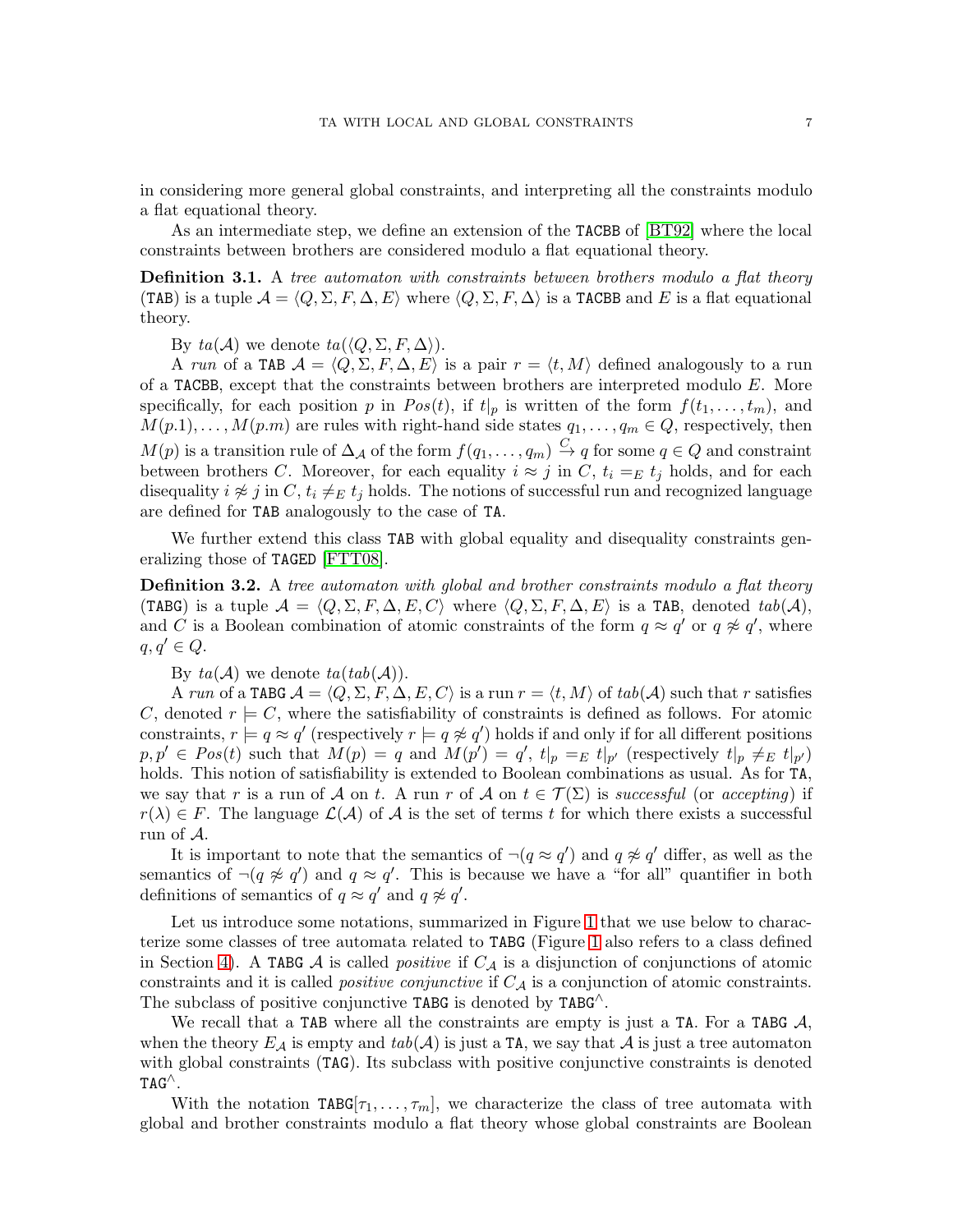

<span id="page-8-0"></span>Figure 1: Decidable classes of TA with local and global constraints

combination of atomic constraints of types  $\tau_1, \ldots, \tau_m$ . The types  $\approx$  and  $\not\approx$  denote respectively the atomic constraints of the form  $q \approx q'$  and  $q \not\approx q'$ , where  $q, q'$  are states. For instance, the abbreviation TABG used in Definition [3.2](#page-7-0) stands for TABG $[\approx, \hat{\psi}]$ . This notation is extended to the positive conjunctive fragment by  $\texttt{TAG}^{\wedge}[\tau_1,\ldots,\tau_k]$  and to the fragment without local constraints between brother, by  $\texttt{TAG}[\tau_1, \ldots, \tau_k].$ 

3.1. Expressiveness. The class of regular languages is strictly included in the class of TABG languages due to the constraints.

**Example 3.3.** Let  $\Sigma = \{a : 0, f : 2\}$ . The set  $\{f(t, t) | t \in \mathcal{T}(\Sigma)\}$  is not a regular tree language (this can be shown using a classical *pumping* argument).

However, it is recognized by the following TAB:

$$
\big\langle \{q_0, q_{\mathsf{f}}\}, \Sigma, \{q_{\mathsf{f}}\}, \{a \to q_0, f(q_0, q_0) \to q_0, f(q_0, q_0) \xrightarrow{1 \approx 2} q_{\mathsf{f}}\}, \emptyset \big\rangle,
$$

and it is also recognized by the following  $TAG[\approx]$ :

$$
\mathcal{A}=\big\langle\{q_0,q_1,q_{\mathsf{f}}\},\Sigma,\{q_{\mathsf{f}}\},\{a\rightarrow q_0\,|\,q_1,f(q_0,q_0)\rightarrow q_0\,|\,q_1,f(q_1,q_1)\rightarrow q_{\mathsf{f}}\},\emptyset,q_1\approx q_1\big\rangle,
$$

where  $t \to q \mid q_r$  is an abbreviation for  $t \to q$  and  $t \to q_r$ . An example of successful run of A on  $t = f(f(a, a), f(a, a))$  is  $q_f(q_1(q_0, q_0), q_1(q_0, q_0))$ , where we use term-like notation for marking the reached state at each position.

Moreover, the TAGED of [\[FTT08\]](#page-38-6) are also a particular case of TAG[ $\approx$ ,  $\approx$ ], since they can be redefined in our setting as restricted  $TAG^{\wedge}[\approx,\hat{\alpha}]$ , where the equational theory is empty, and where q and q' are required to be distinct in any atomic constraint of the form  $q \not\approx q'$ .

Reflexive disequality constraints such as  $q \not\approx q$  correspond to monadic key constraints for XML documents, meaning that every two distinct positions of type  $q$  have different values. A state q of a  $TAG \approx \hat{\ast}$  can be used for instance to characterize unique identifiers as in the following example, which presents a  $TAG[\approx, \not\approx]$  whose language cannot be recognized by a TAGED. This example will be referred several times in Section [5,](#page-22-0) in order to illustrate the definitions used in the decision procedure of the emptiness problem for  $TAG[\approx, \not\approx]$ .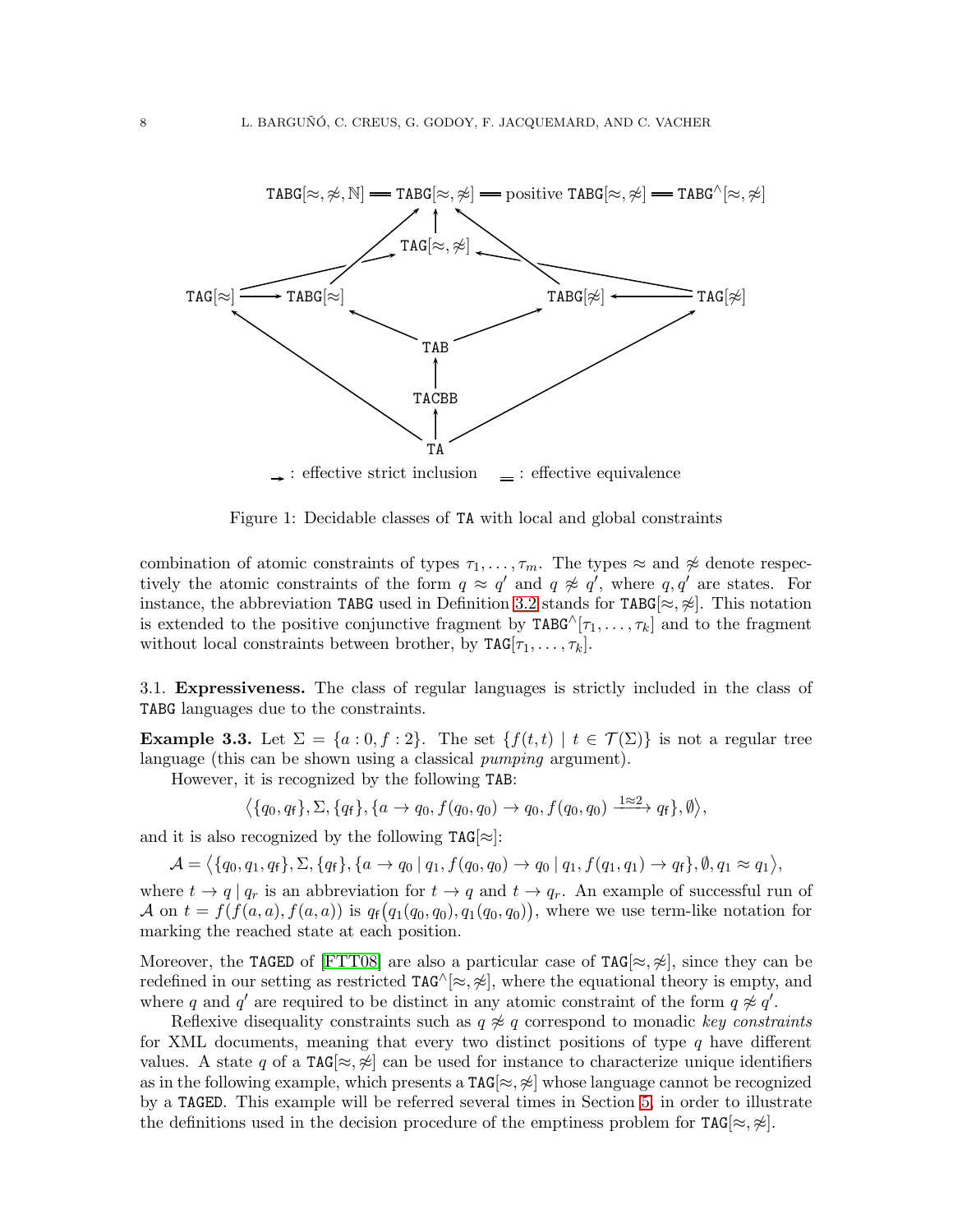

<span id="page-9-1"></span>Figure 2: Term and successful run (Example [3.4\)](#page-9-0).

<span id="page-9-0"></span>**Example 3.4.** The TAG[ $\approx$ ,  $\approx$ ] of our running example accepts (in state  $q_M$ ) lists of dishes called menus, where every dish is associated with one identifier (state  $q_{id}$ ) and the time needed to cook it (state  $q_t$ ). We have other states accepting digits  $(q_d)$ , numbers  $(q_N)$  and lists of dishes  $(q_L)$ .

The TAG[ $\approx$ ,  $\approx$ ]  $\mathcal{A} = \langle Q, \Sigma, F, \Delta, \emptyset, C \rangle$  is defined as follows:  $\Sigma = \{0, \ldots, 9 : 0, N, L_0 :$  $2, L, M:3$ ,  $Q = \{q_d, q_N, q_{id}, q_t, q_L, q_M\}, F = \{q_M\}$ , and  $\Delta = \{i \rightarrow q_d | q_N | q_{id} | q_t : 0 \le i \le 9\}$  $\cup \{N(q_d,q_N) \to q_N \mid q_{id} \mid q_t, L_0(q_{id},q_t) \to q_L, L(q_{id},q_t,q_L) \to q_L, M(q_{id},q_t,q_L) \to q_M\}.$ 

The constraint C ensures that all the identifiers of the dishes in a menu are pairwise distinct (i.e. that  $q_{id}$  is a key) and that the time to cook is the same for all dishes:  $C =$  $q_{id} \not\approx q_{id} \wedge q_t \approx q_t$ . A term in  $\mathcal{L}(\mathcal{A})$  together with an associated successful run are depicted in Figure [2.](#page-9-1)

Althought this is a simple exercise, let us establish formally that  $TAG[\approx,\not\approx]$  are strictly more expressive than TAGED.

**Lemma 3.5.** The class of languages recognized by  $TAG^{\wedge}[\approx,\approx]$  strictly includes the class of languages recognized by TAGED.

*Proof.* Since a TAGED is just a TAG^ $\approx \approx \approx 1$  where no constraint of the form  $q \approx q$  occurs, the inclusion holds. In order to see that it is strict, it suffices to show a language  $L$  which can be recognized by a TAG $\land$ [ $\approx$ ,  $\approx$ ] but not by a TAGED.

Let  $\Sigma = \{a:0,s:1,f:2\}$ . The set L of terms of  $\mathcal{T}(\Sigma)$  of the form  $f(s^{n_1}(a),f(s^{n_2}(a),$  $\dots, f(s^{n_k}(a), a) \dots),$  such that  $k \geq 0$  and the natural numbers  $n_i$ , for  $i \leq k$ , are pairwise distinct, is recognized by the following  $TAG^{\wedge}[\approx,\approx]$ :

$$
\left\langle \{q_a, q, q_f\}, \Sigma, \{q_f\}, \left\{\begin{array}{l}a \rightarrow q_a | q | q_f, \\s(q_a) \rightarrow q_a | q, \\f(q, q_f) \rightarrow q_f\end{array}\right\}, \emptyset, q \not\approx q \right\rangle.
$$

Assume that there exists a  $TAG^{\wedge}[\approx,\approx]$  A without reflexive disequality constraints of the form  $q \not\approx q$  (i.e. a TAGED), recognizing this language L. Then, there exists an accepting run r of A on the term  $t = f(s(a), f(s^2(a), \ldots f(s^{|Q_\mathcal{A}|+1}(a), a) \ldots)) \in L$ . Therefore,  $r \models C_\mathcal{A}$ (the global constraint of  $A$ , which is positive by hypothesis).

There are two different positions  $p_i =$ i  $\overline{2 \cdot 2 \cdot \cdot \cdot \cdot 2} \cdot 1$  and  $p_j =$ j  ${2 \over 2 \cdot 2 \cdot \cdot \cdot \cdot \cdot 2 \cdot 1, 0 \leq i < j \leq}$  $|Q_{\mathcal{A}}|$  such that  $r(p_i) = r(p_j)$ . Let us show that  $r' = r[r|_{p_i}]_{p_j}$  is an accepting run of A on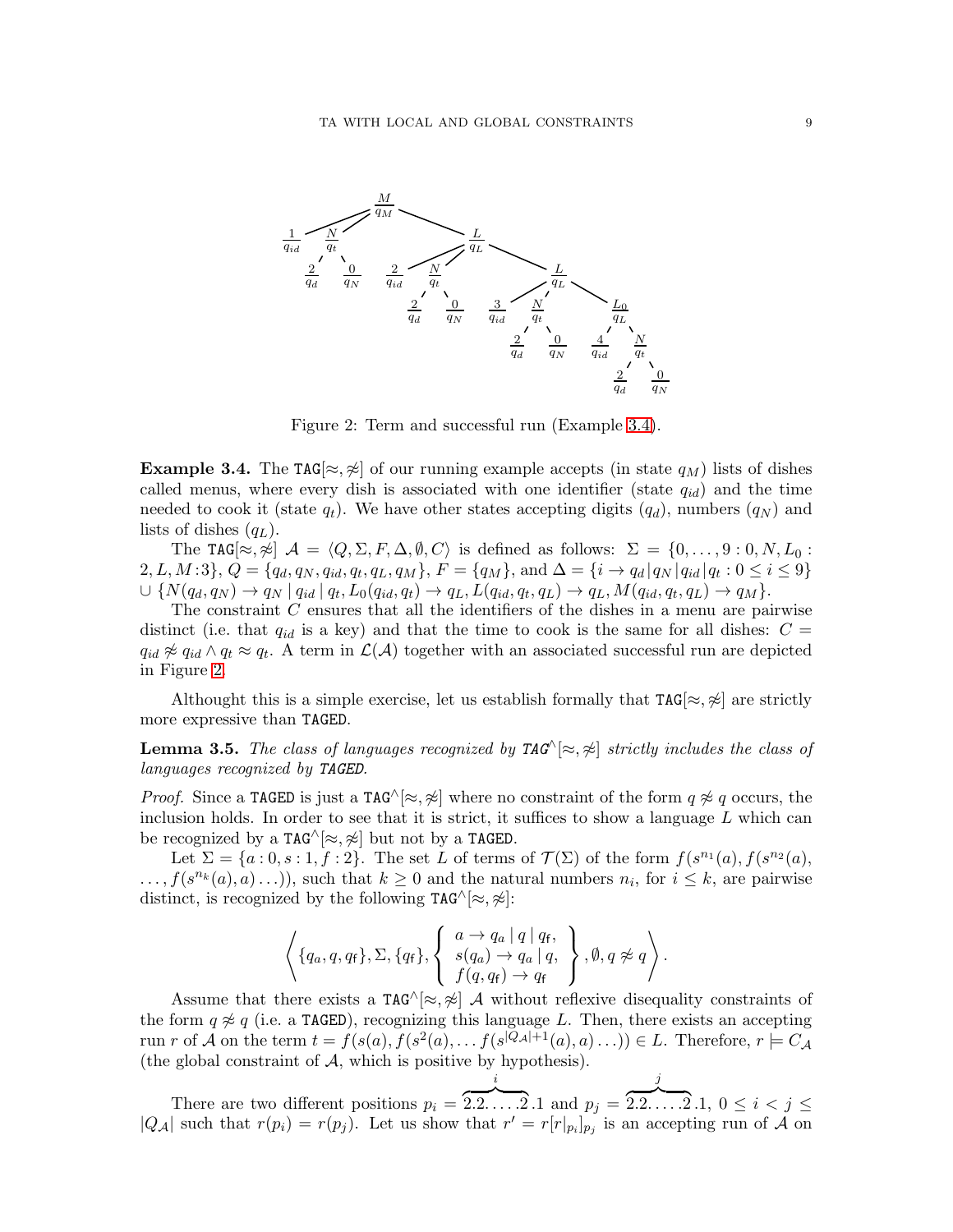$t' = t[t|_{p_i}]_{p_j}$ . Since  $r(p_i) = r(p_j)$  and r is a run of A on t, r' is a run of  $ta(\mathcal{A})$  on t'. Hence, it suffices to prove that the constraint  $C_A$  is satisfied by r'. Consider a position p of the form 2.2.... 2 with  $|p| < j$ . We start by proving that any atomic constraint involving  $r'(p)$ is satisfied. Note that  $r'(p) = r(p)$  holds, and that the subterm  $t|_p$  has only this occurrence in t. Thus, any atomic constraint involving  $r(p)$  and a state q occurring in r is necessarily of the form  $r(p) \not\approx q$ . Since any state occurring in r' occurs also in r, any atomic constraint involving  $r'(p)$  and a state q occurring in r' is of the form  $r'(p) \not\approx q$ . Moreover, the subterm  $t'|_p$  has only this occurrence in  $t'$ . Thus, such a constraint is satisfied. Now consider two different positions  $p_1, p_2$  which are not of the form described above. It remains to see that any atomic constraint involving  $r'(p_1)$  and  $r'(p_2)$  is satisfied. In the case where  $r'|_{p_1}$  and  $r'|_{p_2}$  are different, this is a direct consequence of the fact that both subruns  $r'|_{p_1}$  and  $r'|_{p_2}$ are also subruns of r at different positions. Otherwise, in the case where  $r'|_{p_1}$  and  $r'|_{p_2}$  are the same subrun, then,  $r'(p_1) = r'(p_2)$  holds, and any atomic constraint involving  $r'(p_1)$  and  $r'(p_2)$  must be of the form  $r'(p_1) \approx r'(p_2)$  because A has no reflexive disequalities. Thus, the atomic constraint is also satisfied in this case.  $\Box$ 

The following example shows a TABG recognizing a language that cannot be recognized by a TAG[ $\approx$ ,  $\approx$ ]. The proof is a simple exercise and it is left to the reader.

Example 3.6. Assume that the terms of Example [3.4](#page-9-0) are now used to record the activity of a restaurant. To this end, we transform the TAG of example [3.4](#page-9-0) into a TABG as follows. First, in order to simplify the example we omit the restriction that all cooking times coincide, i.e.  $C = q_{id} \not\approx q_{id}$ . Second, we add a new argument of type  $q_t$  to  $L_0$ , L and M, so that the old argument  $q_t$  characterizes the theoretical time to cook, and the new  $q_t$  characterizes the real time that was needed to cook the dish. Let us replace the transitions with  $L_0$ ,  $L$ and M in input by  $L_0(q_{id}, q_t, q_t) \xrightarrow{2 \approx 3} q_L$ ,  $L_0(q_{id}, q_t, q_t) \xrightarrow{2 \not\approx 3} q'_L$ ,  $L(q_{id}, q_t, q_t, q_L) \xrightarrow{2 \approx 3} q_L$ ,  $L(q_{id}, q_t, q_t, q_L) \xrightarrow{2 \approx 3} q'_L$ ,  $M(q_{id}, q_t, q_t, q_L) \xrightarrow{2 \approx 3} q_M$ ,  $M(q_{id}, q_t, q_t, q_L) \xrightarrow{2 \approx 3} q'_M$ , where  $q'_L$  is a new state meaning that there was an anomaly. We also add a transition  $L(q_{id}, q_t, q'_t, q'_t) \rightarrow$  $q'_{L}$  to propagate  $q'_{L}$  and  $M(q_{id}, q_t, q_t, q'_{L}) \rightarrow q'_{M}$ .

By keeping the set of final states as  ${q_M}$ , the recognized language of the TABG obtained is the set of records well cooked, i.e. such that for all dishes, the real time to cook is equal to the theoretical time. By redefining the set of final states as  $\{q'_M\}$ , the recognized language is the set of records with an anomaly.

3.2. Decision Problems. The membership is the problem to decide, given a term  $t \in \mathcal{T}(\Sigma)$ and a TABG A over  $\Sigma$  whether  $t \in \mathcal{L}(\mathcal{A})$ .

Proposition 3.7. Membership is NP-complete for TABG, by assuming that the maximum arity of the signature  $\Sigma$  is a constant for the problem.

*Proof.* In order to prove that this problem is in NP, given a TABG  $\mathcal{A} = \langle Q, \Sigma, F, \Delta, E, C \rangle$ and a term  $t \in \mathcal{T}(\Sigma)$ , we can non-deterministically guess a function M from  $Pos(t)$  into  $\Delta$ , and check that  $\langle t, M \rangle$  is a successful run of A on t. The checking can be performed in polynomial time. In particular, testing equivalence modulo  $E$  can be performed in polynomial time using a dynamic programming scheme, by assuming that the maximum arity of  $\Sigma$  is a constant of the problem, which is a usual assumption. More general results are given in [\[Nie96,](#page-38-14) [CHJ94\]](#page-38-15). For NP-hardness, [\[FTT08,](#page-38-6) [JKV09\]](#page-38-7) present PTIME reductions of the satisfiability of Boolean expressions into membership for  $TAG^{\wedge}[\approx]$  whose constraints are conjunctions of equalities of the form  $q \approx q$ . ப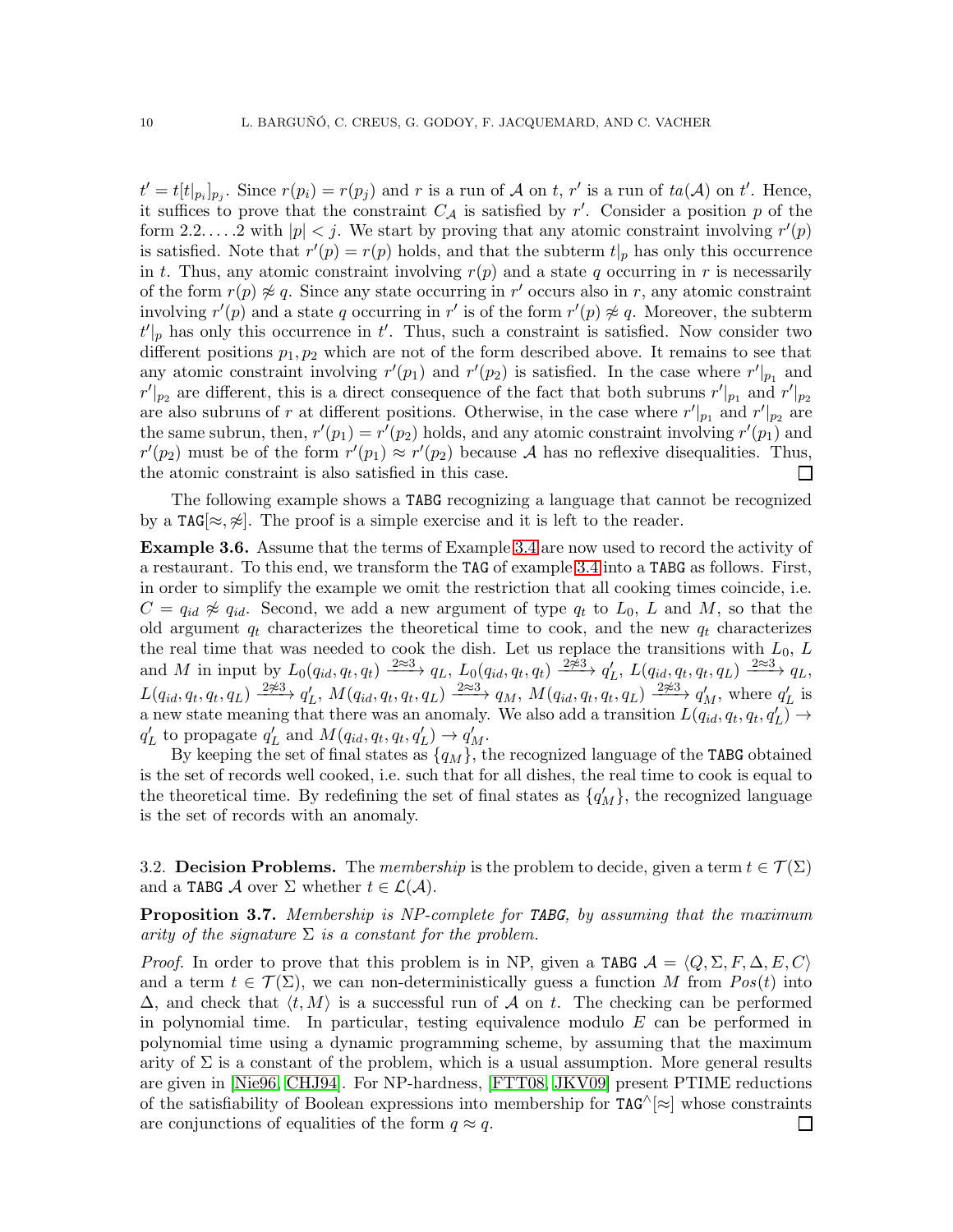Recall that for plain TA, membership is in PTIME.

The universality is the problem to decide, given a TABG  $\mathcal A$  over  $\Sigma$ , whether  $\mathcal L(\mathcal A)=\mathcal T(\Sigma)$ . It is known to be undecidable already for a small subclass of TAG.

**Proposition 3.8.** [\[FTT08,](#page-38-6) [JKV09\]](#page-38-7) Universality is undecidable for  $TAG^{\wedge}[\approx]$ .

The following consequence is a new result for TAGED.

**Proposition 3.9.** It is undecidable whether the language of a given  $TAG^{\wedge}[\approx]$  is regular.

*Proof.* We show that universality is reducible to regularity using a new function symbol  $f$ with arity 2, and any non-regular language L which is recognizable by a  $TAG^{\wedge}[\approx]$  (such a language exists).

Let A be an input of universality for  $TAG^{\wedge}[\approx]$  and let

$$
L' = \big\{ f(t_1, t_2) \mid t_1 \in \mathcal{T}(\Sigma) \land t_2 \in L \big\} \cup \big\{ f(t_1, t_2) \mid t_1 \in \mathcal{L}(\mathcal{A}) \land t_2 \in \mathcal{T}(\Sigma) \big\}.
$$

It is possible to compute a new TAG $^{\wedge}[\approx]$  A' recognizing the language L' (see Lemma [4.19\)](#page-21-0). Thus, in order to conclude, it suffices to show that  $\mathcal{L}(\mathcal{A}) = \mathcal{T}(\Sigma)$  if and only if  $\mathcal{L}(\mathcal{A}')$  is regular. For this purpose let us first define the quotient of a term language  $R$  by a term s with respect to a function symbol  $f: R/s := \{t \mid f(s,t) \in R\}$ . This operation preserves regular languages: for all s and f, if R is regular then  $R/s$  is regular.

If  $\mathcal{L}(\mathcal{A}) = \mathcal{T}(\Sigma)$ , then  $\mathcal{L}(\mathcal{A}')$  is  $\{f(t_1, t_2) \mid t_1, t_2 \in \mathcal{T}(\Sigma)\}\)$ , which is regular. Assume that  $\mathcal{L}(\mathcal{A}) \neq \mathcal{T}(\Sigma)$  and let  $s \in \mathcal{T}(\Sigma) \setminus \mathcal{L}(\mathcal{A})$ . By construction,  $\mathcal{L}(\mathcal{A'})/s = L$  which is not regular. Hence  $\mathcal{L}(\mathcal{A}')$  is not regular.  $\Box$ 

<span id="page-11-0"></span>The emptiness is the problem to decide, given a TABG A, whether  $\mathcal{L}(\mathcal{A}) = \emptyset$ . The proof that it is decidable for TABG is rather involved and is presented in Section [5.](#page-22-0)

## 4. ARITHMETIC CONSTRAINTS AND REDUCTION TO TABG<sup>^</sup>

This section has two goals. The first goal is to present an extension of TABG by allowing certain global arithmetic constraints. They are interesting by themselves since they allow the representation of several natural properties in a simple way. The second goal is to show that the class of TABG languages coincides (in expressiveness) with the class of  $TABG^{\wedge}$ languages. In other words, for each TABG there exists a TABG $\land$  recognizing the same language. This reduction will be very useful in Section [5](#page-22-0) in order to prove decidability of emptiness of TABG.

The reason for presenting both results in the same section is that arithmetic constraints simplify the task of transforming a TABG into a TABG $\land$  representing the same language. This is because negations can be replaced by arithmetic constraints with an equivalent meaning in a first intermediate step, and such constraints are easier to deal with.

All this work is developed in Subsection [4.2.](#page-15-0) Before that, in Subsection [4.1](#page-12-0) we present a more general form of arithmetic constraints for which emptiness is undecidable. The motivation of this first subsection is to show the limits of positive results in this setting, and to justify the limited form of the constraints in Subsection [4.2.](#page-15-0)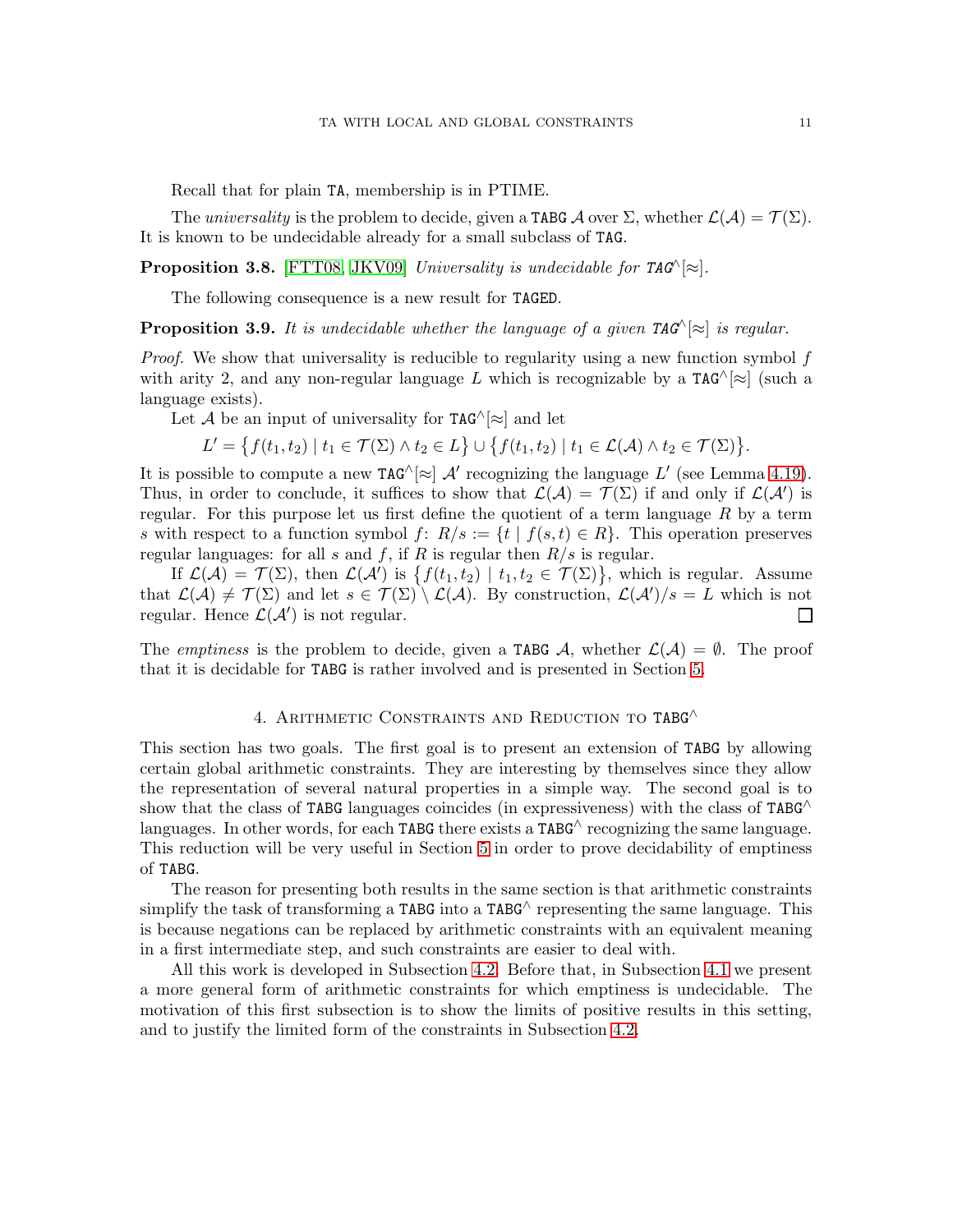<span id="page-12-0"></span>4.1. Global Integer Linear Constraints. Let  $Q$  be a set of states. A linear inequality over Q is an expression of the form  $\sum$ q∈Q  $a_q \cdot |q| \geq a \text{ or } \sum$ q∈Q  $a_q \cdot ||q|| \geq a$  where every  $a_q$ 

and  $a$  belong to  $\mathbb{Z}$ . We consider the above linear inequalities as atomic constraints of tree automata with global constraints, and denote by  $\lvert \cdot \rvert_Z$  and  $\lVert \cdot \rVert_Z$  their respective types. The type  $\mathbb Z$  denotes  $\lvert \cdot \rvert_{\mathbb Z}$  and  $\lVert \cdot \rVert_{\mathbb Z}$  together.

Using the notation introduced in Section [3,](#page-6-0) TABG[≈,  $\cancel{\approx}$ , |.| $\mathbb{Z}$ , ||..|| $\mathbb{Z}$ ] (or TABG[≈,  $\cancel{\approx}$ ,  $\mathbb{Z}$ ]) denotes the class of tree automata with global and brother constraints modulo a flat theory of the form  $\mathcal{A} = \langle Q, \Sigma, F, \Delta, E, C \rangle$  such that  $\langle Q, \Sigma, F, \Delta, E \rangle$  is a TAB (denoted  $tab(\mathcal{A})$ ) and  $C$  is a Boolean combination of atomic constraints which can be linear inequalities as above or equality or disequality constraints of the form  $q \approx q'$  or  $q \not\approx q'$ , with  $q, q' \in Q$ .

Let A be a TABG $[\approx, \hat{\ast}, |B_{\mathbb{Z}}| ||\times]$  over  $\Sigma$  and with state set Q and flat equational theory E, let r be a run of  $tab(\mathcal{A})$  on a term  $t \in \mathcal{T}(\Sigma)$  and let  $q \in Q$ . Intuitively, the interpretation of  $|q|$ with respect to r is the number of occurrences of q in r, i.e. the number of positions  $p$  holding  $r(p) = q$ . The interpretation of ||q|| with respect to r is the number of different subterms (modulo E) in t reaching state q with r, i.e. the maximum number of positions  $p_1, p_2, \ldots, p_n$ holding  $r(p_1) = r(p_2) = \ldots = r(p_m) = q$  and such that the terms  $t|_{p_1}, t|_{p_2}, \ldots, t|_{p_n}$  are pairwise different (modulo E). More formally, the interpretations of |q| and ||q|| with respect to r (and t) are defined, respectively, by the following cardinalities:

$$
[ [q] ]_r = | \{ p \mid p \in Pos(t) \land r(p) = q \} |
$$
  

$$
[ [q] ]_r = | \{ [t]_p]_E \mid p \in Pos(t) \land r(p) = q \} |.
$$

This permits to define the satisfiability of linear inequalities with respect to r and t:  $r \models$  $\sum$ q∈Q  $a_q \cdot |q| \geq a$  holds if and only if  $\sum$ q∈Q  $a_q \cdot [ \lfloor q \rfloor ]_r \geq a$  holds, and  $r \models \sum$ q∈Q  $a_q \cdot ||q|| \geq a$  holds if and only if  $\sum$  $a_q \cdot [||q||]_r \ge a$  holds. The satisfiability of the global constraint  $C_A$  of  $A$ 

q∈Q by r, denoted  $r \models C_{\mathcal{A}}$  is defined accordingly, and if  $r \models C_{\mathcal{A}}$  then r is called a run of  $\mathcal{A}$ . A run of A on  $t \in \mathcal{T}(\Sigma)$  is successful (or accepting) if  $r(\lambda) \in F_{\mathcal{A}}$ . The language  $\mathcal{L}(\mathcal{A})$  of A is the set of terms  $t$  for which there exists a successful run of  $A$ .

Example 4.1. Let us add a new argument to the dishes of the menu of Example [3.4](#page-9-0) which represents the price coded on two digits by a term  $N(d_1, d_0)$ . We add a new state  $q_p$  for the type of prices, and other states  $q_{cheap}$ ,  $q_{moderate}$ ,  $q_{expensive}$ ,  $q_{chic}$  describing price level ranges, and transitions  $0|1 \to q_{cheap}$ ,  $2|3 \to q_{moderate}$ ,  $4|5|6 \to q_{expensive}$ ,  $7|8|9 \to q_{chic}$  and  $N(q_{cheap}, q_d) \rightarrow q_p, \ldots$ . The price is a new argument of  $L_0$ , L and M, hence we replace the transitions with these symbols in input by  $L_0(q_{id}, q_t, q_p) \to q_L$ ,  $L(q_{id}, q_t, q_p, q_L) \to q_L$ ,  $M(q_{id}, q_t, q_p, q_l) \rightarrow q_M$ . We can use a linear inequality  $|q_{cheap}| + |q_{moderate}| - |q_{expensive}| |q_{chic}| \geq 0$  to characterize the moderate menus, and  $|q_{expensive}| + |q_{chic}| \geq 6$  to characterize the menus with too many expensive dishes. A linear inequality  $||q_p|| \leq 1$  expresses that all the dishes have the same price.

The class  $TAG[$ . all has been studied under different names (e.g. Parikh automata in [\[KR02\]](#page-38-12), linear constraint tree automata in [\[BMSL09\]](#page-37-3)) and it has a decidable emptiness test. Indeed, the set of successful runs of a given  $TA$  with state set  $Q$  is a context-free language (seeing runs as words of Q<sup>∗</sup> ), and the Parikh projection (the set of tuples over  $\mathbb{N}^{|Q|}$  whose components are the  $[||q||]_r$  for every run r) of such a language is a semi-linear set. The idea for deciding emptiness for a TAG[ $\lfloor \cdot |z| \rfloor$  A is to compute this semi-linear set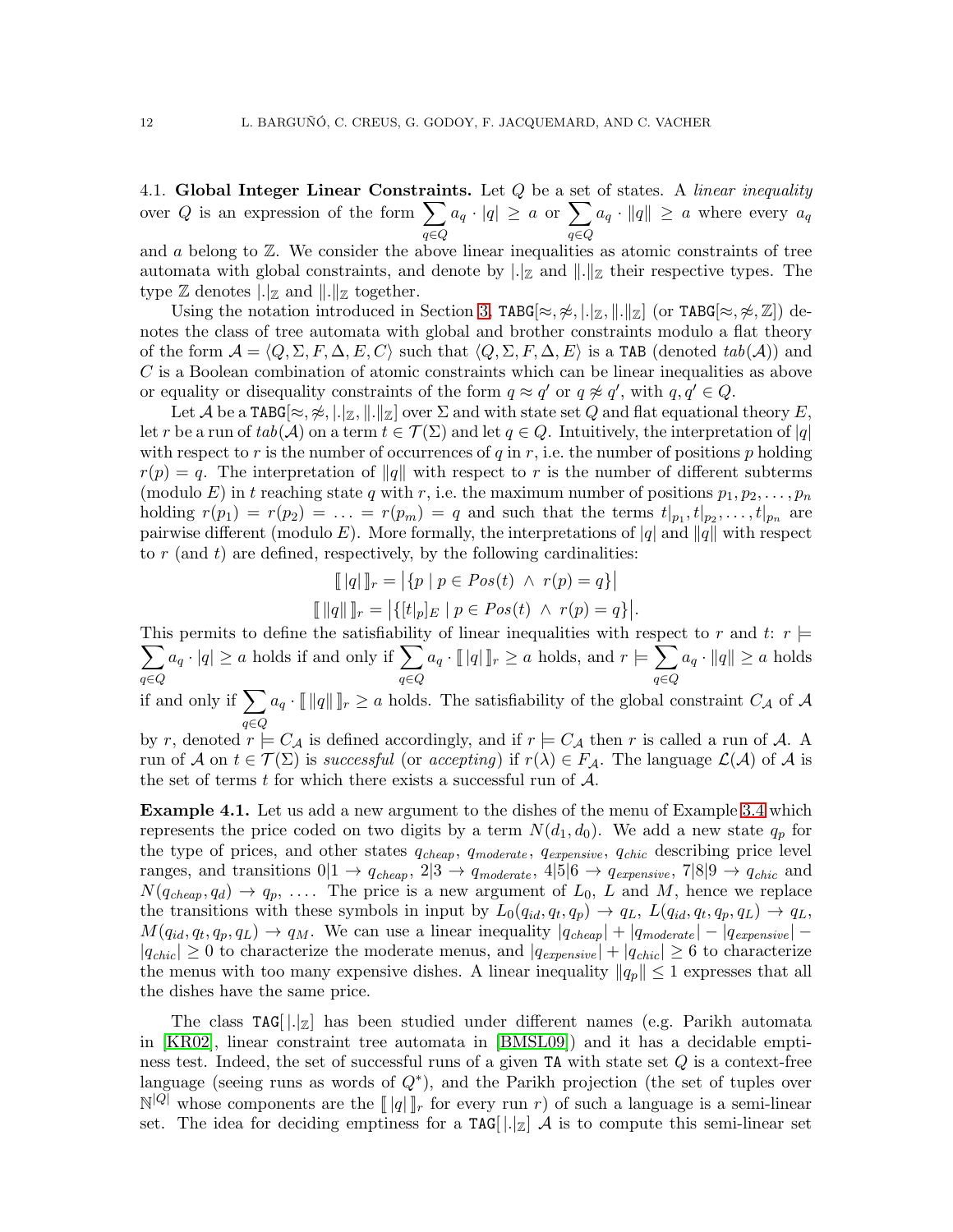and to test the emptiness of its intersection with the set of solutions in  $\mathbb{N}^{|Q|}$  of  $C_{\mathcal{A}}$ , the arithmetic constraint of A (a Boolean combination of linear inequalities of type  $|.|_Z|$ ) which is also semi-linear. This can be done in NPTIME, see [\[BMSL09\]](#page-37-3).

To our knowledge, the class  $TAG[\,||.||_Z]$  with global constraints counting the number of distinct subterms in each state, has not been studied, even modulo an empty theory.

Combining constraints of type  $\approx$  and counting constraints of type  $|.|_Z$  however leads to undecidability.

**Theorem 4.2.** Emptiness is undecidable for  $TAG^{\wedge}[\approx, |.|_Z].$ 

*Proof.* We consider the Hilbert's tenth problem, that is, solvability of an input equation  $P =$ 0 where  $P$  is a polynomial with integer coefficients and variables ranging over the natural numbers. This problem is known undecidable, and with the addition of new variables it is easily reducible to a question of the form  $\exists x_1 \ldots \exists x_n : e_1 \wedge \ldots \wedge e_m$ , where  $x_1, \ldots, x_n$  are variables ranging over the natural numbers, and  $e_1, \ldots, e_m$  are equations that are either of the form  $x_j + x_k = x_t$  or  $x_j * x_k = x_t$  or  $x_j = 1$  or  $x_j = 0$ . We reduce this last problem to emptiness of TAG^ $[\approx, |.|_{\mathbb{Z}}]$ .

We consider an instance  $\varphi \equiv \exists x_1 \ldots \exists x_n : e_1 \wedge \ldots \wedge e_m$ . Without loss of generality, we assume that  $e_1, \ldots, e_{m'}$  for  $m' \leq m$  are all the equations of the form  $x_j \cdot x_k = x_t$ , and that for each of such equations, the indexes j, k, t are different. We will construct a  $TAG^{\wedge}[\approx,].|z|$ A such that  $\varphi$  is true if and only if  $\mathcal{L}(\mathcal{A})$  is not empty.

Since the construction of  $A$  is technical, let us give first some intuitions (see Figure [3\)](#page-14-0). Consider a possible assignment  $x_1 := v_1, \ldots, x_n := v_n$ . A concrete run of A will be able to check whether this assignment proves that  $\varphi$  is true, and only accept the corresponding term if the answer is positive. In this run, there will be  $v_1$  occurrences of state  $q_{|x_1|}$ ,  $v_2$ occurrences of state  $q_{|x_2|}$ , and so on. Equations of the form  $x_j + x_k = x_t$ ,  $x_j = 1$  and  $x_j = 0$ can directly be checked by constraints of the form  $|q_{x_j}| + |q_{x_k}| = |q_{x_l}|$ ,  $|q_{x_j}| = 1$  and  $|q_{|x_j}| = 0.$ 

For each equation  $e_i$  of the form  $x_j * x_k = x_t$  there will be  $v_k$  occurrences of a state called  $q_{e_i,|x_k|}$ . This is ensured by the constraint  $|q_{e_i,|x_k|}| = |q_{|x_k|}|$ . Under each of these occurrences, there will be the same term, reaching a state  $q_{e_i,x_j}$ , and containing  $v_j$  occurrences of a state  $q_{e_i,|x_t|}$ . The uniqueness of this term, as well as the number of occurrences of  $q_{e_i,|x_t|}$ , are both ensured by an equality constraint  $q_{x_j} \approx q_{e_i,x_j}$ . In summary, there will be  $v_j * v_k$ occurrences of state  $q_{e_i,|x_t|}$ . The satisfiability of the equation  $x_j \cdot x_k = x_t$  will be checked by the constraint  $|q_{x_t}| = |q_{e_i, |x_t|}|$ .

The components of the TAG^[ $\approx$ ,  $\vert . \vert_{\mathbb{Z}} \vert$   $\mathcal{A} = \langle Q, \Sigma, F, \Delta, C \rangle$  are defined as follows:

$$
Q = \{q_{\text{accept}}, q_a\} \cup \{q_{|x_j|}, q_{x_j} \mid j \in \{1, ..., n\}\} \cup \{q_{e_i} \mid i \in \{1, ..., m'\}\} \cup
$$
\n
$$
\{q_{e_i, x_j}, q_{e_i, |x_t|}, q_{e_i, |x_k|} \mid i \in \{1, ..., m'\}, e_i \equiv x_j * x_k = x_t\}
$$
\n
$$
\Sigma = \{a : 0, g : 1, h : 2, f : n + m'\}
$$
\n
$$
F = \{q_{\text{accept}}\}
$$
\n
$$
\Delta = \{a \rightarrow q_a, f(q_{x_1}, \ldots, q_{x_n}, q_{e_1}, \ldots, q_{e_{m'}}) \rightarrow q_{\text{accept}}\} \cup
$$
\n
$$
\{g(q_a) \rightarrow q_{|x_j|}, g(q_a) \rightarrow q_{x_j}, g(q_{|x_j|}) \rightarrow q_{|x_j|}, g(q_{|x_j|}) \rightarrow q_{x_j} \mid j \in \{1, ..., n\}\} \cup
$$
\n
$$
\{g(q_a) \rightarrow q_{e_i, |x_t|}, g(q_a) \rightarrow q_{e_i, x_j}, g(q_{e_i, |x_t|}) \rightarrow q_{e_i, |x_t|}, g(q_{e_i, |x_t|}) \rightarrow q_{e_i, x_j},
$$
\n
$$
h(q_{e_i, x_j}, q_a) \rightarrow q_{e_i, |x_k|}, h(q_{e_i, x_j}, q_{e_i, |x_k|}) \rightarrow q_{e_i, |x_k|}, h(q_a, q_{e_i, |x_k|}) \rightarrow q_{e_i},
$$
\n
$$
h(q_a, q_a) \rightarrow q_{e_i} \mid i \in \{1, ..., m'\}, e_i \equiv x_j * x_k = x_t\}
$$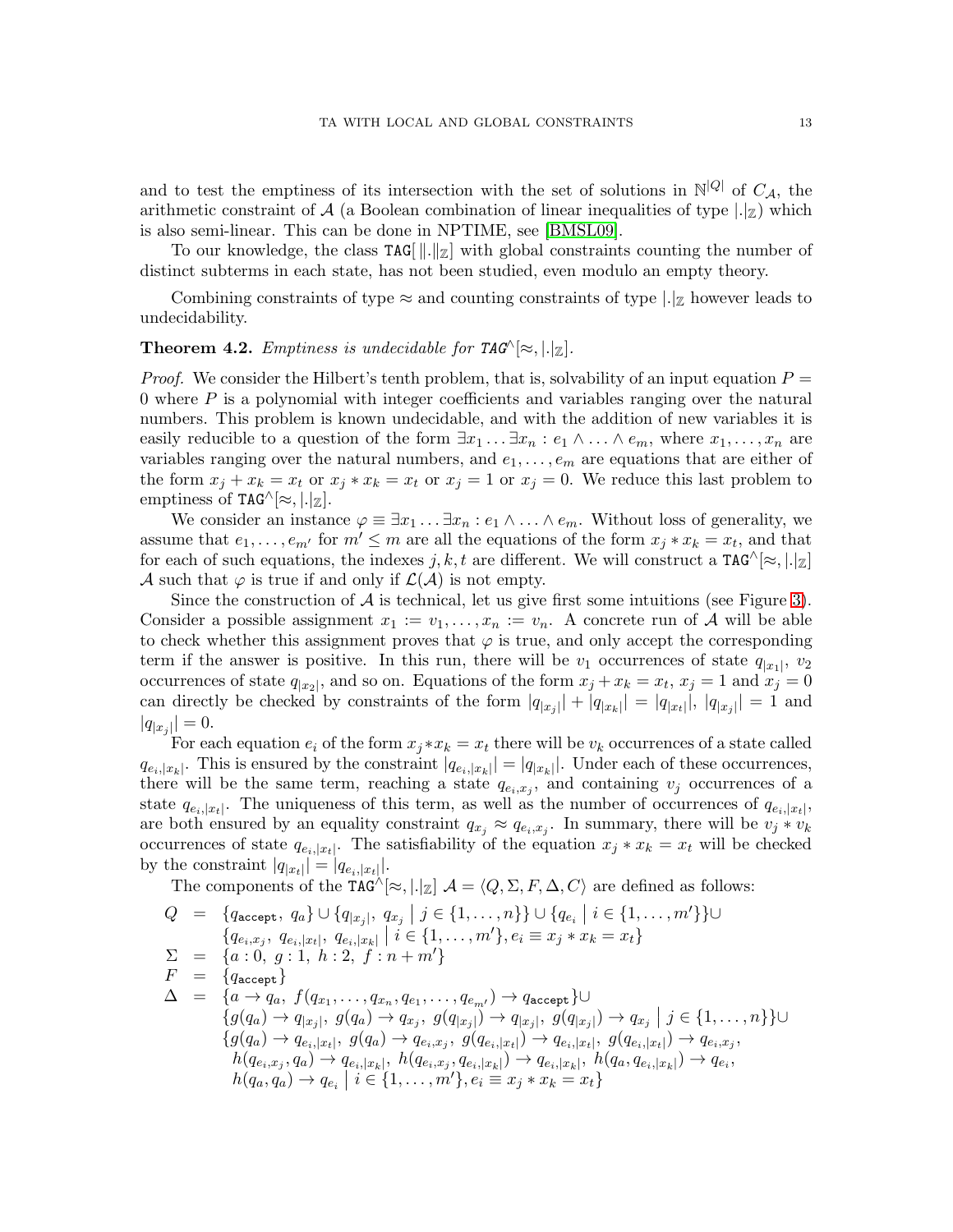

<span id="page-14-0"></span>Figure 3: Accepting run of  $s = f(g^{v_1+1}(a), \ldots, g^{v_n+1}(a), s_{e_1}, \ldots, s_{e_{m'}})$  and the subrun of  $s_{e_i}$ , where  $e_i$  is of the form  $x_j * x_k = x_t$ .

$$
C = \bigwedge_{m' < i \le m, e_i \equiv x_j + x_k = x_t} |q_{|x_j|}| + |q_{|x_k|}| = |q_{|x_t|}| \land
$$
\n
$$
\bigwedge_{m' < i \le m, e_i \equiv x_j = 1} |q_{|x_j|}| = 1 \land
$$
\n
$$
\bigwedge_{m' < i \le m, e_i \equiv x_j = 0} |q_{|x_j|}| = 0 \land
$$
\n
$$
\bigwedge_{1 \le i \le m', e_i \equiv x_j \ast x_k = x_t} (|q_{e_i, |x_t|}| = |q_{|x_t|} | \land |q_{e_i, |x_k|}| = |q_{|x_k|} | \land q_{x_j} \approx q_{e_i, x_j})
$$

It remains to prove that  $\varphi$  is true if and only if  $\mathcal{L}(\mathcal{A})$  is not empty. To this end, let us first assume that  $x_1 := v_1, \ldots, x_n := v_n$  is a solution of  $\varphi$ . In order to simplify the presentation, we denote the term  $h(a, h(s, h(s, \ldots, h(s, a) \ldots)))$ , with k occurrences of s, by  $h[a, s, \ldots (k) \ldots, s, a]$ , and given an equation  $e_i \equiv x_j * x_k = x_t$ , we denote the term  $h[a, g^{v_j+1}(a), \ldots, (v_k) \ldots, g^{v_j+1}(a), a]$  by  $s_{e_i}$ . Let us consider the term  $s =$  $f(g^{v_1+1}(a),\ldots,g^{v_n+1}(a), s_{e_1},\ldots,s_{e_{m'}})$ . It is not difficult to see that the run of Figure [3](#page-14-0) is an accepting run of s. Note that for each equation  $e_i \equiv x_j \cdot x_k = x_t$ , the constraints  $|q_{e_i,|x_t|}| = |q_{|x_t|}|, |q_{e_i,|x_k|}| = |q_{|x_k|}|, q_{x_j} \approx q_{e_i, x_j}$  are satisfied, since  $x_j := v_j, x_k := v_k, x_t :=$  $v_t$  satisfies the equation.

Now, assume that there is an accepting run r of  $A$  on a term s. Since r is accepting, the transition rule  $f(q_{x_1},...,q_{x_n},q_{e_1},...,q_{e_{m'}}) \rightarrow q_{\text{accept}}$  is applied at the root of s. According to the form of the rules involving  $q_{x_1}, \ldots, q_{x_n}$ , it holds that s is of the form  $s = f(g^{v_1+1}(a), \ldots, g^{v_n+1}(a), s_{e_1}, \ldots, s_{e_{m'}})$ , for some natural numbers  $v_1, \ldots, v_n$  and some terms  $s_{e_1}, \ldots, s_{e_{m'}}$ . Moreover, the states  $q_{|x_1|}, \ldots, q_{|x_n|}$  have  $v_1, \ldots, v_n$  occurrences, respectively. It remains to see that the assignment  $x_1 := v_1, \ldots, x_n := v_n$  makes  $\varphi$  true. The satisfiability of a constraint of the form  $|q_{x_j}| + |q_{x_k}| = |q_{x_t}|$  (or  $|q_{x_j}| = 1$  or  $|q_{x_j}| = 0$ ) implies that  $v_j + v_k = v_t$  (or  $v_j = 1$  or  $v_j = 0$ ), thus an equation of the form  $x_j + x_k = x_t$ (or  $x_j = 1$  or  $x_j = 0$ ) holds with this assignment. It remains to see that every equation  $e_i$ of the form  $x_j * x_k = x_t$  also holds with this assignment. According to the form of the rules of A and the satisfiability of the constraints  $|q_{e_i,|x_k|}| = |q_{|x_k|}|, q_{x_j} \approx q_{e_i, x_j}$ , the term  $s_{e_i}$  is of the form  $h[a, g^{v_j+1}(a), \dots (v_k) \dots, g^{v_j+1}(a), a]$ . Moreover,  $|q_{e_i}|_{x_i}$  has  $v_j * v_k$  occurrences.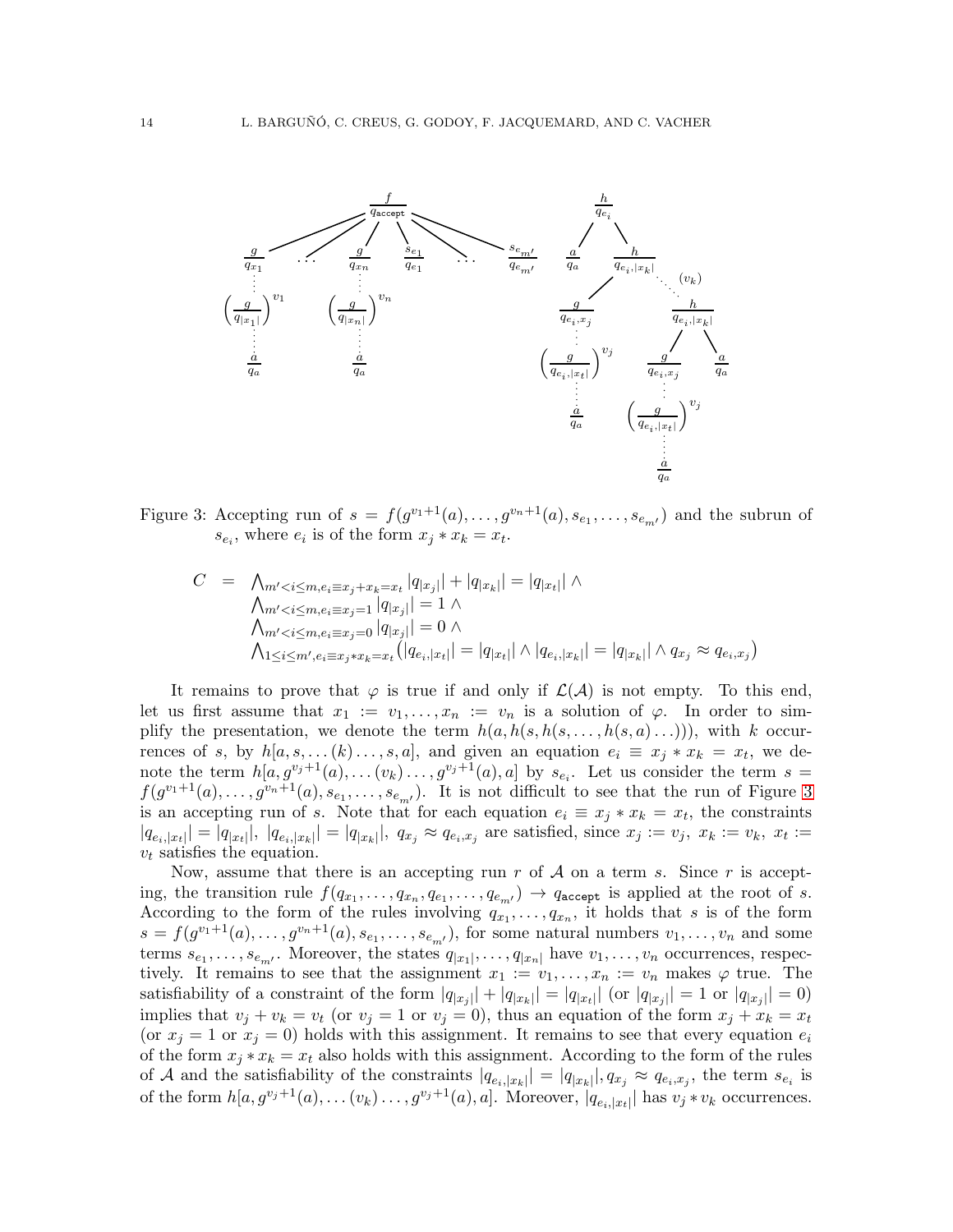Therefore, by the satisfiability of the constraint  $|q_{e_i,|x_t|}| = |q_{|x_t|}|$ , it follows  $v_j * v_k = v_t$ , and hence the equation  $x_j * x_k = x_t$  holds with this assignment, and we are done.  $\Box$ 

<span id="page-15-0"></span>4.2. Global Natural Linear Constraints. We present now a restriction on linear inequalities which enables a decidable emptiness test when combined with  $\approx$  and  $\approx$  as global constraints. A *natural linear inequality* over  $Q$  is a linear inequality as above whose coefficients  $a_q$  and a all have the same sign. We call them natural since it is equivalent to consider inequalities in both directions whose coefficients are all non-negative, like  $\sum a_q \cdot |q| \leq a$ , with  $a_q, a \in \mathbb{N}$ , to refer to  $\sum -a_q \cdot |q| \geq -a$ . We also consider linear equalities  $\sum a_q \cdot |q| = a$ , with  $a_q, a \in \mathbb{N}$ , to refer to a conjunction of two natural linear inequalities.

The types of the natural linear inequalities are denoted by  $\Box_N$  and  $\Box_N$ . Below, we shall abbreviate these two types by N.

The main difference between the linear inequalities of type  $\lfloor \cdot | \mathbb{Z} \rfloor$  and  $\lfloor \cdot | \mathbb{N} \rfloor$  (and respectively  $\|.\|_{\mathbb{Z}}$  and  $\|.\|_{\mathbb{N}}$  is that the former permits to compare the respective number of occurrences of two states, like e.g. in  $|q| \leq |q'|$ , whereas the latter only permits to compare the number of occurrences of one state (or a sum of the number occurrences of several states with coefficients) to a constant as e.g. in  $|q| \leq 4$  or  $|q| + 2|q'| \leq 9$ .

In the rest of the subsection we show that  $TABG[\approx, \ncong, \mathbb{N}]$  has the same expressiveness as TABG $\land$ [ $\approx$ ,  $\approx$ ]. The proof works in several steps:

- First, we define the notion of normalized TABG[ $\approx, \not\approx, \mathbb{N}$ ], that is a TABG[ $\approx, \not\approx, \mathbb{N}$ ] with a constraint being a disjunction of conjunctions of literals in a simple form.
- Second, we remove negative literals of the form  $\neg(q \approx q')$  or  $\neg(q \not\approx q')$ , obtaining a list of TABG $^{\wedge}[\approx, \frac{\infty}{\infty}, \mathbb{N}]$  such that the union of their languages coincides with the language of the original TABG $[\approx, \nless, \mathbb{N}]$ . In this step we use arithmetic constraints for simulating the removed negative literals.
- Third, we remove arithmetic literals of type  $\|\cdot\|_{\mathbb{N}}$ , obtaining a new list of TABG^[≈,  $\not\approx, |\cdot|_{\mathbb{N}}$ ] such that the union of their languages coincides with the language of the original TABG[ $\approx$ ,  $\hat{\varphi}$ , N. In this step we use positive literals of types  $\approx$ ,  $\hat{\varphi}$ , and  $\Box_N$  in order to simulate the removed literals of type  $\|.\|_{\mathbb{N}}$ .
- Fourth, we remove arithmetic literals of type  $|.|_{\mathbb{N}},$  obtaining a new list of TABG^[≈, ≉] such that the union of their languages coincides with the language of the original TABG[ $\approx, \nless, \mathbb{N}$ ]. In this step, new states are used for counting the amount of occurrences of original states.
- Finally, we show that TABG^[ $\approx$ ,  $\approx$ ] are closed under union. Hence, we obtain a single TABG $\cap$   $\approx$ ,  $\approx$  whose language coincides with the one of the original TABG $\approx$ ,  $\approx$ , N.

**Definition 4.3.** Let  $\mathcal{A} = \langle Q, \Sigma, F, \Delta, E, C \rangle$  be a TABG[ $\approx, \approx, \mathbb{N}$ ]. The constraint C is normalized if it is either true or false or a disjunction of conjunctions of literals, where all arithmetic literals are positive.

Remember that the form of the positive arithmetic literals can be either  $a_1||q_1|| + \ldots$  $a_n||q_n||\otimes k$  or  $a_1|q_1|+\ldots+a_n|q_n|\otimes k$ , with  $\otimes$  in  $\{\geq, \leq, =\}$ ,  $n > 0$ ,  $k \geq 0$  and strictly positive  $a_1, \ldots, a_n$ .

**Lemma 4.4.** Any TABG $[\approx, \approx, \mathbb{N}]$  can be effectively transformed into a normalized TABG $[\approx, \approx, \mathbb{N}]$  $,\ncong, \mathbb{N}$  with the same equational theory and preserving the language.

Proof. First, by applying de Morgan laws, negations are moved inwards so that each negation is applied to just an atom. Second, negative arithmetic literals are made positive by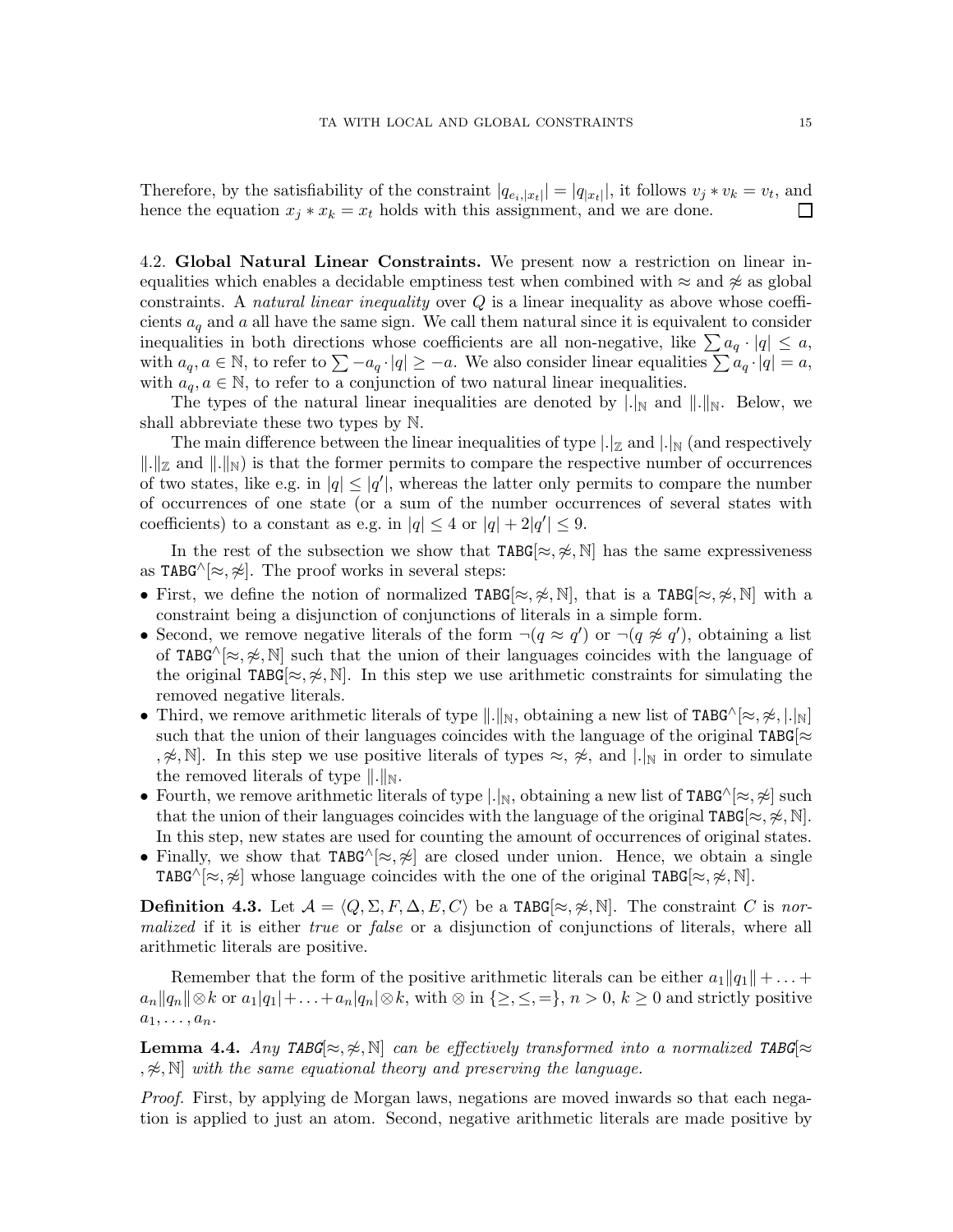simple transformations: inequalities are inverted and equalities become disjunctions of inequalities. Third, strict inequalities are converted into non-strict by adding or subtracting 1 to a side. Fourth, by applying simple arithmetic operations all such literals are made of the required form  $a_1||q_1||+\ldots+a_n||q_n|| \otimes k$  or  $a_1|q_1|+\ldots+a_n|q_n| \otimes k$ , for  $\otimes$  in  $\{\geq, \leq, =\}, n > 0$ and strictly positive  $a_1, \ldots, a_n$ . In this step, a trivially false literal is replaced by *false*, and a trivially true literal is replaced by true. Finally, by applying the standard transformation into disjunctive conjunctive normal form we get the desired result.  $\Box$ 

In order to remove negative equality and disequality literals and positive arithmetic constraints, we use the idea of inserting new states which are synonyms of existing states. Intuitively, a synonym is a new state  $\hat{q}$  that behaves analogous to an existing state  $\bar{q}$ , i.e. the rules and constraints are modified such that the relation of  $\hat{q}$  with the other states is the same as for  $\bar{q}$ . Nevertheless, the constraints are further modified to ensure that, whenever  $\bar{q}$  occurs in an execution,  $\hat{q}$  also occurs. Moreover, all subterms reaching  $\hat{q}$  are the same (or equivalent modulo the relation induced by the flat theory), but are different from (nonequivalent to) the ones reaching  $\bar{q}$ . This way, an execution of the original automaton with occurrences of  $\bar{q}$  can be transformed into an execution of the new automaton, where the occurrences of a concrete subterm (up to the equivalence relation) reaching  $\bar{q}$  in the original execution now reach  $\hat{q}$  instead.

<span id="page-16-0"></span>**Definition 4.5.** Let  $\mathcal{A} = \langle Q, \Sigma, F, \Delta, E, C \rangle$  be a TABG[ $\approx$ ,  $\approx$ , N]. Let  $\bar{q}$  be a state in Q. Let  $\hat{q}$  be a state not in  $Q$ .

We define  $F_{\bar{q}\sim \hat{q}}$  as F if  $\bar{q}$  is not in F, and as  $F \cup {\{\hat{q}\}\ }$  if  $\bar{q}$  is in F.

We define  $\Delta_{\bar{q}\sim q}$  as the set of rules obtained from the rules of  $\Delta$  with all possible replacements of occurrences of  $\bar{q}$  by  $\hat{q}$ . More formally,  $\Delta_{\bar{q}\sim\hat{q}}$  is  $\{f(q'_1,\ldots,q'_n) \to q'_{n+1} \mid$  $\exists f(q_1,..., q_n) \to q_{n+1} \in \Delta : \forall i \in \{1,..., n+1\} : (q_i = q'_i \vee (q_i = \bar{q} \wedge q'_i = \hat{q}))\}.$ 

We define  $C_{\bar{q}\sim\hat{q}}$  as the constraint  $((\|\bar{q}\|=0 \wedge \|\hat{q}\|=0) \vee (\|\hat{q}\|=1 \wedge \bar{q} \not\approx \hat{q})) \wedge C',$ where  $C'$  is obtained from the normalization of  $C$  by replacing each literal by a new formula according to the following description.

- Each literal  $(q_1 \approx q_2)$  is replaced by the conjunction of the literals of the set  $\{q'_1 \approx q'_2\}$  $((q'_1 = q_1 \vee (q_1 = \overline{q} \wedge q'_1 = \hat{q})) \wedge (q'_2 = q_2 \vee (q_2 = \overline{q} \wedge q'_2 = \hat{q})))$ .
- Each literal  $(q_1 \not\approx q_2)$  is replaced by the conjunction of the literals of the set  $\{q'_1 \not\approx q'_2\}$  $((q'_1 = q_1 \lor (q_1 = \overline{q} \land q'_1 = \hat{q})) \land (q'_2 = q_2 \lor (q_2 = \overline{q} \land q'_2 = \hat{q})))$ .
- Each literal  $\neg(q_1 \approx q_2)$  is replaced by the disjunction of the literals of the set  $\{\neg(q'_1 \approx$  $q'_2$ )  $\big| ((q'_1 = q_1 \vee (q_1 = \overline{q} \wedge q'_1 = \hat{q})) \wedge (q'_2 = q_2 \vee (q_2 = \overline{q} \wedge q'_2 = \hat{q}))) \big\}.$
- Each literal  $\neg (q_1 \not\approx q_2)$  is replaced by the disjunction of the literals of the set  $\{\neg (q'_1 \not\approx$  $q'_2$ )  $((q'_1 = q_1 \vee (q_1 = \overline{q} \wedge q'_1 = \hat{q})) \wedge (q'_2 = q_2 \vee (q_2 = \overline{q} \wedge q'_2 = \hat{q})))$ .
- Each occurrence of  $|\bar{q}|$  is replaced by  $|\bar{q}| + |\hat{q}|$ , and each occurrence of  $\|\bar{q}\|$  is replaced by  $\|\bar{q}\| + \|\hat{q}\|.$

We define  $\mathcal{A}_{\bar{q}\sim \hat{q}}$  as  $\langle Q \cup {\{\hat{q}\}, \Sigma, F_{\bar{q}\sim \hat{q}}, \Delta_{\bar{q}\sim \hat{q}}, E, C_{\bar{q}\sim \hat{q}}\rangle.$ 

We write  $(F_{\bar{q}\sim \hat{q}})_{\bar{q}'\sim \hat{q}'}$  for  $\hat{q} \neq \bar{q}'$  and  $\hat{q} \neq \hat{q}'$  more succinctly as  $F_{\bar{q}, \bar{q}'\sim \hat{q}, \hat{q}'},$  and similarly  ${\rm for}\; \Delta_{\bar q,\bar q'\sim \hat q,\hat q'},\, C_{\bar q,\bar q'\sim \hat q,\hat q'}\; {\rm and}\; {\cal A}_{\bar q,\bar q'\sim \hat q,\hat q'}.$ 

The condition  $(\|\bar{q}\| = 0 \wedge \|\hat{q}\| = 0)$  added to  $C_{\bar{q}\rightarrow\hat{q}}$  is necessary to satisfy  $\mathcal{L}(\mathcal{A}_{\bar{q}\rightarrow\hat{q}}) =$  $\mathcal{L}(\mathcal{A})$ , as it is proved in Lemma [4.6.](#page-17-0) This lemma is not used in the rest of the article, since the introduction of synonyms is combined with other constraints in further transformations. Nevertheless, we preserve Lemma [4.6](#page-17-0) since its proof gives intuition about the definition of synonyms, and the arguments are similar to other ones appearing later.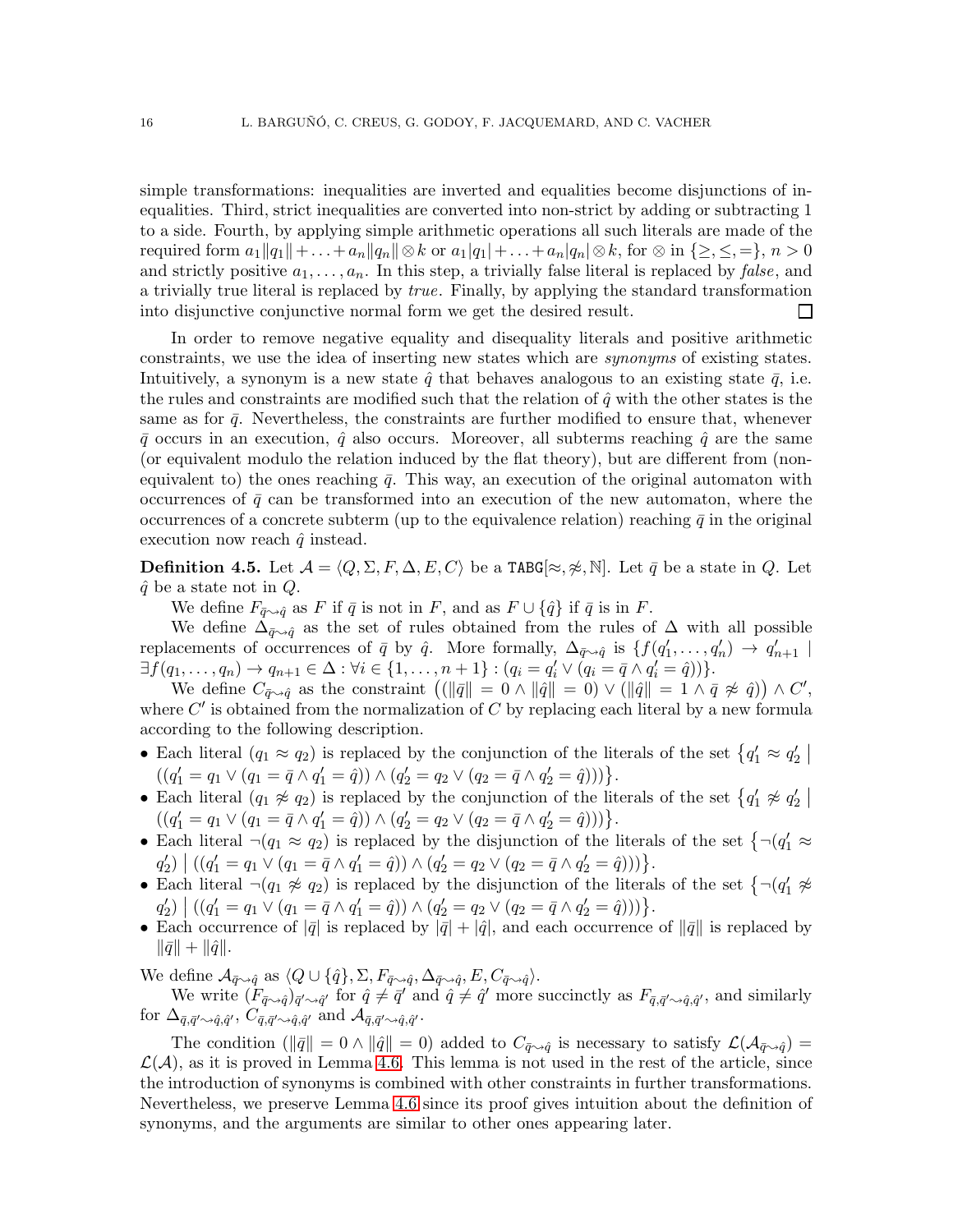<span id="page-17-0"></span>**Lemma 4.6.** Let  $\mathcal{A} = \langle Q, \Sigma, F, \Delta, E, C \rangle$  be a TABG $\approx \hat{\mathcal{A}}$ . Let  $\bar{q}$  be a state in Q. Let  $\hat{q}$ be a state not in Q.

Then,  $\mathcal{L}(\mathcal{A}_{\bar{q}\sim\hat{q}})=\mathcal{L}(\mathcal{A}).$ 

*Proof.* Accepting runs of A having no occurrence of  $\bar{q}$  are also accepting runs of  $\mathcal{A}_{\bar{q}\to q}$ <sup>.</sup> An accepting run of A having occurrences of  $\bar{q}$  can be converted into an accepting run of  $\mathcal{A}_{\bar{q}\sim\hat{q}}$ by choosing one subterm t reaching  $\bar{q}$  and replacing  $\bar{q}$  by  $\hat{q}$  at all positions with subterms equivalent to  $t$  by the relation induced by  $E$ .

Accepting runs of  $\mathcal{A}_{\bar{q}\rightarrow\hat{q}}$  can be converted into accepting runs of A by replacing each occurrence of  $\hat{q}$  by  $\bar{q}$ .  $\Box$ 

The following lemma makes use of synonyms in order to remove a negative literal of the form  $\neg(\bar{q} \approx \bar{q}')$  preserving the language. The next one, Lemma [4.8,](#page-17-1) analogously permits to remove a negative literal of the form  $\neg(\bar{q} \not\approx \bar{q}')$ .

<span id="page-17-2"></span>**Lemma 4.7.** Let  $\mathcal{A} = \langle Q, \Sigma, F, \Delta, E, C \rangle$  be a TABG[ $\approx$ ,  $\approx$ , N]. Let  $\bar{q}$ ,  $\bar{q}'$  be states in Q. Let  $\hat{q}$ ,  $\hat{q}'$  be distinct states not in Q. Let C be of the form  $\neg(\bar{q} \approx \bar{q}') \wedge C'$ . Let A' be  $\langle Q \cup \{\hat{q}, \hat{q}'\}, \Sigma, F_{\bar{q}, \bar{q}' \sim \hat{q}, \hat{q}'}, \Delta_{\bar{q}, \bar{q}' \sim \hat{q}, \hat{q}'}$ ,  $E, (\|\hat{q}\| = 1 \wedge \|\hat{q}'\| = 1 \wedge \hat{q} \not\approx \hat{q}') \wedge C'_{\bar{q}, \bar{q}' \sim \hat{q}, \hat{q}'}$ . Then,  $\mathcal{L}(\mathcal{A}') = \mathcal{L}(\mathcal{A})$  holds.

*Proof.* Accepting runs of A can be converted into accepting runs of  $A'$  as follows. First, we choose two subterms  $\bar{t}$  and  $\bar{t}'$  different modulo the equivalence relation induced by E and reaching  $\bar{q}$  and  $\bar{q}'$ , respectively. Note that these terms must exist in order to satisfy the literal  $\neg(\bar{q} \approx \bar{q}')$  of C. Second, we replace  $\bar{q}$  by  $\hat{q}$  at all the positions with subterms equivalent to  $\bar{t}$  by the relation induced by E. Similarly, we replace  $\bar{q}'$  by  $\hat{q}'$  at all the positions with subterms equivalent to  $\bar{t}'$  by the relation induced by E. This way, the subconstraint  $\|\hat{q}\| = 1 \wedge \|\hat{q}'\| = 1 \wedge \hat{q} \not\approx \hat{q}'$  is satisfied, but also  $C'_{\bar{q}, \bar{q}' \sim \hat{q}, \hat{q}'}$  is satisfied.

Accepting runs of  $A'$  can be converted into accepting runs of  $A$  by replacing each occurrence of  $\hat{q}$  by  $\bar{q}$ , and each occurrence of  $\hat{q}'$  by  $\bar{q}'$ . Note that the subconstraint  $\|\hat{q}\|$  =  $1 \wedge ||\hat{q}'|| = 1 \wedge \hat{q} \not\approx \hat{q}'$  ensures the existence of such occurrences, and with subterms which are different modulo the equivalence relation induced by E. Thus, the literal  $\neg(\bar{q} \approx \bar{q}')$  of  $C$  is satisfied. The constraint  $C'$  is also satisfied. П

<span id="page-17-1"></span>**Lemma 4.8.** Consider the same assumptions as in Lemma  $4.7$ , except that C is of the  $form \neg(\bar{q} \not\approx \bar{q}') \wedge C'$  and the constraint of  $\mathcal{A}'$  is  $(\|\hat{q}\| = 1 \wedge \|\hat{q}'\| = 1 \wedge \hat{q} \approx \hat{q}') \wedge C'_{\bar{q}, \bar{q}' \sim \hat{q}, \hat{q}'}$ Then,  $\mathcal{L}(\mathcal{A}') = \mathcal{L}(\mathcal{A})$  holds.

Proof. Analogous to the proof of Lemma [4.8.](#page-17-1)

The following definition will be used to remove literals of type  $\|.\|_{\mathbb{N}}$ .

**Definition 4.9.** Let C be a constraint, and let k be a natural number. By  $C_{\|\bar{q}\| \sim k}$  we define the constraint obtained from C by replacing all occurrences of  $\|\bar{q}\|$  by k.

The following two lemmas show how to remove literals of the form  $\|q\| = 1$  or  $\|q\| = 0$ preserving the language.

<span id="page-17-3"></span>**Lemma 4.10.** Let  $\mathcal{A} = \langle Q, \Sigma, F, \Delta, E, C \rangle$  be a TABG[ $\approx$ ,  $\approx$ , N]. Let  $\bar{q}$  be a state in Q. Let C be of the form  $\|\bar{q}\|=1 \wedge C'$ . Let  $\mathcal{A}'$  be  $\langle Q, \Sigma, F, \Delta, E, |\bar{q}| \geq 1 \wedge \bar{q} \approx \bar{q} \wedge C'_{\|\bar{q}\| \sim 1} \rangle$ . Then,  $\mathcal{L}(\mathcal{A}') = \mathcal{L}(\mathcal{A})$  holds.

*Proof.* Accepting runs of  $\mathcal{A}'$  and  $\mathcal{A}$  coincide because the constraints C and  $C_{\mathcal{A}'}$  have the same semantics. $\perp$ 

 $\Box$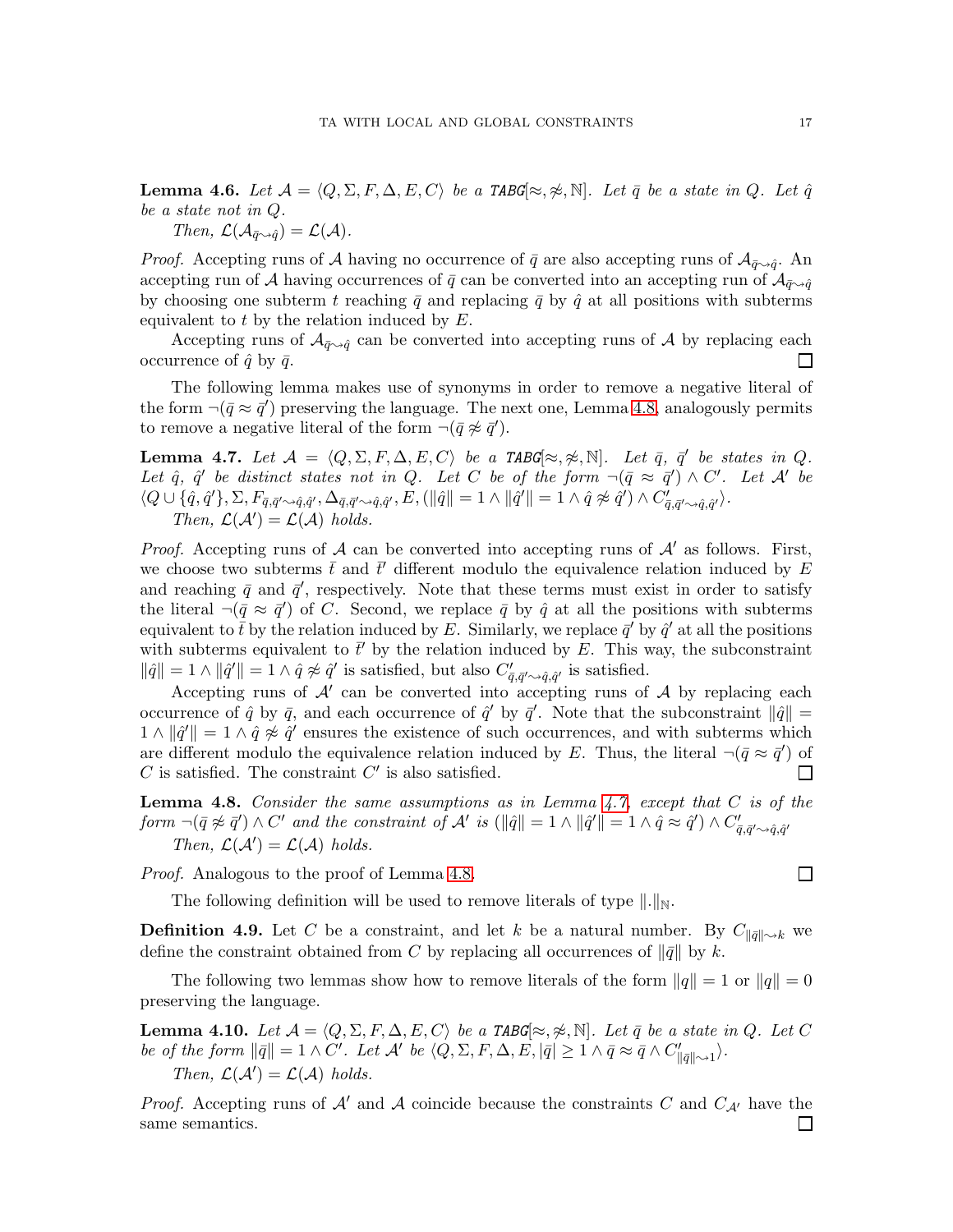<span id="page-18-1"></span>**Lemma 4.11.** Let  $\mathcal{A} = \langle Q, \Sigma, F, \Delta, E, C \rangle$  be a TABG $[\approx, \nleq, \mathbb{N}]$ . Let  $\bar{q}$  be a state in Q. Let C be of the form  $\|\bar{q}\|=0 \wedge C'$ . Let  $\mathcal{A}'$  be  $\langle Q, \Sigma, F, \Delta, E, |\bar{q}| = 0 \wedge C'_{\|\bar{q}\| \sim 0} \rangle$ . Then,  $\mathcal{L}(\mathcal{A}') = \mathcal{L}(\mathcal{A})$  holds.

*Proof.* Accepting runs of A' and A coincide because the constraints C and  $C_{A'}$  have the same semantics.  $\Box$ 

Now, we will use the above lemmas in order to iteratively remove all negative literals and the arithmetic literals of type  $\|.\|_{\mathbb{N}}$ . Each removal step is not defined for arbitrary normalized TABG[ $\approx, \nless, \mathbb{N}$ ], but just for normalized conjunctive TABG[ $\approx, \nless, \mathbb{N}$ ]. For this reason, we first describe how to transform a given normalized TABG[ $\approx$ ,  $\approx$ , N] into a list of normalized conjunctive TABG $[\approx, \hat{\pi}]$  such that, the union of their languages coincides with the language of the original TABG[ $\approx, \approx, \mathbb{N}$ ].

<span id="page-18-0"></span>**Definition 4.12.** Let  $\mathcal{A} = \langle Q, \Sigma, F, \Delta, E, C \rangle$  be a normalized TABG[≈, ≉, N], such that C is of the form  $C_1 \vee C_2 \vee \ldots \vee C_n$  for conjunctive constraints  $C_1, C_2, \ldots, C_n$ . Let  $\mathcal{A}_1 =$  $\langle Q, \Sigma, F, \Delta, E, C_1 \rangle$ ,  $\mathcal{A}_2 = \langle Q, \Sigma, F, \Delta, E, C_2 \rangle$ , ...,  $\mathcal{A}_n = \langle Q, \Sigma, F, \Delta, E, C_n \rangle$ . These automata are conjunctive and normalized and, moreover,  $\mathcal{L}(\mathcal{A}) = \mathcal{L}(\mathcal{A}_1) \cup \mathcal{L}(\mathcal{A}_2) \cup \ldots \cup \mathcal{L}(\mathcal{A}_n)$  holds. We say that  $A_1, A_2, \ldots, A_n$  is the *subdivision* of A.

Iteratively, we will transform a list of normalized conjunctive TABG[ $\approx, \nless$ , N] into a new list of automata of the same kind but with simplified constraints, preserving the language. In order to show that this process terminates, we define a measure on normalized conjunctive TABG $\approx$ ,  $\approx$ , N which will decrease at each step. Moreover, a case with minimal measure corresponds to a positive TABG $[\approx, \hat{\ast}, |.|_{\mathbb{N}}]$ . This measure is a pair of natural numbers which depends on the constraint C of the normalized conjunctive TABG[ $\approx, \nless, \mathbb{N}$ ]. In the first component we have the amount of negative literals in C. In the second component we have the addition of the isolated constants in all arithmetic literal constraints of type  $\|.\|_N$  plus the number of uses of the function symbol  $\|.\|_{\mathbb{N}}$ .

**Definition 4.13.** We define the measure of a normalized conjunctive constraint  $C$ , denoted  $\langle C \rangle$  as a pair of natural numbers. We describe it by distinguishing the following cases.

- If C is of the form  $q_1 \approx q_2$  or  $q_1 \not\approx q_2$ , then its measure is  $(0, 0)$ .
- If C is of the form  $\neg(q_1 \approx q_2)$  or  $\neg(q_1 \not\approx q_2)$ , then its measure is  $\langle 1, 0 \rangle$ .
- If C is of the form  $(a_1||q_1|| + ... + a_n||q_n|| \otimes k)$ , where  $\otimes$  is in  $\{=\geq,\leq\}$ , then its measure is  $\langle 0, n + k \rangle$ .
- If C is of the form  $(a_1|q_1| + \ldots + a_n|q_n| \otimes k)$ , where  $\otimes$  is in  $\{ =, \geq, \leq \}$ , then its measure is  $\langle 0, 0 \rangle$ .
- If C is either true or false, then its measure is  $(0, 0)$ .
- If C is a conjunction of two or more literals  $l_1 \wedge l_2 \wedge \ldots \wedge l_n$  with measures  $\langle a_1, b_1 \rangle$ ,  $\langle a_2, b_2 \rangle, \ldots, \langle a_n, b_n \rangle$ , then its measure is  $\langle a_1 + a_2 + \ldots + a_n, b_1 + b_2 + \ldots + b_n \rangle$ .

Let  $\mathcal{A} = \langle Q, \Sigma, F, \Delta, E, C \rangle$  be a normalized conjunctive TABG[≈, ≉, N]. The measure of A, denoted  $\langle A \rangle$  is defined as  $\langle C \rangle$ .

We say that  $\mathcal{A}_1$  is bigger than  $\mathcal{A}_2$  (or, equivalently, that  $\mathcal{A}_2$  is smaller than  $\mathcal{A}_1$ ), denoted  $A_1 > A_2$  (or  $A_2 < A_1$ ), if the measure of  $A_1$  is bigger (or smaller) than the measure of  $A_2$ , according to the lexicographic extension of the relation > of natural numbers.

The following lemma shows that any normalized conjunctive TABG $[\approx, \nless, \mathbb{N}]$  with nonminimal measure can be transformed into a list of TABG[ $\approx, \nless$ , N] of the same kind with smaller measures and preserving the language.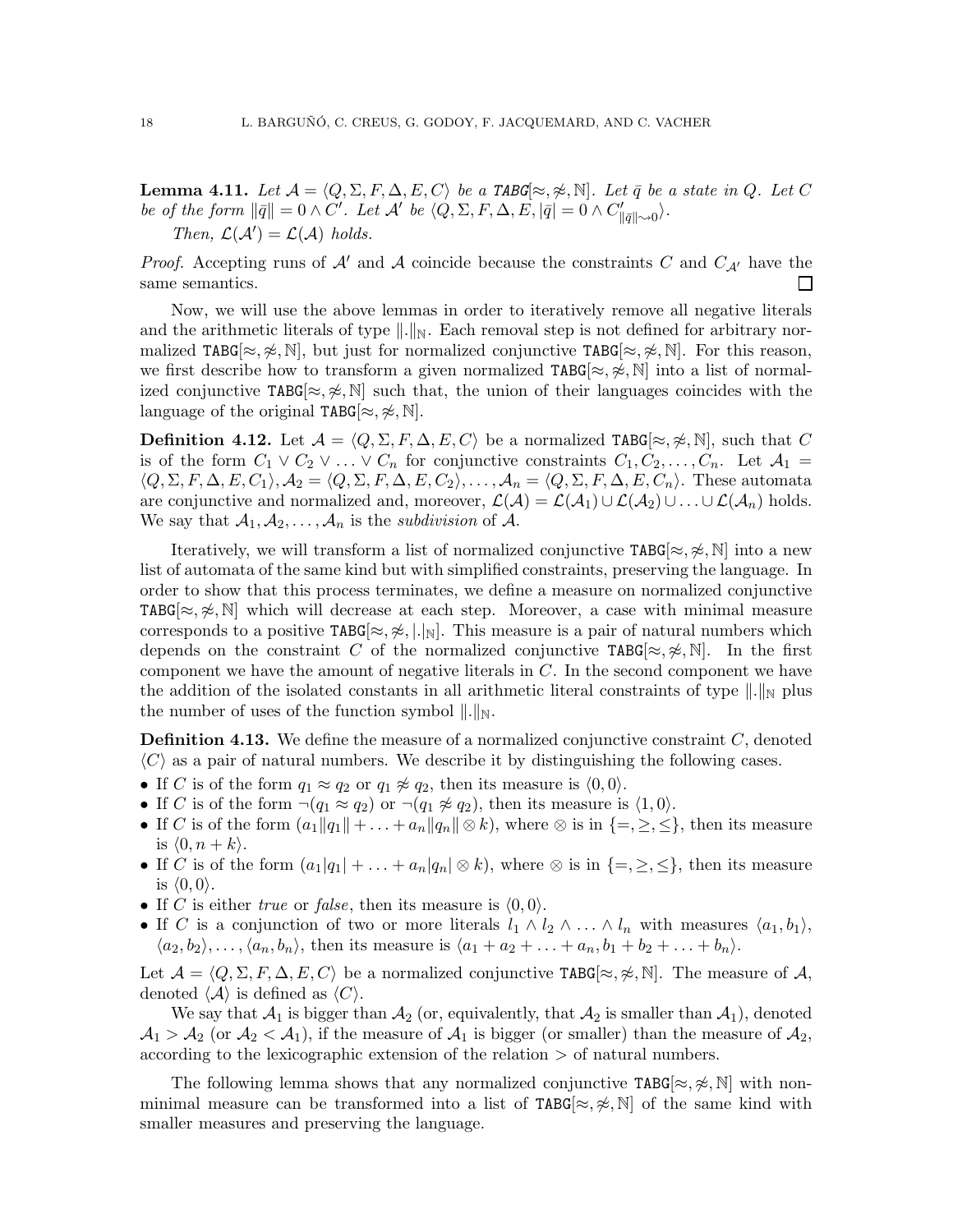<span id="page-19-0"></span>**Lemma 4.14.** Let  $\mathcal{A} = \langle Q, \Sigma, F, \Delta, E, C \rangle$  be a normalized conjunctive TABG[≈, ≉, N] whose measure is not  $\langle 0, 0 \rangle$ .

Then one can construct normalized conjunctive TABG[ $\approx, \not\approx$ ,  $\mathbb{N}[\mathcal{A}_1, \ldots, \mathcal{A}_n]$  with the same equational theory E, each of them having a measure smaller than  $\langle A \rangle$  and such that  $\mathcal{L}(A) =$  $\mathcal{L}(\mathcal{A}_1) \cup \ldots \cup \mathcal{L}(\mathcal{A}_n)$  holds.

*Proof.* In the case where C has some negative literal  $\neg(q \approx q')$  or  $\neg(q \not\approx q')$ , the transfor-mations described in Lemmas [4.7](#page-17-2) and [4.8](#page-17-1) give a new TABG[ $\approx, \not\approx, \mathbb{N}$ ]  $\mathcal{A}'$ , and the subdivision  $A_1, \ldots, A_n$  of the normalization of  $A'$  (as defined in Definition [4.12\)](#page-18-0) is such that the constraints  $C_{A_1}, \ldots, C_{A_n}$  have one less negative literal than C. Thus, the measure of each of these automata is smaller than the measure of A.

In the case where C has no negative literals of the form  $\neg(q \approx q')$  or  $\neg(q \not\approx q')$ , its measure is of the form  $\langle 0, m \rangle$  for  $m > 0$ . It follows that there is at least one literal of the form  $(a||\bar{q}||+\sum a_i\cdot ||q_i||\otimes k)$ , where  $\otimes$  is in  $\{=\geq,\leq\}$ . We consider a new state  $\hat{q}$  and the automaton  $\mathcal{A}_{\bar{q}\leadsto\hat{q}}$ . Its constraint  $C_{\bar{q}\leadsto\hat{q}}$  is of the form  $((\|\bar{q}\|=0 \wedge \|\hat{q}\|=0) \vee (\|\hat{q}\|=1 \wedge \bar{q} \not\approx \hat{q})) \wedge C'.$ Note that, according to Definition [4.5,](#page-16-0)  $C'$  is a conjunction because there are no negative literals of the form  $\neg(q \approx q')$  or  $\neg(q \not\approx q')$  in C. Thus,  $C_{\bar{q} \sim \hat{q}}$  can be rewritten as the disjunction of two conjunctions  $C_1$  and  $C_2$ , where  $C_1$  is  $\|\bar{q}\| = 0 \wedge \|\hat{q}\| = 0 \wedge C'$  and  $C_2$  is  $\|\hat{q}\| = 1 \wedge \bar{q} \not\approx \hat{q} \wedge C'$ . Hence, the subdivision of the normalization of  $\mathcal{A}_{\bar{q}\sim\hat{q}}$  are the automata  $\mathcal{A}_1, \mathcal{A}_2$  obtained from  $\mathcal{A}_{\bar{q}\sim\hat{q}}$  by replacing its constraint by  $C_1$  and  $C_2$ , respectively. The measures of  $C_1$  and  $C_2$  may be bigger than the one of  $C$ . In order to conclude, for each case we show that additional transformations can be applied to  $A_1$  and  $A_2$ , producing automata with smaller measures than the one of  $A$  and preserving the represented language.

- The literals of  $C_1$  of type  $\|\cdot\|_{\mathbb{N}}$  are  $\|\bar{q}\| = 0$  and  $\|\hat{q}\| = 0$ , and those obtained from the literals of C of type  $\|.\|_{\mathbb{N}}$  by replacing  $\|\bar{q}\|$  by  $\|\bar{q}\| + \|\hat{q}\|$ . Note that original literals of the form  $(a||\bar{q}|| + \sum a_i \cdot ||q_i|| \otimes k)$  have been converted into  $(a||\bar{q}|| + a||\hat{q}|| + \sum a_i \cdot ||q_i|| \otimes k)$ , and recall that there is at least one literal of this form in  $C$ . Applying to  $\mathcal{A}_1$  the transformation described in Lemma [4.11](#page-18-1) for  $\bar{q}$  and  $\hat{q}$ , each one of the above literals is transformed into  $(a \cdot 0 + a \cdot 0 + \sum a_i \cdot ||q_i|| \otimes k)$ , which has a smaller measure than the original literal  $(a\|\bar{q}\| + \sum a_i \cdot \|q_i\| \otimes k)$ . Moreover, the literals  $\|\bar{q}\| = 0$  and  $\|\hat{q}\| = 0$  are converted into  $|\bar{q}| = 0$  and  $|\hat{q}| = 0$ , respectively. In summary, the measure of  $((C_1)_{\bar{q}\rightarrow 0})_{\hat{q}\rightarrow 0}$  is smaller than the one of C.
- Similarly, the literals of  $C_2$  of type  $\|\cdot\|_{\mathbb{N}}$  are  $\|\hat{q}\|=1$  and those obtained from the literals of C of type  $\|.\|_{\mathbb{N}}$  by replacing  $\|\bar{q}\|$  by  $\|\bar{q}\| + \|\hat{q}\|$ . As above, note that original literals of the form  $(a||\bar{q}|| + \sum a_i \cdot ||q_i|| \otimes k)$  have been transformed into  $(a||\bar{q}|| + a||\hat{q}|| + \sum a_i \cdot ||q_i|| \otimes k)$ k), and recall that there is at least one literal of this form in C. Applying to  $C_2$  the transformation described in Lemma [4.10](#page-17-3) for  $\hat{q}$ , each one of the above literals is converted into  $(a\cdot \|\bar{q}\|+a\cdot 1+\sum a_i\cdot \|q_i\|\otimes k)$ . The normalization of such a literal is the normalization of  $(a \cdot ||\bar{q}|| + \sum a_i \cdot ||q_i|| \otimes k - a)$ , which might be already normalized or must be replaced by true or false in order to normalize it, depending on  $k - a$  and  $\otimes$ . In every case, the resulting literal has a smaller measure than the original literal  $(a||\bar{q}|| + \sum a_i \cdot ||q_i|| \otimes k)$ . Moreover, the literal  $\|\hat{q}\| = 1$  is replaced by  $|\hat{q}| \geq 1 \wedge \hat{q} \approx \hat{q}$  as a consequence of the transformation of Lemma [4.10.](#page-17-3) To summarize, the measure of  $(C_2)_{\hat{\sigma} \sim 1}$  is smaller than the one of C.  $\Box$

## <span id="page-19-1"></span>Corollary 4.15. Let  $\mathcal{A} = \langle Q, \Sigma, F, \Delta, E, C \rangle$  be a TABG[≈, ≉, ℕ].

Then, one can construct some TABG^[ $\approx, \not\approx, |.|_{\mathbb{N}}]$   $\mathcal{A}_1, \ldots, \mathcal{A}_n$  with the same equational theory E such that  $\mathcal{L}(\mathcal{A}) = \mathcal{L}(\mathcal{A}_1) \cup ... \cup \mathcal{L}(\mathcal{A}_n)$ .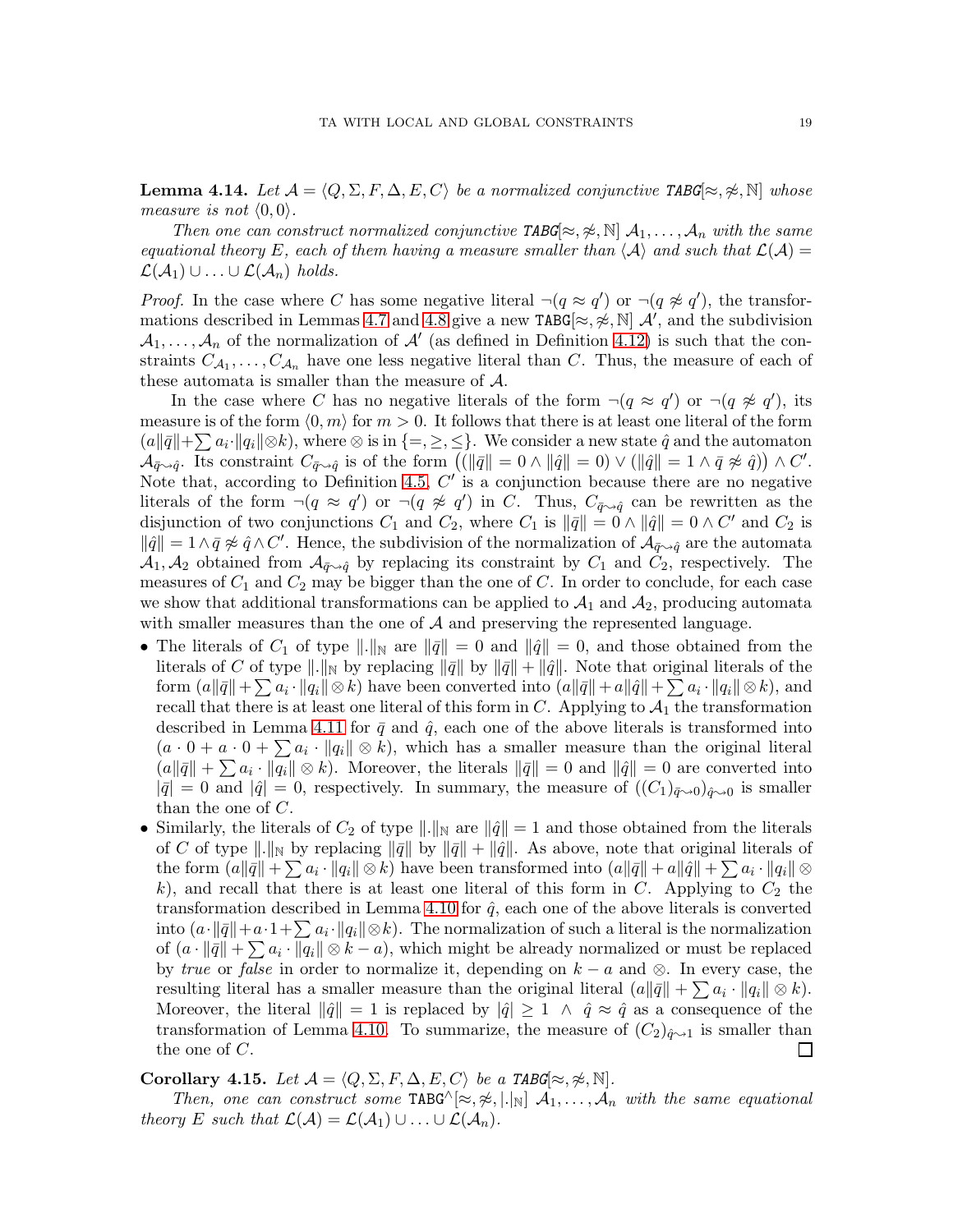*Proof.* Without loss of generality, the constraint  $C$  can be assumed to be normalized. The subdivision of A is a collection of normalized conjunctive TABG[ $\approx, \approx, \mathbb{N}$ ] such that the union of their languages coincides with  $\mathcal{L}(\mathcal{A})$ .

By iterated application of the Lemma [4.14](#page-19-0) to each automaton of the subdivision, combined with the fact that the ordering on measures is well founded, we conclude to the effective existence of normalized conjunctive TABG $[\approx, \approx, \mathbb{N}]$ ,  $\mathcal{A}_1, \ldots, \mathcal{A}_n$  such that  $\mathcal{L}(\mathcal{A}) =$  $\mathcal{L}(\mathcal{A}_1) \cup \ldots \cup \mathcal{L}(\mathcal{A}_n)$  and each of them has measure  $\langle 0, 0 \rangle$ . This kind of automata are, in fact, TABG^[≈,  $\hat{\mathcal{R}}$ , |.|<sub>N</sub>], since measure  $\langle 0, 0 \rangle$  implies that negative literals and literals of type  $\Vert . \Vert_{\mathbb{N}}$  do not occur.  $\Box$ 

Now, in order to remove all arithmetic constraints, it remains to remove the ones of type |.|<sub>N</sub>. This is a rather easy task. For a given TABG^[≈,  $\frac{\alpha}{\gamma}$ , |.|<sub>N</sub>] A we create a new TABG^[≈,  $\frac{\alpha}{\gamma}$ ]  $\mathcal{A}_{\mathbb{N}}$  whose purpose is to simulate the computations of A. To this end, the states of  $\mathcal{A}_{\mathbb{N}}$ count the number of occurrences of the states of  $A$  in the simulated computation, up to a certain maximum value. This allows  $\mathcal{A}_{\mathbb{N}}$  to check the constraints of type  $|.|_{\mathbb{N}}$  of A directly through states. Thus, each state of  $\mathcal{A}_{\mathbb{N}}$  is of the form  $q_M$  for a state q of A and a mapping  $M: Q_{\mathcal{A}} \to \mathbb{N}$ , that is, a mapping counting the number of occurrences of each state.

**Definition 4.16.** Let  $\mathcal{A} = \langle Q, \Sigma, F, \Delta, E, C \rangle$  be a normalized TABG^[≈, ≉, |.|<sub>N</sub>].

We define  $\max_{A}$  as one plus the maximum isolated constant occurring in the literals of C of type  $\vert \cdot \vert_{\mathbb{N}}$ , i.e. one plus the maximum constant k occurring in a literal of C of the form  $(a_1|q_1| + \ldots + a_n|q_n| \otimes k)$ , for  $\otimes$  in  $\{\geq, \leq, =\}.$ 

Given two mappings  $M_1: Q \to \{0, \ldots, \max_A\}$  and  $M_2: Q \to \{0, \ldots, \max_A\}$ , the sum of  $M_1$  and  $M_2$  is defined as the mapping  $M_1 + M_2$ :  $Q \rightarrow \{0, \ldots, \max_A\}$  satisfying  $(M_1 + M_2)(q) = \min(M_1(q) + M_2(q), \max_A)$ . Given a state q in Q we define  $M_q: Q \rightarrow$  $\{0,\ldots,\max_{\mathcal{A}}\}$  as the mapping satisfying  $M_q(q) = 1$  and  $M_q(q') = 0$  for all  $q' \in Q \setminus \{q\}.$ 

- We define  $\mathcal{A}_{\mathbb{N}}$  as the TABG^[ $\approx$ ,  $\approx$ ]  $\langle Q_{\mathbb{N}}, \Sigma, F_{\mathbb{N}}, \Delta_{\mathbb{N}}, E, C_{\mathbb{N}} \rangle$ , where:
- $Q_{\mathbb{N}}$  is  $\{q_M \mid q \in Q \wedge M : Q \to \{0, \ldots, \max_{\mathcal{A}}\}\}.$
- $F_{\mathbb{N}}$  is  $\{q_M \in Q_{\mathbb{N}} \mid q \in F \wedge \forall (a_1|q_1| + \ldots + a_n|q_n| \otimes k) \in C, \otimes \in \{\geq, \leq, =\} : (a_1M(q_1) +$  $\ldots + a_n M(q_n) \otimes k$ ).
- $\Delta_{\mathbb{N}}$  is  $\{f((q_1)_{M_1},\ldots,(q_m)_{M_m})\stackrel{D}{\rightarrow} q_{M_1+\ldots+M_m+M_q} \mid (f(q_1,\ldots,q_m)\stackrel{D}{\rightarrow} q) \in \Delta\}.$
- $C_{\mathbb{N}}$  is  $\{\bar{q}_{\bar{M}} \approx \tilde{q}_{\tilde{M}} \mid (\bar{q} \approx \tilde{q}) \in C\} \cup \{\bar{q}_{\bar{M}} \not\approx \tilde{q}_{\tilde{M}} \mid (\bar{q} \not\approx \tilde{q}) \in C\}.$

<span id="page-20-0"></span>Lemma 4.17. Let  $\mathcal{A} = \langle Q, \Sigma, F, \Delta, E, C \rangle$  be a TABG^[≈, ≉, |.|<sub>N</sub>]. Then,  $\mathcal{L}(\mathcal{A}_{\mathbb{N}}) = \mathcal{L}(\mathcal{A}).$ 

*Proof.* The accepting runs of  $\mathcal A$  can be converted into accepting runs of  $\mathcal A_N$  and vice-versa, following the transformations described below.

- A run  $r_{\mathbb{N}}$  of  $\mathcal{A}_{\mathbb{N}}$  can be converted into a run r of A by replacing each occurrence of a state  $q_M$  by the corresponding state q.
- A run r of A can be converted into a run  $r_{\mathbb{N}}$  of  $\mathcal{A}_{\mathbb{N}}$ . The transformation can be defined recursively as follows. Let r be a run of the form  $(f(q_1, \ldots, q_m) \stackrel{D}{\rightarrow} q)(r_1, \ldots, r_m)$ . Let  $(r_1)_{\mathbb{N}},\ldots,(r_m)_{\mathbb{N}}$  be the transformations of  $r_1,\ldots,r_m$ , and let  $(q_1)_{M_1},\ldots,(q_m)_{M_m}$  be the states reached by  $(r_1)_\mathbb{N}, \ldots, (r_m)_\mathbb{N}$ , respectively. Then,  $r_\mathbb{N}$  is  $(f((q_1)_{M_1}, \ldots, (q_m)_{M_m}) \stackrel{D}{\rightarrow}$  $q_{M_1+\ldots+M_m+M_q}$  $((r_1)_{\mathbb{N}},\ldots,(r_m)_{\mathbb{N}}).$

Each one of the two above transformations is the inverse of the other. Thus, they describe a bijection between runs of  $A$  and runs of  $A_{\mathbb{N}}$ . Moreover, for each run r of  $A$ , the state  $q_M$  reached by  $r_{\mathbb{N}}$  holds that each  $q' \in Q$  satisfies  $M(q') = \min(|r^{-1}(q')|, \max_{\mathcal{A}})$  (note that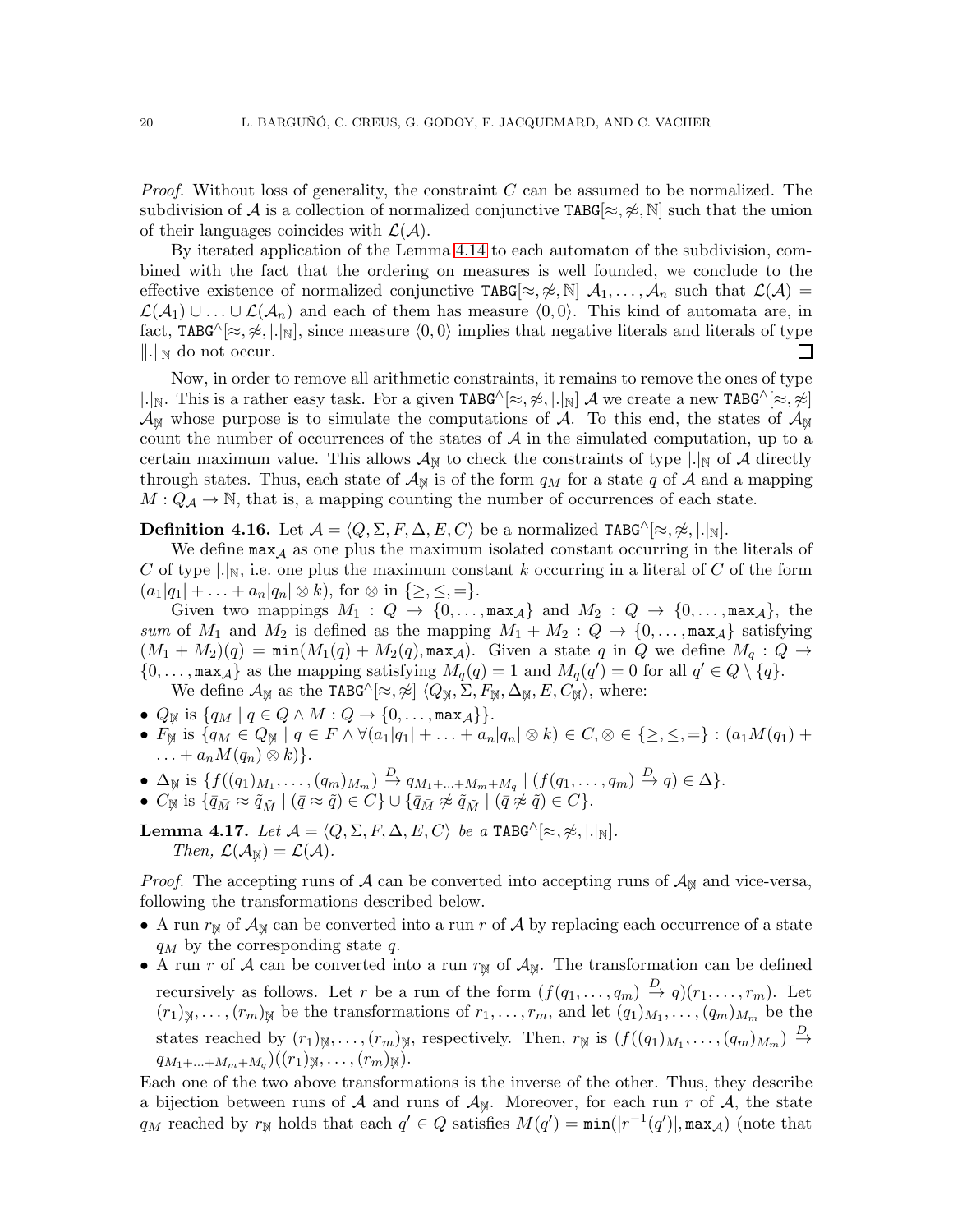$r^{-1}(q')$  is the set of positions reaching state  $q'$ ). Hence, by the definition of  $F_{\mathbb{N}}$ , it follows that q is in F and r satisfies the arithmetic constraints of C if and only if  $q_M$  is in  $F_N$ . As a consequence, r is accepting if and only if  $r_{\mathbb{N}}$  is accepting. Thus,  $\mathcal{L}(\mathcal{A}_{\mathbb{N}}) = \mathcal{L}(\mathcal{A})$  holds.  $\square$ 

The following corollary is a consequence of Corollary [4.15](#page-19-1) combined with Lemma [4.17.](#page-20-0)

Corollary 4.18. Let  $\mathcal{A} = \langle Q, \Sigma, F, \Delta, E, C \rangle$  be a TABG[≈, ≉, N].

Then, one can construct some TABG^[ $\approx$ ,  $\not\approx$ ]  $\mathcal{A}_1, \ldots, \mathcal{A}_n$  with the same equational theory E such that  $\mathcal{L}(\mathcal{A}) = \mathcal{L}(\mathcal{A}_1) \cup ... \cup \mathcal{L}(\mathcal{A}_n)$ .

As a final step, we show that TABG $^{\wedge}[\approx,\approx]$  are closed under union for a fixed E.

<span id="page-21-0"></span>**Lemma 4.19.** Let  $\mathcal{A}_1$  and  $\mathcal{A}_2$  be TABG^[ $\approx$ ,  $\approx$ ] with the same equational theory E. Then, a TABG $\wedge[\approx,\approx]$  A with the same equational theory E can be effectively constructed satisfying  $\mathcal{L}(\mathcal{A}) = \mathcal{L}(\mathcal{A}_1) \cup \mathcal{L}(\mathcal{A}_2).$ 

*Proof.* Let  $\mathcal{A}_1$  be  $\langle Q_1, \Sigma, F_1, \Delta_1, E, C_1 \rangle$  and  $\mathcal{A}_2$  be  $\langle Q_2, \Sigma, F_2, \Delta_2, E, C_2 \rangle$ . Without loss of generality we can assume that the sets of states  $Q_1$  and  $Q_2$  are disjoint.

In the case where  $C_1$  is just *false* the result follows by defining  $A := A_2$ . Similarly, in the case where  $C_2$  is just *false* the result follows by defining  $A := A_1$ . From now on we assume that these cases do not take place.

We define A as  $\langle Q_1 \uplus Q_2, \Sigma, F_1 \uplus F_2, \Delta_1 \uplus \Delta_2, E, C_1 \wedge C_2 \rangle$ . Note that A is a TABG^[≈, ≉]. It is clear that any accepting run of  $A$  is also an accepting run of either  $A_1$  or  $A_2$ . Moreover, it can be proved that any accepting run of either  $A_1$  or  $A_2$  is also an accepting run of A. We show this fact only for  $A_1$ , since the case for  $A_2$  is analogous.

Let r be an accepting run of  $A_1$ . Then,  $r \models C_1$  holds. In order to see that it is, in fact, an accepting run of A, it remains to prove  $r \models C_2$ . Since  $\mathcal{A}_2$  is a TABG^[ $\approx$ ,  $\approx$ ],  $C_2$  is a conjunction of positive literals of type  $\approx$ ,  $\approx$  applied to states of  $Q_2$ . Therefore,  $r \models C_2$ holds, since  $C_2$  is not *false* and any positive literal holds because r uses only states from  $\Box$  $Q_1$ .

<span id="page-21-1"></span>Corollary 4.20. Let  $\mathcal{A} = \langle Q, \Sigma, F, \Delta, E, C \rangle$  be a TABG[ $\approx, \nless, \mathbb{N}$ ].

Then, one can construct a TABG^[ $\approx \approx 1$  A' with the same equational theory E such that  $\mathcal{L}(\mathcal{A}') = \mathcal{L}(\mathcal{A}).$ 

<span id="page-21-2"></span>Corollary 4.21. The class of TABG languages (modulo the same equational theory) is closed under union.

In order to complete the closure results for TABG languages under basic set operations, we show that they are also closed under intersection, but not under complementation.

**Lemma 4.22.** The class of TABG languages (modulo the same equational theory) is closed under intersection.

Proof. We use a classical Cartesian product of sets of states, with a careful redefinition of constraints on this product.

More precisely, let  $\mathcal{A}_1 = \langle Q_1, \Sigma, F_1, \Delta_1, E, C_1 \rangle$  and  $\mathcal{A}_2 = \langle Q_2, \Sigma, F_2, \Delta_2, E, C_2 \rangle$  be two TABG. We construct the TABG A = hQ<sup>1</sup> × Q2, Σ, F<sup>1</sup> × F2, ∆, E, Ci where ∆ = f hq1,1, q2,1i,  $\langle q_{1,n}, q_{2,n} \rangle \rightarrow \langle q_1, q_2 \rangle \mid f(q_{i,1}, \ldots, q_{i,n}) \rightarrow q_i \in \Delta_i \text{ for } i \in \{1,2\} \}$  and the constraint C is obtained from  $C_1 \wedge C_2$  by replacing every atom  $q_1 \approx q'_1$  with  $q_1, q'_1 \in Q_1$  (respectively  $q_2 \approx q'_2$ ) with  $q_2, q'_2 \in Q_2$  by  $\bigwedge_{q_2, q'_2 \in Q_2} \langle q_1, q_2 \rangle \approx \langle q'_1, q'_2 \rangle$  (respectively  $\bigwedge_{q_1, q'_1 \in Q_1} \langle q_1, q_2 \rangle \approx \langle q'_1, q'_2 \rangle$ ), and similarly for the atoms  $q_1 \not\approx q'_1, q_2 \not\approx q'_2$ . With this construction,  $\mathcal{L}(\mathcal{A}) = \mathcal{L}(\mathcal{A}_1) \cap \mathcal{L}(\mathcal{A}_2)$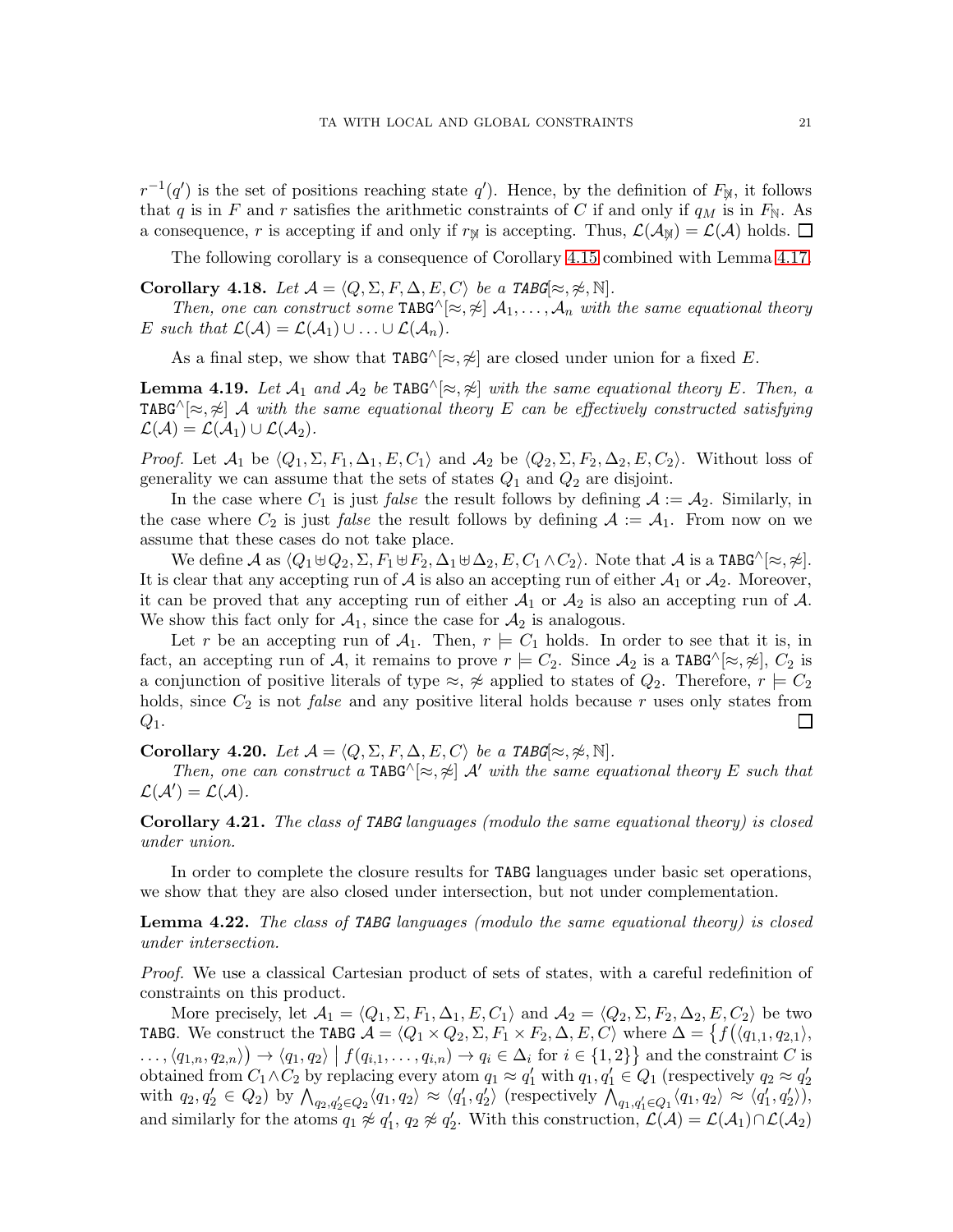holds: the left (respectively right) projection of a successful run of A on a term  $t \in \mathcal{T}(\Sigma)$  is a successful run of  $\mathcal{A}_1$  (respectively  $\mathcal{A}_2$ ) on t, and the product of two successful runs  $r_1$  of  $\mathcal{A}_1$  and  $r_2$  of  $\mathcal{A}_2$ , both on the same term  $t \in \mathcal{T}(\Sigma)$ , is a a successful run of  $\mathcal A$  on  $t$ .  $\Box$ 

**Lemma 4.23.** The class of TABG languages is not closed under complementation.

*Proof.* To prove the statement it suffices to define a language L such that L is not recognizable by TABG but its complement  $\overline{L}$  is. In order to simplify the presentation, we denote terms of the form  $f(g^{n_1}(a), f(g^{n_2}(a), \ldots f(g^{n_{k-1}}(a), g^{n_k}(a)) \ldots))$  simply with  $[n_1, n_2, \ldots, n_{k-1}, n_k]$ . Let  $L$  be the language defined as:

$$
L = \{ [n_1, \ldots, n_k] \mid k, n_1, \ldots, n_k \in \mathbb{N} \land \forall i \in \{1, \ldots, k\} \exists! j \in \{1, \ldots, k\} \setminus \{i\} : n_i = n_j \}
$$

In order to prove that  $L$  is not recognizable by TABG, by Corollary [4.20,](#page-21-1) it suffices to prove it for TABG^[≈,  $\approx$ ]. We proceed by contradiction assuming that there exists a TABG^[≈,  $\approx$ ] A such that  $\mathcal{L}(\mathcal{A}) = L$ . Let  $t \in L$  be the term  $[1, \ldots, n, n, \ldots, 1]$ , where  $n > |Q_{\mathcal{A}}|$ , and let r be an accepting run of A on t. By the pigeonhole principle, there exist  $i, j \in \{1, \ldots, n\}$ ,  $i-1$  $j-1$ 

with  $i < j$ , such that the positions  $p_i = \{2, \ldots, 2\}$  and  $p_j = \{2, \ldots, 2\}$  satisfy  $r(p_i) = r(p_j)$ . Let r' be the replacement  $r[r|_{p_j}]_{p_i}$ . Note that r' is an accepting run of  $ta(\mathcal{A})$  on the term  $[1, \ldots, i-1, j, \ldots, n, n, \ldots, 1]$ , which is not in L. To conclude, it remains to prove that the constraints of  $A$  are satisfied in  $r'$ . First, note that this replacement only introduces new subterms at the positions  $\hat{P} = \{\hat{p} \in Pos(r) \mid \hat{p} < p_i\}$ . Moreover, the rules applied by r' at positions in  $\hat{P}$  are the same as in r, and any constraint affecting a position in  $\hat{P}$  in r is necessarily a disequality, since  $\texttt{term}(r|_{\hat{p}}) \neq_{E_{\mathcal{A}}} \texttt{term}(r|_{p'})$  holds for  $\hat{p} \in \hat{P}$  and  $p' \in Pos(r) \setminus \{\hat{p}\}.$  By the definition of  $r',$  necessarily  $\texttt{term}(r' \vert_{\hat{p}}) \neq_{E_{\mathcal{A}}} \texttt{term}(r' \vert_{p'})$  holds also for  $\hat{p} \in \hat{P}$  and  $p' \in Pos(r') \setminus {\hat{p}}$ . Therefore, r' satisfies all the constraints, and hence, r' is an accepting run of  $A$ , a contradiction.

It remains to prove that  $\overline{L}$  can be recognized by a TABG. We start by decomposing  $\overline{L}$  into simpler languages. First, let  $L_1$  be the language of the malformed terms, i.e. the terms over  $\{f : 2, g : 1, a : 0\}$  that are not of the form  $[n_1, \ldots, n_k]$ . Second, let  $L_2$  be the language of the well-formed terms  $[n_1, \ldots, n_k]$  such that for some  $i \in \{1, \ldots, k\}$  there exists no  $j \in \{1, ..., k\} \setminus \{i\}$  satisfying  $n_i = n_j$ . Third, let  $L_3$  be the language of the well-formed terms  $[n_1, \ldots, n_k]$  such that there exist different  $i_1, i_2, i_3 \in \{1, \ldots, k\}$  satisfying  $n_{i_1} = n_{i_2} = n_{i_3}$ . It is easy to see that  $L = L_1 \cup L_2 \cup L_3$ . Moreover, note that  $L_1$  can be recognized by a TA,  $L_2$  can be recognized by a TABG<sup> $\wedge$ </sup>[ $\neq$ , |.|<sub>N</sub>] and  $L_3$  can be recognized by a TABG $\wedge$ [ $\approx$ , |.|<sub>N</sub>]. By Corollaries [4.20](#page-21-1) and [4.21,](#page-21-2) this concludes the proof.  $\Box$ 

#### 5. Emptiness Decision Algorithm

<span id="page-22-0"></span>In this section we prove the decidability of the *emptiness* problem for  $TABG^{\wedge}$ . As a consequence of this result and the results of Section [4,](#page-11-0) it follows the decidability of emptiness for TABG, and even more, of TABG[ $\approx, \approx, \mathbb{N}$ ].

The decidability of emptiness for  $TABG^{\wedge}$  is proved in three steps. In Subsection [5.1,](#page-23-0) we present a new notion of pumping which allows to transform a run into a smaller run under certain conditions. In Subsection [5.2,](#page-27-0) we define a well quasi-ordering  $\leq$  on a certain set S. In Subsection [5.3,](#page-29-0) we connect the two previous subsections by describing how to compute,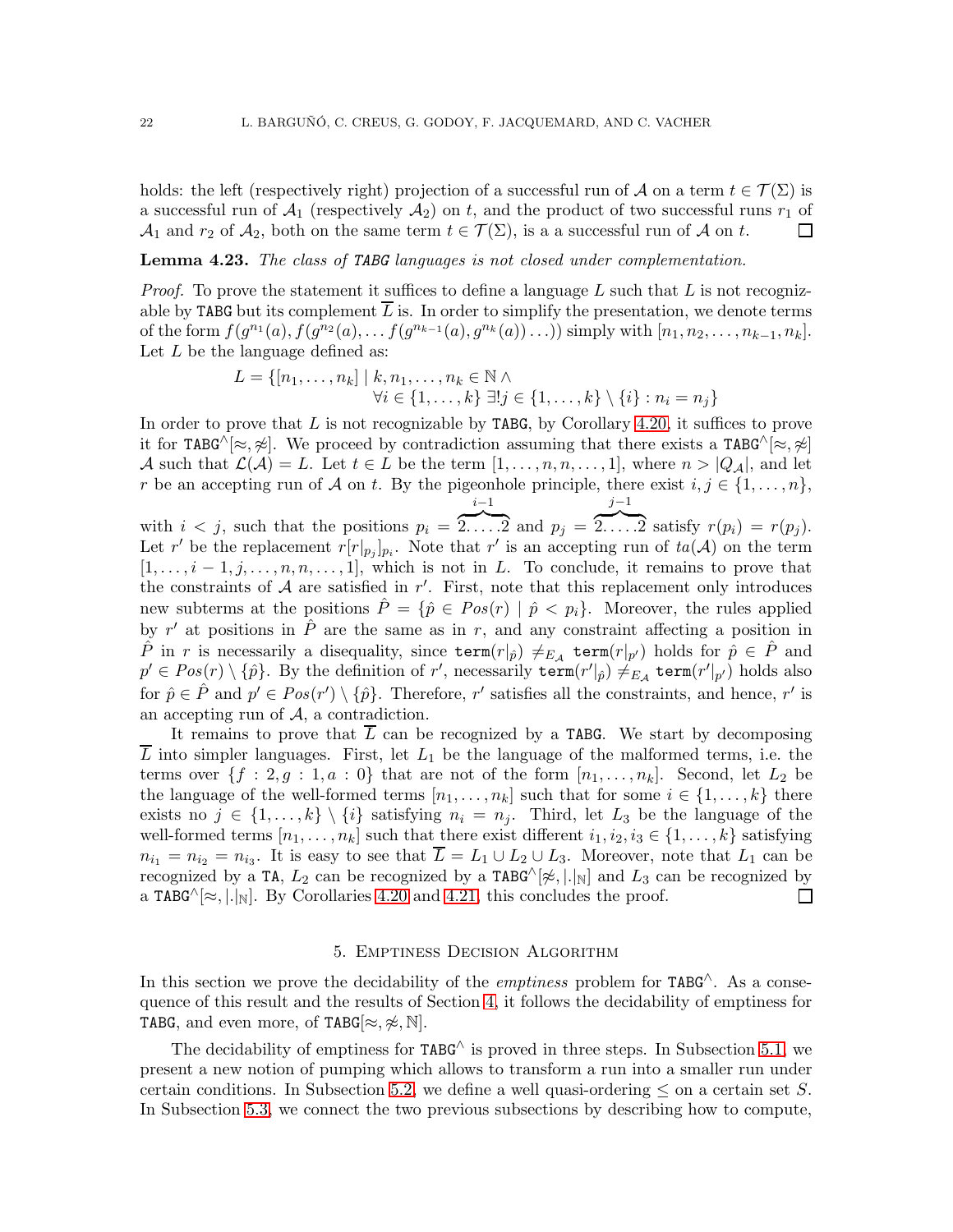| $\imath$       | $H_i$                     |                   |                           |
|----------------|---------------------------|-------------------|---------------------------|
| 5              | $\lambda$                 |                   |                           |
|                | {3}                       | $\{2\}$           | {1}                       |
| 3              | ${3.3}$                   | ${2,3.2}$         | ${1,3.1}$                 |
| $\overline{2}$ | ${3.3.3}$                 | ${2, 3.2, 3.3.2}$ | ${1, 3.1, 3.3.1}$         |
|                | $\{2,3.2,3.3.2,3.3.3.2\}$ |                   | $\{1,3.1,3.3.1,3.3.3.1\}$ |

<span id="page-23-3"></span>Figure 4:  $H_i$ ,  $\check{H}_i$  and  $\mathring{H}_i$  of Example [5.2.](#page-23-1)

for each run r with height  $h = h(r)$ , a certain sequence  $e_h, \ldots, e_1$  of elements of S satisfying the following fact: there exists a pumping on r if and only if  $e_i \leq e_j$  for some  $h \geq i > j \geq 1$ . Moreover, each  $e_i$  of the computed sequence is chosen among a finite number of possibilities. Finally, all of these constructions are used as follows. Suppose the existence of an accepting run r. If r is "too high", the fact that  $\leq$  is a well quasi-ordering and the properties of the sequence imply the existence of such  $i, j$ . Thus, it follows the existence of a pumping providing a smaller accepting run r'. We conclude the existence of a computational bound for the height of a minimum accepting run, and hence, decidability of emptiness.

<span id="page-23-0"></span>5.1. Global Pumpings. Pumping is a traditional concept in automata theory, and in particular, it is very useful in order to reason about tree automata. The basic idea is to convert a given run r into another run by replacing a subrun at a certain position  $p$  in  $r$ by a run r', thus obtaining a run  $r[r']_p$ . Pumpings are useful for deciding emptiness: if a "big" run can always be reduced by a pumping, then decision of emptiness is obtained by a search of an accepting "small" run.

For plain tree automata, a necessary and sufficient condition to ensure that  $r[r']_p$  is a run is that the resulting states of  $r|_p$  and  $r'$  coincide, since the correct application of a rule at a certain position depends only on the resulting states of the subruns of the direct children. In this case, an accepting run with height bounded by the number of states exists, whenever the accepted language is not empty.

When the tree automaton has equality and disequality constraints, the constraints may be falsified when replacing a subrun by a new run. For TABG<sup> $\land$ </sup>, we will define a notion of pumping ensuring that the constraints are satisfied. This notion of pumping requires to perform several replacements in parallel. We first define the sets of positions involved in such kind of pumping.

<span id="page-23-2"></span>**Definition 5.1.** Let A be a TABG<sup> $\wedge$ </sup>. Let r be a run of A. Let i be an integer between 1 and  $h(r)$ . We define

 $H_i$  as  $\{p \in Pos(r) \mid 0 < h(r|_p) = i\},\$  $\check{H}_i$  as  $\{p.j \in Pos(r) \mid 0 < h(r|_{p.j}) < i \wedge h(r|_p) > i\},$  $H_i$  as  $\{p.j \in Pos(r) \mid 0 = h(r|_{p,j}) < i \wedge h(r|_p) > i\}.$ 

<span id="page-23-1"></span>Example 5.2. According to Definition [5.1,](#page-23-2) for our running example (Example [3.4\)](#page-9-0), we have the  $H_i$ ,  $\check{H}_i$  and  $\mathring{H}_i$  presented in Figure [4.](#page-23-3)

The following lemma is rather straightforward from the previous definition.

<span id="page-23-4"></span>**Lemma 5.3.** Let A be a TABG<sup> $\wedge$ </sup>. Let r be a run of A. Let i be an integer between 1 and h(r). Then, any two different positions in  $H_i \cup \check{H}_i \cup \mathring{H}_i$  are parallel, and for any arbitrary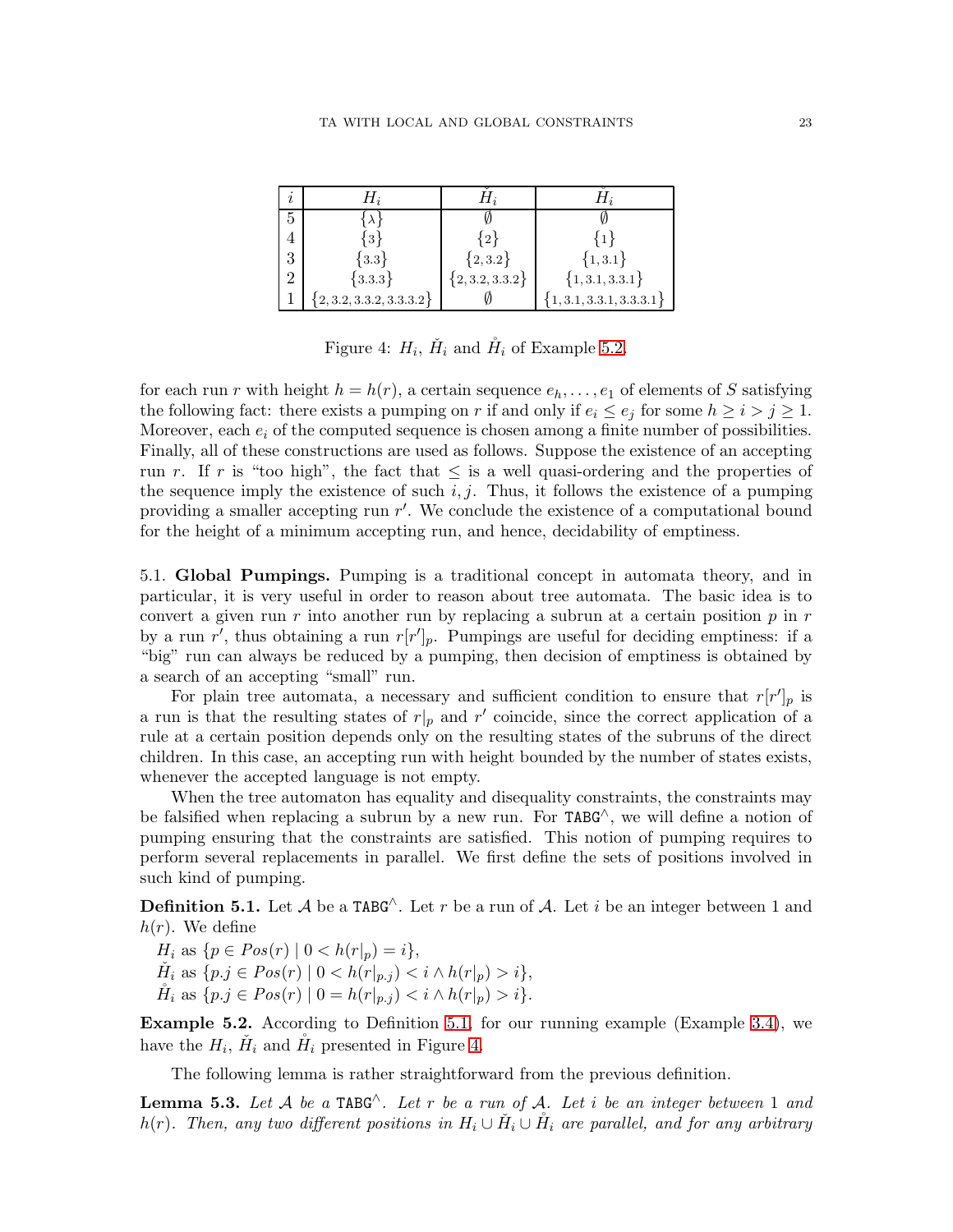

<span id="page-24-1"></span>Figure 5: Global pumping of Example [5.5.](#page-24-0)

position p in Pos(r) there is a position  $\bar{p}$  in  $H_i \cup \check{H}_i \cup \mathring{H}_i$  such that, either p is a prefix of  $\bar{p}$ , or  $\bar{p}$  is a prefix of p.

*Proof.* For the first fact, note that any proper prefix p of a position  $\bar{p}$  in  $H_i \cup \tilde{H}_i \cup \tilde{H}_i$  satisfies  $h(r|_p) > i$ . Thus, such a p is not in  $H_i \cup \check{H}_i \cup \mathring{H}_i$ . For the second fact, consider any p in Pos(r). If  $h(r|_p) \leq i$  holds, then the smallest position  $\bar{p}$  satisfying  $\bar{p} \leq p$  and  $h(r|_{\bar{p}}) \leq i$  is in  $H_i \cup \check{H}_i \cup \check{H}_i$ , and we are done. Otherwise, if  $h(r|_p) > i$  holds, then the smallest position  $\bar{p}$  of the form  $p.1...1$  and satisfying  $h(r|_{\bar{p}}) \leq i$  is in  $H_i \cup \check{H}_i \cup \check{H}_i$ , and we are done.  $\Box$ 

**Definition 5.4.** Let A be a TABG<sup> $\wedge$ </sup>. Let E be E<sub>A</sub>. Let r be a run of A. Let i, j be integers satisfying  $1 \leq j < i \leq h(r)$ . A pump-injection  $I: (H_i \cup \check{H}_i \cup \mathring{H}_i) \to (H_j \cup \check{H}_j \cup \mathring{H}_j)$  is an injective function such that the following conditions hold:

- $(C_1)$   $I(H_i) \subseteq H_j$ ,  $I(\check{H}_i) \subseteq \check{H}_j$  and  $I(\mathring{H}_i) \subseteq \mathring{H}_j$ . Moreover, I restricted to  $\mathring{H}_i$  is the identity, i.e.  $I(p) = p$  for each p in  $\mathring{H}_i$ .
- $(C_2)$  For each  $\bar{p}$  in  $H_i \cup \check{H}_i \cup \mathring{H}_i$ ,  $r(\bar{p}) = r(I(\bar{p})).$
- $(C_3)$  For each  $\bar p_1, \bar p_2$  in  $H_i\cup \check H_i\cup \mathring H_i,$  (term $(r|_{\bar p_1})=_E$  term $(r|_{\bar p_2}))\, \Leftrightarrow\, (\texttt{term}(r|_{I(\bar p_1)})=_E$  $\texttt{term}(r|_{I(\bar{p}_2)})).$

Let  $\{\bar{p}_1,\ldots,\bar{p}_n\}$  be  $H_i\cup \check{H}_i\cup \mathring{H}_i$  more explicitly written. The run  $r[r|_{I(\bar{p}_1)}]_{\bar{p}_1}\ldots [r|_{I(\bar{p}_n)}]_{\bar{p}_n}$ is called a *global pumping* on r with indexes  $i, j$ , and injection  $I$ .

By Condition  $C_2$ ,  $r[r|_{I(\bar{p}_1)}]_{\bar{p}_1} \ldots [r|_{I(\bar{p}_n)}]_{\bar{p}_n}$  is a run of  $ta(\mathcal{A})$ , but it is still necessary to prove that it is a run of A. By abuse of notation, when we write  $r[r|_{I(\bar{p}_1)}]_{\bar{p}_1} \ldots [r|_{I(\bar{p}_n)}]_{\bar{p}_n}$ , we sometimes consider that I and  $\{\bar{p}_1, \ldots, \bar{p}_n\}$  are still explicit, and say that it is a global pumping with some indexes  $1 \leq j \leq i \leq h(r)$ .

<span id="page-24-0"></span>**Example 5.5.** Following our running example, we define a pump-injection  $I: (H_4 \cup \check{H}_4 \cup$  $H_4$   $\rightarrow$   $(H_3 \cup H_3 \cup H_3)$  as follows:  $I(1) = 1$ ,  $I(2) = 2$ ,  $I(3) = 3.3$ . We note that I is a correct pump-injection:  $I(H_4) \subseteq H_3$ ,  $I(\check{H}_4) \subseteq \check{H}_3$  and  $I(\check{H}_4) \subseteq \check{H}_3$  hold, and I restricted to  $H_4$  is, in fact, the identity, thus  $(C_1)$  holds. For  $(C_2)$ , we have  $r(1) = r(I(1)) = q_{id}$ ,  $r(2) = r(I(2)) = q_t$ , and  $r(3) = r(I(3)) = q_t$ . Regarding  $(C_3)$ , for each different  $\bar{p}_1, \bar{p}_2$ in  $H_4\cup\check{H}_4\cup\mathring{H}_4$ , term $(r|_{\bar{p}_1})\neq$  term $(r|_{\bar{p}_2})$  and term $(r|_{I(\bar{p}_1)})\neq$  term $(r|_{I(\bar{p}_2)})$  hold. After applying the pump-injection  $I$ , we obtain the term and run  $r'$  of Figure [5.](#page-24-1)

Our goal is to prove that any global pumping  $r[r|_{I(\bar{p}_1)}]_{\bar{p}_1} \ldots [r|_{I(\bar{p}_n)}]_{\bar{p}_n}$  is a run, and in particular, that all equality and disequality constraints are satisfied. To this end we first state the following intermediate statement, which determines the height of the terms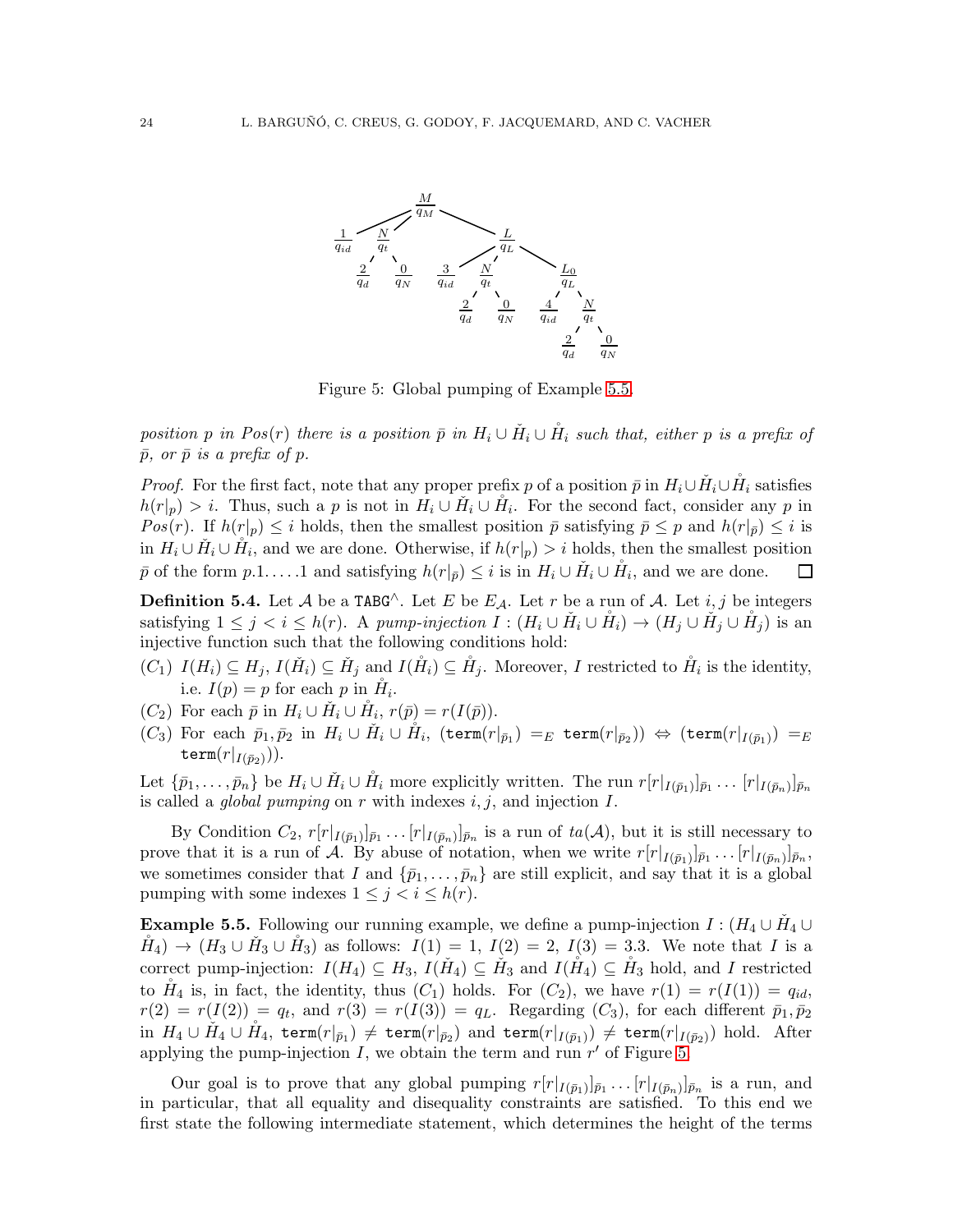pending at some positions after the pumping. It can be easily proved by induction on the height of the involved term.

<span id="page-25-0"></span>**Lemma 5.6.** Let A be a TABG<sup> $\wedge$ </sup>. Let r be a run of A. Let r' be the global pumping  $r[r|_{I(\bar{p}_1)}]_{\bar{p}_1} \ldots [r|_{I(\bar{p}_n)}]_{\bar{p}_n}$  on r with indexes  $1 \leq j \leq i \leq h(r)$  and injection I. Let  $k \geq 0$  be a natural number and let p be a position of r such that  $h(r|p)$  is  $i + k$ .

Then, p is also a position of r' and  $h(r'|_p)$  is  $j + k$ .

*Proof.* Position p is obviously a position of r' since no position in  $H_i \cup \check{H}_i \cup \check{H}_i$  is a proper prefix of p. We prove the second part of the statement by induction on k. First, assume  $k =$ 0. Then,  $h(r|_p)$  is *i*. Thus, *p* is in  $H_i$ , say *p* is  $\bar{p}_1$ . Therefore,  $r'|_p$  is  $r|_{I(\bar{p}_1)}$ . By Condition  $(C_1)$ of the definition of pump-injection,  $I(\bar{p}_1) \in H_j$  holds. Hence,  $h(r'|_p) = h(r|_{I(\bar{p}_1)}) = j$ .

Now, assume  $k > 0$ . Let m be the arity of symbol( $r|_p$ ). Thus,  $p, 1, \ldots, p, m$  are all the child positions of p in r. Since  $h(r|p)$  is  $i + k$ , all  $h(r|p,1), \ldots, h(r|p,m)$  are smaller than or equal to  $i + k - 1$ , and at least one of them is equal to  $i + k - 1$ .

Consider any  $\alpha$  in  $\{1, \ldots, m\}$ . If  $h(r|_{p,\alpha})$  is  $i + k'$  for some  $0 \leq k' \leq k - 1$ , then, by induction hypothesis,  $h(r'|_{p,\alpha})$  is  $j + k'$ . Otherwise, if  $h(r|_{p,\alpha})$  is strictly smaller than i, then p.a is one of the positions in  $\check{H}_i \cup \mathring{H}_i$ , say  $\bar{p}_1$ . In this case,  $r'|_{\bar{p}_1}$  is  $r|_{I(\bar{p}_1)}$ , and by Condition  $(C_1)$  of the definition of I,  $I(\bar{p}_1)$  belongs to  $\check{H}_j \cup \mathring{H}_j$ . Therefore,  $h(r|_{I(\bar{p}_1)}) < j$ holds, and hence,  $h(r'|_{p,\alpha}) = h(r'|_{\bar{p}_1}) = h(r|_{I(\bar{p}_1)}) < j \le j + k - 1$  holds.

From the above cases we conclude that, if  $h(r|_{p,\alpha})$  is  $i+k-1$ , then  $h(r'|_{p,\alpha})$  is  $j+k-1$ , and if  $h(r|_{p,\alpha})$  is smaller than  $i + k - 1$ , then  $h(r^{\prime}|_{p,\alpha})$  is smaller than  $j + k - 1$ . It follows that all  $h(r'|_{p,1}), \ldots, h(r'|_{p,m})$  are smaller than or equal to  $j + k - 1$ , and at least one of them is equal to  $j + k - 1$ . As a consequence,  $h(r'|_p)$  is  $j + k$ .  $\Box$ 

<span id="page-25-2"></span>Corollary 5.7. Let A be a TABG<sup> $\wedge$ </sup>. Let r be a run of A. Let r' be a global pumping on r. Then,  $h(r') < h(r)$ .

The following lemma states that equality and disequality relations are preserved, not only for terms pending at the positions of the domain of  $I$ , but also for terms pending at prefixes of positions of such domain. Again, it is rather easy to prove by induction on the height of the involved terms.

<span id="page-25-1"></span>**Lemma 5.8.** Let  $A$  be a TABG<sup> $\wedge$ </sup>. Let  $r$  be a run of  $A$ . Let  $r'$  be the global pumping  $r[r|_{I(\bar{p}_1)}]_{\bar{p}_1} \ldots [r|_{I(\bar{p}_n)}]_{\bar{p}_n}$  with indexes  $1 \leq j < i \leq h(r)$  and injection I. Let  $p_1, p_2$  be positions of r satisfying that each of them is a prefix of a position in  $H_i \cup \check{H}_i \cup \mathring{H}_i$ .

Then,  $p_1, p_2$  are positions of r' and  $(\text{term}(r|_{p_1}) =_E \text{term}(r|_{p_2})) \Leftrightarrow (\text{term}(r'|_{p_1}) =_E$  $\texttt{term}(r'|_{p_2})$  holds.

Proof. The first statement follows by Lemma [5.6.](#page-25-0) We prove the second part of the statement by induction on  $h(r|_{p_1}) + h(r|_{p_2})$ . We distinguish the following cases:

- Assume that both  $p_1$  and  $p_2$  are positions in  $H_i \cup \tilde{H}_i \cup \tilde{H}_i$ , say  $\bar{p}_1$  and  $\bar{p}_2$ , respectively. Therefore,  $r'|_{p_1}$  is  $r|_{I(\bar{p}_1)}$  and  $r'|_{p_2}$  is  $r|_{I(\bar{p}_2)}$ . By Condition  $(C_3)$  of the definition of pumpinjection,  $(\texttt{term}(r|_{\bar{p}_1}) =_E \texttt{term}(r|_{\bar{p}_2})) \Leftrightarrow (\texttt{term}(r|_{I(\bar{p}_1)}) =_E \texttt{term}(r|_{I(\bar{p}_2)})) \text{ holds. Thus,}$  $(\texttt{term}(r|_{p_1}) =_E \texttt{term}(r|_{p_2})) \Leftrightarrow (\texttt{term}(r'|_{p_1}) =_E \texttt{term}(r'|_{p_2}))$  holds, and we are done.
- Assume that one of  $p_1$  or  $p_2$ , say  $p_1$ , is a proper prefix of a position in  $H_i \cup \check{H}_i \cup \mathring{H}_i$ , and  $p_2$  is a position in  $H_i \cup \check{H}_i \cup \mathring{H}_i$ . Then,  $h(r|_{p_1}) = i + k$  for some  $k > 0$ , and  $h(r|_{p_2}) \leq i$ holds. Thus,  $(\text{term}(r|_{p_1}) \neq_E \text{term}(r|_{p_2}))$  holds. By Lemma [5.6,](#page-25-0)  $h(r'|_{p_1}) = j + k$ . By the definition of pump-injection,  $h(r'|_{p_2}) \leq j$ . Thus, also  $(\text{term}(r'|_{p_1}) \neq_E \text{term}(r'|_{p_2}))$  holds, and we are done.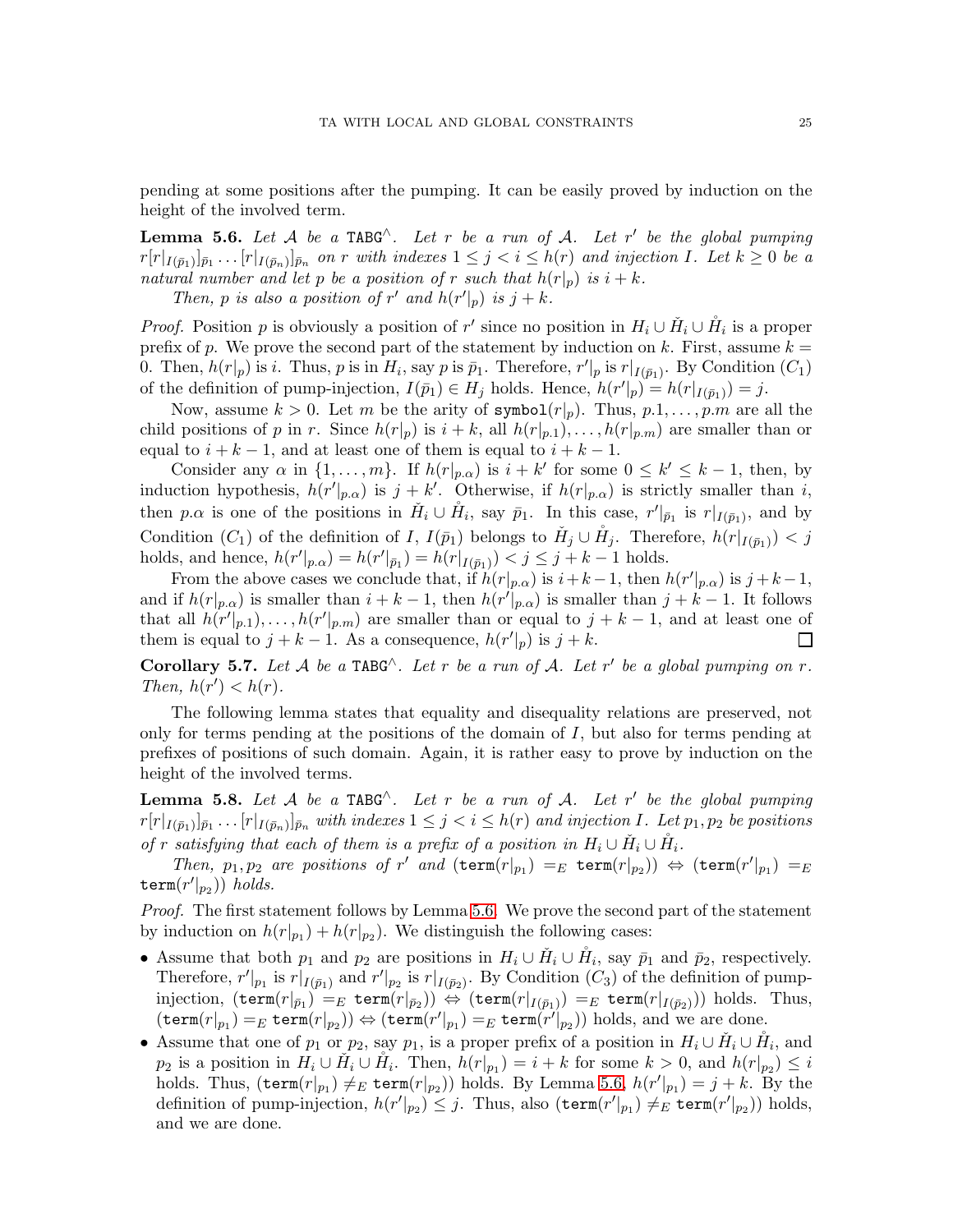• Assume that both  $p_1$  and  $p_2$  are proper prefixes of positions in  $H_i \cup \tilde{H}_i \cup \tilde{H}_i$ . Note that, in this case,  $\texttt{symbol}(r'|_{p_1}) = \texttt{symbol}(r|_{p_1})$  and  $\texttt{symbol}(r'|_{p_2}) = \texttt{symbol}(r|_{p_2})$  hold. Let symbol $(r|_{p_1})$  and symbol $(r|_{p_2})$  be f and g, with arities n and m, respectively. Recall that I is the identity for the positions in  $H_i$ , and hence, a position  $\alpha$  in  $\{1, \ldots, n\}$  satisfies  $\texttt{symbol}(r|_{p_1.\alpha}) \in \Sigma_0 \Leftrightarrow \texttt{symbol}(r'|_{p_1.\alpha}) \in \Sigma_0$ , and  $\texttt{symbol}(r|_{p_1.\alpha})$ ,  $\texttt{symbol}(r'|_{p_1.\alpha}) \in$  $\Sigma_0 \Rightarrow \texttt{symbol}(r|_{p_1.\alpha}) = \texttt{symbol}(r'|_{p_1.\alpha}).$  Similarly, a position  $\beta$  in  $\{1,\ldots,m\}$  satis $f$ ies symbol $(r|_{p_2.\beta}) \in \Sigma_0 \Leftrightarrow$  symbol $(r'|_{p_2.\beta}) \in \Sigma_0,$  and symbol $(r|_{p_2.\beta}),$ symbol $(r'|_{p_2.\beta}) \in$  $\Sigma_0 \Rightarrow$  symbol $(r|_{p_2,\beta}) =$  symbol $(r'|_{p_2,\beta})$ . Moreover, since such positions  $p_1.\alpha$  and  $p_2.\beta$ are prefixes of positions in  $H_i \cup \check{H}_i \cup \mathring{H}_i$ , by induction hypothesis,  $(\text{term}(r|_{p_1,\alpha}) =_E$  $\texttt{term}(r|_{p_2.\beta})) \Leftrightarrow (\texttt{term}(r'|_{p_1.\alpha}) =_E \texttt{term}(r'|_{p_2.\beta})) \text{ for all such $\alpha$ in } \{1,\ldots,n\}$ and $\beta$ in }$  $\{1,\ldots,m\}$ . By Lemma [2.1,](#page-5-0)  $(\text{term}(r|_{p_1})=E \text{ term}(r|_{p_2})) \Leftrightarrow (\text{term}(r'|_{p_1})=E \text{ term}(r'|_{p_2}))$ follows, and we are done. П

Now we prove that the result of a global pumping preserves the satisfaction of the global constraints.

**Lemma 5.9.** Let A be a TABG<sup> $\wedge$ </sup>. Let r be a run of A. Let r' be the global pumping  $r[r|_{I(\bar{p}_1)}]_{\bar{p}_1} \ldots [r|_{I(\bar{p}_n)}]_{\bar{p}_n}$  with indexes  $1 \leq j < i \leq h(r)$  and injection I. Then,  $r'$  satisfies all global constraints of A.

*Proof.* Let us consider two different positions  $p_1, p_2$  of  $Pos(r')$  involved in the constraint  $C_A$ , i.e. either  $r'(p_1) \approx r'(p_2)$  or  $r'(p_1) \not\approx r'(p_2)$  occurs in  $C_A$ . According to Lemma [5.3,](#page-23-4) we can distinguish the following cases:

- Suppose that a position in  $H_i \cup \check{H}_i \cup \mathring{H}_i$ , say  $\bar{p}_1$ , is a prefix of both  $p_1, p_2$ . Then,  $r'|_{p_1} =$  $r|_{I(\bar{p}_1),(p_1-\bar{p}_1)}$  and  $r'|_{p_2}=r|_{I(\bar{p}_1),(p_2-\bar{p}_1)}$  hold. Hence,  $r'|_{p_1}$  and  $r'|_{p_2}$  are also subruns of r occurring at different positions. Thus, since  $r$  is a run, they satisfy the atom involving  $r'(p_1)$  and  $r'(p_2)$ .
- Suppose that two different positions in  $H_i \cup \check{H}_i \cup \check{H}_i$ , say  $\bar{p}_1$  and  $\bar{p}_2$ , are prefixes of  $p_1$ and  $p_2$ , respectively. Then,  $r'|_{p_1} = r|_{I(\bar{p}_1) \cdot (p_1 - \bar{p}_1)}$  and  $r'|_{p_2} = r|_{I(\bar{p}_2) \cdot (p_2 - \bar{p}_2)}$  hold. By the injectivity of I,  $I(\bar{p}_1) \neq I(\bar{p}_2)$  holds. Moreover, by Lemma [5.3,](#page-23-4)  $I(\bar{p}_1) \parallel I(\bar{p}_2)$  holds. Hence, as before,  $r'|_{p_1}$  and  $r'|_{p_2}$  are subruns of r occurring at different (in fact, parallel) positions. Thus, they satisfy the atom involving  $r'(p_1)$  and  $r'(p_2)$ .
- Suppose that one of  $p_1, p_2$ , say  $p_1$ , is a proper prefix of a position in  $H_i \cup \check{H}_i \cup \check{H}_i$ , and that  $p_2$  satisfies that some position in  $H_i \cup \check{H}_i \cup \check{H}_i$  is a prefix of  $p_2$ . It follows that  $h(r'|_{p_2})$  is smaller than or equal to j, and  $r'|_{p_2}$  is also a subrun of r. Moreover,  $p_1$  is also a position of r,  $r'(p_1) = r(p_1)$  holds, and  $h(r|_{p_1}) = i + k$  holds for some  $k > 0$ . Hence,  $\texttt{term}(r|_{p_1}) \neq_E \texttt{term}(r'|_{p_2})$  holds. Since r is a run and  $r'|_{p_2}$  is a subrun of r, the atom involving  $r(p_1)$  and  $r'(p_2)$  is necessarily of the form  $r(p_1) \not\approx r'(p_2)$ . Thus, the atom involving  $r'(p_1)$  and  $r'(p_2)$  is necessarily of the form  $r'(p_1) \not\approx r'(p_2)$ . By Lemma [5.6,](#page-25-0)  $h(r'|_{p_1})$  is  $j + k$ . Therefore, also term $(r'|_{p_1}) \neq_E$  term $(r'|_{p_2})$  holds, and hence, such an atom is satisfied for such positions in  $r'$ .
- Suppose that both  $p_1, p_2$  are proper prefixes of positions in  $H_i \cup \check{H}_i \cup \check{H}_i$ . Then,  $p_1, p_2$  are positions of r satisfying  $h(r|_{p_1}), h(r|_{p_2}) \geq i$ . Moreover,  $r(p_1) = r'(p_1)$  and  $r(p_2) = r'(p_2)$ hold. Since r is a run, the atom involving  $r(p_1)$  and  $r(p_2)$  is satisfied in the run r for positions  $p_1$  and  $p_2$ . By Lemma [5.8,](#page-25-1)  $(\texttt{term}(r|_{p_1}) =_E \texttt{term}(r|_{p_2})) \Leftrightarrow (\texttt{term}(r'|_{p_1}) =_E$ term $(r'|_{p_2})$  holds. Thus, the atom involving  $r'(p_1)$  and  $r'(p_2)$  is satisfied in the run r' for positions  $p_1$  and  $p_2$ .  $\Box$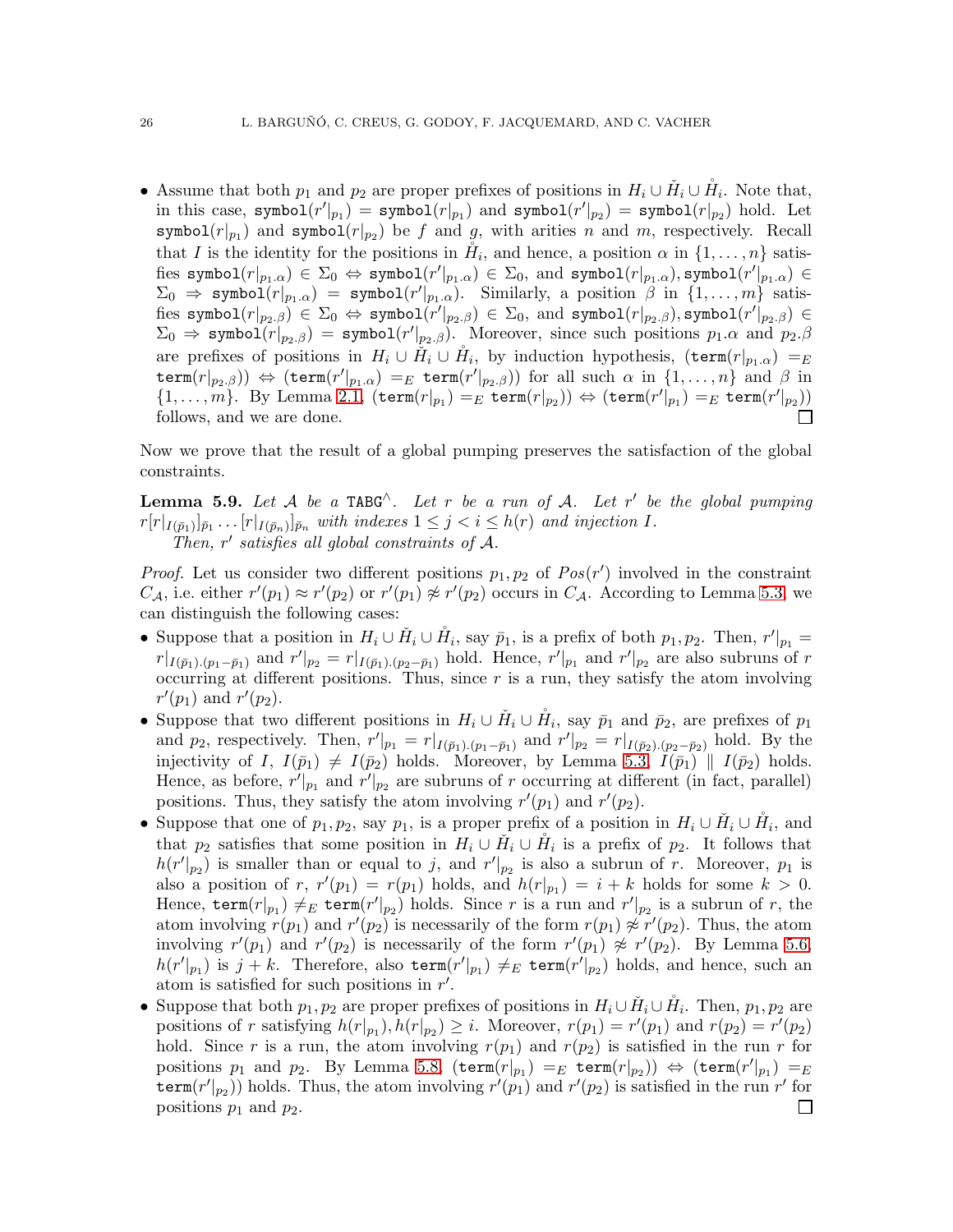Finally, we prove that the result of a global pumping preserves the satisfaction of the constraints between brothers.

**Lemma 5.10.** Let  $A$  be a TABG<sup> $\wedge$ </sup>. Let  $r$  be a run of  $A$ . Let  $r'$  be the global pumping  $r[r|_{I(\bar{p}_1)}]_{\bar{p}_1} \ldots [r|_{I(\bar{p}_n)}]_{\bar{p}_n}$  with indexes  $1 \leq j < i \leq h(r)$  and injection I. Then,  $r'$  satisfies all constraints between brothers of A.

*Proof.* Let us consider a position p of  $Pos(r')$  and two positions  $i_1, i_2$  involved in a constraint of the rule used at position p in r', i.e. either  $\gamma = (i_1 \approx i_2)$  or  $\gamma = (i_1 \not\approx i_2)$  occur in this constraint. According to Lemma [5.3,](#page-23-4) we can distinguish the following cases:

- Suppose that a position in  $H_i \cup \check{H}_i \cup \check{H}_i$ , is a prefix of p. Then,  $r'|_p$  is also a subrun of r. Thus, since  $r$  is a run, the constraint is satisfied.
- Suppose that p is a proper prefix of a position in  $H_i \cup \check{H}_i \cup \check{H}_i$ . Then, p.i<sub>1</sub> and p.i<sub>2</sub> are prefixes of positions in  $H_i\cup\check{H}_i\cup\mathring{H}_i$ . By Lemma [5.8,](#page-25-1)  $(\texttt{term}(r|_{p.i_1})=_E \texttt{term}(r|_{p.i_2})) \Leftrightarrow$  $(\texttt{term}(r'|_{p.i_1}) =_E \texttt{term}(r'|_{p.i_2}))$  holds. Since r is a run, it follows that  $(\texttt{term}(r|_{p.i_1}) =_E$  $\texttt{term}(r|_{p,i_2})) \Leftrightarrow \gamma = (i_1 \approx i_2). \text{ Thus, } (\texttt{term}(r'|_{p.i_1}) =_E \texttt{term}(r'|_{p.i_2})) \Leftrightarrow \gamma = (i_1 \approx i_2).$ holds. Thus, the atom involving  $i_1$  and  $i_2$  is satisfied in the run  $r<sup>j</sup>$  for position p.  $\perp$

As a consequence of the previous lemmas, we have that the result of a global pumping satisfies all constraints.

<span id="page-27-1"></span>Corollary 5.11. Let  $A$  be a TABG<sup> $\wedge$ </sup>. Let r be a run of  $A$ . Let r' be the global pumping  $r[r|_{I(\bar{p}_1)}]_{\bar{p}_1} \ldots [r|_{I(\bar{p}_n)}]_{\bar{p}_n}$  with indexes  $1 \leq j < i \leq h(r)$  and injection I. Then,  $r'$  is a run of  $A$ .

<span id="page-27-0"></span>5.2. A well quasi-ordering. In this subsection we define a well quasi-ordering. It assures the existence of a computational bound for certain sequences of elements of the corresponding well quasi-ordered set. It will be connected with global pumpings in the next subsection.

**Definition 5.12.** Let  $\leq$  denote the usual quasi-ordering on natural numbers. Let n be a natural number.

We define the extension of  $\leq$  to *n*-tuples of natural numbers as  $\langle x_1, \ldots, x_n \rangle \leq \langle y_1, \ldots, y_n \rangle$ if  $x_i \leq y_i$  for each i in  $\{1, \ldots, n\}$ . We define  $\text{sum}(\langle x_1, \ldots, x_n \rangle) := x_1 + \cdots + x_n$ .

We define the extension of  $\leq$  to multisets of *n*-tuples of natural numbers as  $[e_1, \ldots, e_\alpha] \leq$  $[e'_1,\ldots,e'_\beta]$  if there is an injection  $I:\{1,\ldots,\alpha\}\to\{1,\ldots,\beta\}$  satisfying  $e_i\leq e'_{I(i)}$  for each i in  $\{1,\ldots,\alpha\}$ . We define  $\texttt{sum}([e_1,\ldots,e_\alpha]) := \texttt{sum}(e_1) + \cdots + \texttt{sum}(e_\alpha)$ .

We define the extension of  $\leq$  to pairs of multisets of *n*-tuples of natural numbers as  $\langle P_1, \check{P}_1 \rangle \leq \langle P_2, \check{P}_2 \rangle$  if  $P_1 \leq P_2$  and  $\check{P}_1 \leq \check{P}_2$ .

As a direct consequence of Higman's Lemma [\[Gal91\]](#page-38-13) we have the following:

**Lemma 5.13.** Given  $n, \leq$  is a well quasi-ordering for pairs of multisets of n-tuples of natural numbers.

In any infinite sequence  $e_1, e_2, \ldots$  of elements from a well quasi-ordered set there always exist two indexes  $i < j$  satisfying  $e_i \leq e_j$ . In general, this fact does not imply the existence of a bound for the length of sequences without such indexes. For example, the relation  $\leq$  between natural numbers is a well quasi-ordering, but there may exist arbitrarily long sequences  $x_1, \ldots, x_k$  of natural numbers such that  $x_i > x_j$  for all  $1 \leq i < j \leq k$ . In order to bound the length of such sequences, it is sufficient to force that the first element and each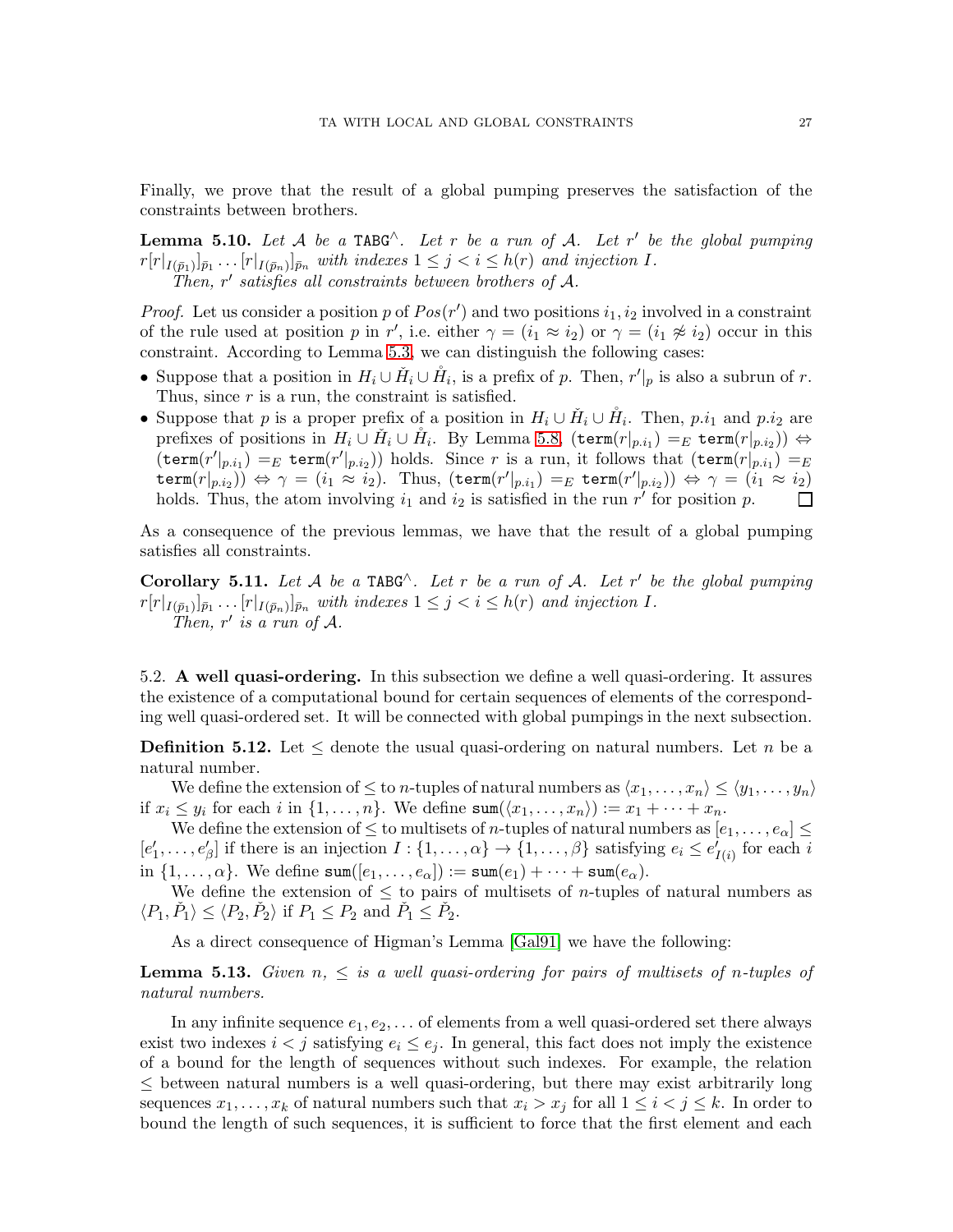next element of the sequence are chosen among a finite number of possibilities. Indeed in this this case, by König's lemma, the prefix trees describing all such (finite) sequences is finite. As a particular case of this fact we have the following result (the proof is standard, but we include it for completeness).

<span id="page-28-0"></span>**Lemma 5.14.** There exists a computable function  $B : \mathbb{N} \times \mathbb{N} \to \mathbb{N}$  such that, given two natural numbers  $a,n$ ,  $B(a,n)$  is a bound for the length  $\ell$  of any sequence  $\langle T_1,\check{T}_1\rangle,\ldots,\langle T_\ell,\check{T}_\ell\rangle$ of pairs of multisets of n-tuples of natural numbers such that the following conditions hold:

- (1) The tuple  $\langle 0, \ldots, 0 \rangle$  does not occur in any  $T_i$ ,  $\check{T}_i$  for i in  $\{1, \ldots, \ell\}$ .
- (2)  $\text{sum}(T_1) = 1$  and  $\text{sum}(\check{T}_1) = 0$ .
- (3) For each i in  $\{1,\ldots,\ell-1\}$ ,  $a \cdot \text{sum}(T_i) + \text{sum}(\check{T}_i) \geq \text{sum}(T_{i+1}) + \text{sum}(\check{T}_{i+1})$ .
- (4) There are no i, j satisfying  $1 \leq i < j \leq \ell$  and  $\langle T_i, \check{T}_i \rangle \leq \langle T_j, \check{T}_j \rangle$ .

*Proof.* For proving the statement, we first construct a rooted tree  $S = (V, E)$  labelled by sequences of pairs of multisets of  $n$ -tuples, where the depth of each node is equal to the length of the sequence labeling it and such that the set of internal nodes of S corresponds exactly to the set of sequences satisfying conditions  $(1)$  to  $(4)$ . Second, we show that S is finite. This concludes the proof, since finiteness of  $S$  and its constructive definition imply that S is computable, and  $B(a, n)$  can be defined as the maximal depth of S.

We define V as the set of all the sequences  $\langle T_1, \check{T}_1 \rangle, \ldots, \langle T_\ell, \check{T}_\ell \rangle$  of pairs of multisets of *n*-tuples satisfying the conditions (1) to (3) and such that there are no  $i, j$  satisfying  $1 \leq i \leq j \leq \ell$  and  $\langle T_i, \check{T}_i \rangle \leq \langle T_j, \check{T}_j \rangle$ . This last condition, that we will refer to as (5), is weaker than (4) since in (5) we have  $j < \ell$  instead of  $j \leq \ell$ . Thus, all sequences satisfying conditions  $(1)$  to  $(4)$  belong to V. Note that V contains the empty sequence, which we denote as  $\varepsilon$ . We define  $E \subseteq V^2$  as the set of edges containing  $\langle T_1, \check{T}_1 \rangle, \ldots, \langle T_i, \check{T}_i \rangle \longrightarrow$  $\langle T_1, \check{T}_1 \rangle, \ldots, \langle T_i, \check{T}_i \rangle, \langle T_{i+1}, \check{T}_{i+1} \rangle$  for every such couple of sequences in V.

It is quite obvious that  $S = (V, E)$  is a tree rooted at  $\varepsilon$ , since  $\varepsilon$  does not have an input edge, each sequence of length 1 has a unique input edge coming from  $\varepsilon$ , and each sequence of length  $i > 1$  has a unique input edge coming from its unique prefix sequence of length  $i-1$ . Also, the set of internal nodes of S is exactly the set of sequences satisfying conditions (1) to (4), and the set of leaves of S is exactly the set of sequences satisfying conditions (1) to  $(3)$ , and  $(5)$ , but not  $(4)$ .

It remains to show that  $S$  is finite. To this end, it suffices to see that  $S$  is finitely branching and that there is no path with infinite length.

First, we prove that each node  $v \in V$  has a finite branching:  $\varepsilon$  links to all the sequences of length 1, the number of which is bounded by conditions  $(1)$  and  $(2)$ ; and each sequence  $\langle T_1, \check{T}_1 \rangle, \ldots, \langle T_i, \check{T}_i \rangle$  can only link to sequences of the form  $\langle T_1, \check{T}_1 \rangle, \ldots, \langle T_i, \check{T}_i \rangle, \langle T_{i+1}, \check{T}_{i+1} \rangle$ , the number of which is bounded by conditions (1) and (3).

Second, we prove that there is no path with infinite length in  $S$  in a standard way. We proceed by contradiction by assuming that we have an infinite path  $v_0, v_1, v_2, v_3, \ldots$  By construction, we have  $v_0 = \varepsilon$ , and for all  $i \ge 1$  and all  $j \ge i$ , the prefix of length i of the sequence  $v_j$  is equal to  $v_i$ . Consider the infinite sequence  $\langle T_1, \check{T}_1 \rangle, \langle T_2, \check{T}_2 \rangle, \dots$  where for all  $i \geq 1, \langle T_i, \check{T}_i \rangle$  is the last element of the sequence  $v_i$ . Since  $\leq$  on pairs of multisets of *n*-tuples is a well quasi-ordering, there exist two indexes  $i, j$  satisfying  $i < j$  and  $\langle T_i, \check{T}_i \rangle \leq \langle T_j, \check{T}_j \rangle$ . Hence, all sequences  $v_k$  for  $k > j$  do not satisfy condition (5), and hence they do not belong to  $V$ , contradicting the infiniteness of the path.  $\Box$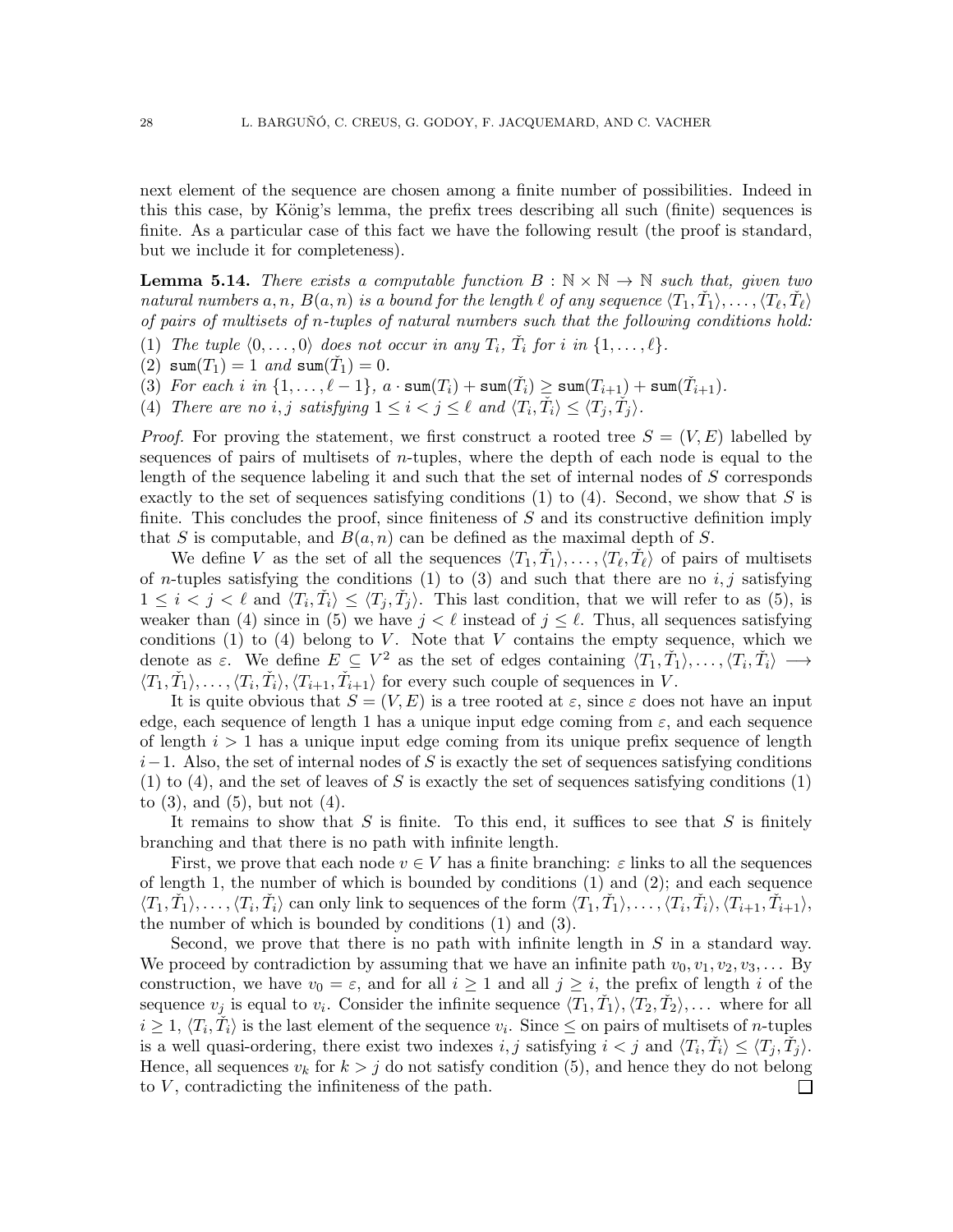| Ì.             | $r_{H_i}$                       | $r_{\check{H}_i}$                            | $r_{\mathring{H}_i}$                                                    |
|----------------|---------------------------------|----------------------------------------------|-------------------------------------------------------------------------|
| 5              | $ \langle 0,0,0,0,0,1\rangle $  |                                              |                                                                         |
| 4              | $[\langle 0,0,0,0,1,0 \rangle]$ | $[\langle 0,0,0,1,0,0 \rangle]$              | $\left[ \langle 0,0,1,0,0,0 \rangle \right]$                            |
| 3              | $[\langle 0,0,0,0,1,0 \rangle]$ | $\left[ \langle 0,0,0,2,0,0 \rangle \right]$ | $\left[ \langle 0,0,1,0,0,0\rangle, \langle 0,0,1,0,0,0\rangle \right]$ |
| $\overline{2}$ | $[\langle 0,0,0,0,1,0 \rangle]$ | $\left[ \langle 0,0,0,3,0,0 \rangle \right]$ | $\langle 0,0,1,0,0,0 \rangle$ , $\langle 0,0,1,0,0,0 \rangle$ ,         |
|                |                                 |                                              | $\langle 0,0,1,0,0,0 \rangle$                                           |
|                | $[\langle 0,0,0,4,0,0 \rangle]$ |                                              | $\big \langle0,0,1,0,0,0\rangle,\langle0,0,1,0,0,0\rangle,$             |
|                |                                 |                                              | $\langle 0,0,1,0,0,0\rangle,\langle 0,0,1,0,0,0\rangle$                 |

<span id="page-29-2"></span>Figure 6: Multisets  $r_{H_i}$ ,  $r_{\tilde{H}_i}$  and  $r_{\tilde{H}_i}$  of Example [5.17.](#page-29-1)

In order to bound the height of a term accepted by a given TABG^  $\mathcal A$  (and of minimum height), Lemma  $5.14$  will be used by making a to be the maximum arity of the signature of A, and making n to be the number of states of  $A$ .

<span id="page-29-0"></span>5.3. Mapping a run to a sequence of the well quasi-ordered set. We will associate, to each number i in  $\{1, \ldots, h(r)\}\$ , a pair of multisets of *n*-tuples of natural numbers, which can be compared with other pairs according to the definition of  $\leq$  in the previous subsection. To this end, we first associate *n*-tuples to terms and multisets of *n*-tuples to sets of positions.

**Definition 5.15.** Let A be a TABG<sup> $\wedge$ </sup>. Let E be E<sub>A</sub>. Let  $q_1, \ldots, q_n$  be the states of A. Let r be a run of A. Let P be a set of positions of r. Let t be a term. We define  $r_{t,P}$  as the following tuple of natural numbers:  $\langle |\{p \in P \mid \mathtt{term}(r|_p) =_E t \land r(p) = q_1\}|, \ldots, |\{p \in P \mid \mathtt{term}(r|_p) =_E t \land r(p) = q_2\}|$  $\texttt{term}(r|_p) =_E t \wedge r(p) = q_n \} \big|\big>$ 

**Definition 5.16.** Let A be a TABG<sup> $\wedge$ </sup>. Let E be  $E_A$ . Let r be a run of A. Let P be a set of positions of r. Let  $\{[t_1], \ldots, [t_k]\}$  be the set of equivalence classes modulo E of the set of terms  $\{\text{term}(r|p) \mid p \in P\}$  with representatives  $t_1, \ldots, t_k$ . We define  $r_p$  as the multiset  $[r_{t_1,P},\ldots,r_{t_k,P}].$ 

<span id="page-29-1"></span>Example 5.17. Following our running example, for the representation of the n-tuples of natural numbers we order the states as  $\langle q_d, q_N, q_{id}, q_t, q_L, q_M \rangle$ . The multisets  $r_{H_i}, r_{\tilde{H}_i}$  and  $r_{\hat{H}_i}$  are presented in Figure [6.](#page-29-2)

The following lemma connects the existence of a pump-injection with the quasi-ordering relation.

<span id="page-29-3"></span>**Lemma 5.18.** Let A be a TABG<sup> $\wedge$ </sup>. Let r be a run of A. Let i, j be integers satisfying  $1 \leq j < i \leq h(r)$ .

Then, there exists a pump-injection  $I: (H_i \cup \check{H}_i \cup \check{H}_i) \to (H_j \cup \check{H}_j \cup \check{H}_j)$  if and only if  $\langle r_{H_i}, r_{\check{H}_i} \rangle \leq \langle r_{H_j}, r_{\check{H}_j} \rangle.$ 

Proof. Although we prove both directions of the double implication, the left-to-right one is technical but not conceptually difficult, and it is not necessary for the rest of the paper. In the following, we write  $E$  for  $E_A$ .

 $\Rightarrow$ ) Assume that there exists a pump-injection  $I: (H_i \cup \check{H}_i \cup \mathring{H}_i) \rightarrow (H_j \cup \mathring{H}_j \cup \mathring{H}_j)$ . We just prove  $r_{H_i} \leq r_{H_j}$ , since  $r_{\tilde{H}_i} \leq r_{\tilde{H}_j}$  can be proved analogously. By Condition  $(C_1)$  of the definition of pump-injection,  $I(H_i) \subseteq H_j$  holds. We write the equivalence classes of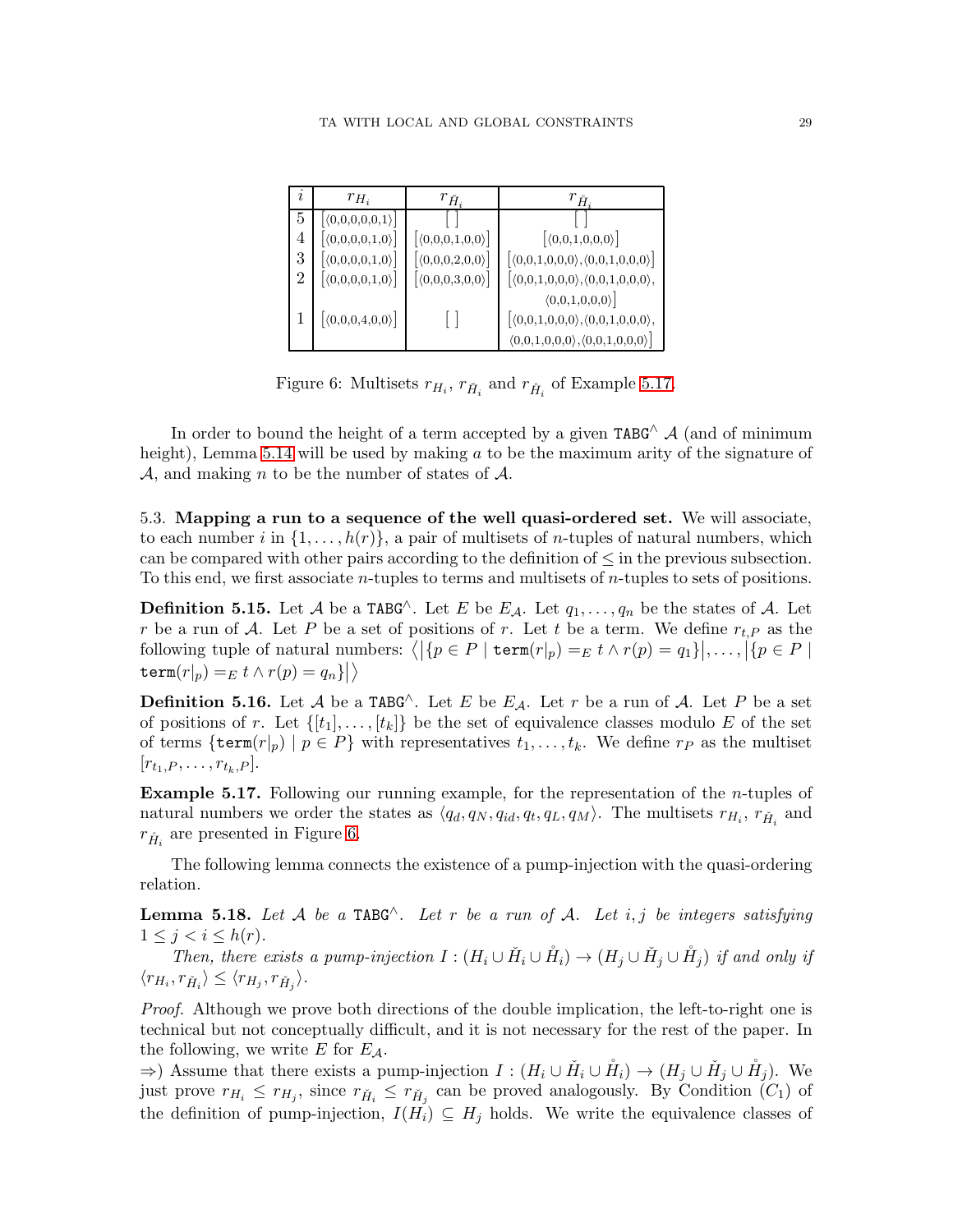$\{\texttt{term}(r|p) \mid p \in H_i\}$  and  $\{\texttt{term}(r|p) \mid p \in H_i\}$  modulo E more explicitly as  $\{[t_{i,1}], \ldots, [t_{i,\alpha}]\}$ and  $\{[t_{j,1}], \ldots, [t_{j,\beta}]\}$ , respectively. Hence, it remains to prove that  $[r_{t_{i,1},H_i}, \ldots, r_{t_{i,\alpha},H_i}] \leq$  $[r_{t_{j,1},H_j},\ldots,r_{t_{j,\beta},H_j}]$ . To this end we define the function  $I':\{1,\ldots,\alpha\}\to\{1,\ldots,\beta\}$  as follows. For each  $\gamma$  in  $\{1,\ldots,\alpha\}$ , we choose a position p in  $H_i$  satisfying  $\texttt{term}(r|_p) =_E t_{i,\gamma}$ , determine the index  $\delta$  of the term  $t_{j,\delta}$  satisfying  $t_{j,\delta} = E \text{ term}(r|_{I(p)})$ , and define  $I'(\gamma) := \delta$ . This function  $I'$  is injective due to Condition  $(C_3)$  of the definition of pump-injection. In order to conclude, it suffices to prove  $r_{t_{i,\gamma},H_i} \leq r_{t_{j,I'(\gamma)},H_j}$  for each  $\gamma$  in  $\{1,\ldots,\alpha\}$ . We just prove it for  $\gamma = 1$ . For proving  $r_{t_{i,1},H_i} \leq r_{t_{j,I'(1)},H_j}$  it suffices to prove the following statement for each state q of  $\mathcal{A}:$   $|\{p \in H_i \mid \mathbf{term}(r|_p) =_E t_{i,1} \wedge r(p) = q\}| \leq |\{p \in H_j \mid$  $\texttt{term}(r|p) =_E t_{j,I'(1)} \wedge r(p) = q$ .

To this end, since I is injective, it suffices to prove that  $I(\{p \in H_i \mid \text{term}(r|p) = E\})$  $t_{i,1} \wedge r(p) = q$ ) is included in  $\{p \in H_j \mid \mathtt{term}(r|_p) =_E t_{j,I'(1)} \wedge r(p) = q\}$  for each state q of A. Thus, consider any  $\bar{p}$  of  $\{p \in H_i \mid \text{term}(r|_p) =_E t_{i,1} \wedge r(p) = q\}$ . Let  $p'$  be the chosen position for defining  $I'(1)$ . In particular,  $\texttt{term}(r|_{p'}) =_E t_{i,1}$  and  $\texttt{term}(r|_{I(p')}) =_E t_{j,I'(1)}$  hold. Note that  $\mathsf{term}(r|_{\bar{p}}) =_E \mathsf{term}(r|_{p'}) =_E t_{i,1}$  holds. Thus, by Condition  $(C_3)$  of the definition of pump-injection,  $\mathsf{term}(r|_{I(\bar{p})}) =_E \mathsf{term}(r|_{I(p')})$  holds. Therefore,  $\mathsf{term}(r|_{I(\bar{p})}) =_E t_{j,I'(1)}$ holds. In order to show the inclusion  $I(\bar{p}) \in \{p \in H_j \mid \text{term}(r|_p) =_E t_{j,I'(1)} \wedge r(p) = q\}$ it remains to see  $r(I(\bar{p})) = q$ . Note that, since  $\bar{p}$  belongs to  $\{p \in H_i \mid \mathtt{term}(r|_p) =_E \}$  $t_{i,1} \wedge r(p) = q$ ,  $r(\bar{p}) = q$  holds. By Condition  $(C_2)$  of the definition of pump-injection,  $r(I(\bar{p})) = r(\bar{p}) = q$  holds, and we are done.

 $\langle \Leftarrow \rangle$  Assume that  $\langle r_{H_i}, r_{\check{H}_i} \rangle \leq \langle r_{H_j}, r_{\check{H}_j} \rangle$  holds. We have to construct a pump-injection  $I: (H_i \cup \check{H}_i \cup \mathring{H}_i) \to (H_j \cup \check{H}_j \cup \mathring{H}_j)$ . By the definition of pump-injection, the restriction  $I: \mathring{H}_i \to \mathring{H}_j$  must be defined as the identity, which is not a problem since  $\mathring{H}_i$  is always included in  $H_j$ . Conditions  $(C_2)$  and  $(C_3)$  are satisfied for free for these positions. Moreover, for positions  $\bar{p}'_1 \in H_i \cup \check{H}_i$  and  $\bar{p}'_2 \in \mathring{H}_i$ , Condition  $(C_3)$  holds whenever Condition  $(C_1)$  holds since in this case  $\texttt{term}(r|_{\bar{p}'_1}) \neq_E \texttt{term}(r|_{\bar{p}'_2})$  and  $\texttt{term}(r|_{I(\bar{p}'_1)}) \neq_E \texttt{term}(r|_{I(\bar{p}'_2)})$  hold.

Hence, it remains to define  $I: (H_i \cup \check{H}_i) \to (H_j \cup \check{H}_j)$ . We just define  $I: H_i \to H_j$ and prove Conditions  $(C_2)$  and  $(C_3)$  for  $\bar{p}, \bar{p}_1, \bar{p}_2$  in  $H_i$ . This is because  $I : H_i \to H_j$ can be defined analogously, and Conditions  $(C_2)$  and  $(C_3)$  for the corresponding positions can be checked analogously. Moreover, for positions  $\bar{p}'_1 \in H_i$  and  $\bar{p}'_2 \in H_i$ , Condition  $(C_3)$  holds whenever Condition  $(C_1)$  holds since in this case  $\texttt{term}(r|_{\bar{p}'_1}) \neq_E \texttt{term}(r|_{\bar{p}'_2})$ and  $\text{term}(r|_{I(\bar{p}'_1)}) \neq_E \text{term}(r|_{I(\bar{p}'_2)})$  hold. Hence, this simple case is enough to prove the whole statement.

We write the set of equivalence classes of  $\{\texttt{term}(r|p) \mid p \in H_i\}$  and  $\{\texttt{term}(r|p) \mid p \in H_i\}$ modulo E more explicitly as  $\{[t_{i,1}], \ldots, [t_{i,\alpha}]\}$  and  $\{[t_{j,1}], \ldots, [t_{j,\beta}]\}$ , respectively. Since  $\langle r_{H_i}, r_{\tilde{H}_i} \rangle \le \langle r_{H_j}, r_{\tilde{H}_j} \rangle$  holds,  $r_{H_i} \le r_{H_j}$  also holds. Thus, there exists an injective function  $I':\{1,\ldots,\alpha\}\to\{1,\ldots,\beta\}$  satisfying the following statement for each  $\delta$  in  $\{1,\ldots,\alpha\}$  and each state q of  $\mathcal{A}:$   $|\{p \in H_i \mid \mathtt{term}(r|_p)=_E t_{i,\delta} \land r(p)=q\}| \leq |\{p \in H_j \mid \mathtt{term}(r|_p)=_E t_{i,\delta} \land r(p)=_E t_{i,\delta} \land r(p)=_E t_{i,\delta}$  $t_{j,I'(\delta)} \wedge r(p) = q \}$  (†).

In order to define  $I: H_i \to H_j,$  we define  $I$  for each of such sets  $\{p \in H_i \mid \mathtt{term}(r|_p)=_{E}$  $t_{i,\delta}\wedge r(p)=q\}$  as any injective function  $I:\{p\in H_i\mid \mathtt{term}(r|_p)=_E t_{i,\delta}\wedge r(p)=q\}\rightarrow \{p\in H_i\mid \mathtt{term}(r|_p)=_E t_{i,\delta}\wedge r(p)=q\}$  $H_j$  | term $(r|_p) =_E t_{j,I'(\delta)} \wedge r(p) = q$ , which is possible by the above inequality (†). The global I is then injective thanks to the injectivity of  $I'$ . Conditions  $(C_2)$  and  $(C_3)$  trivially follow from this definition. $\Box$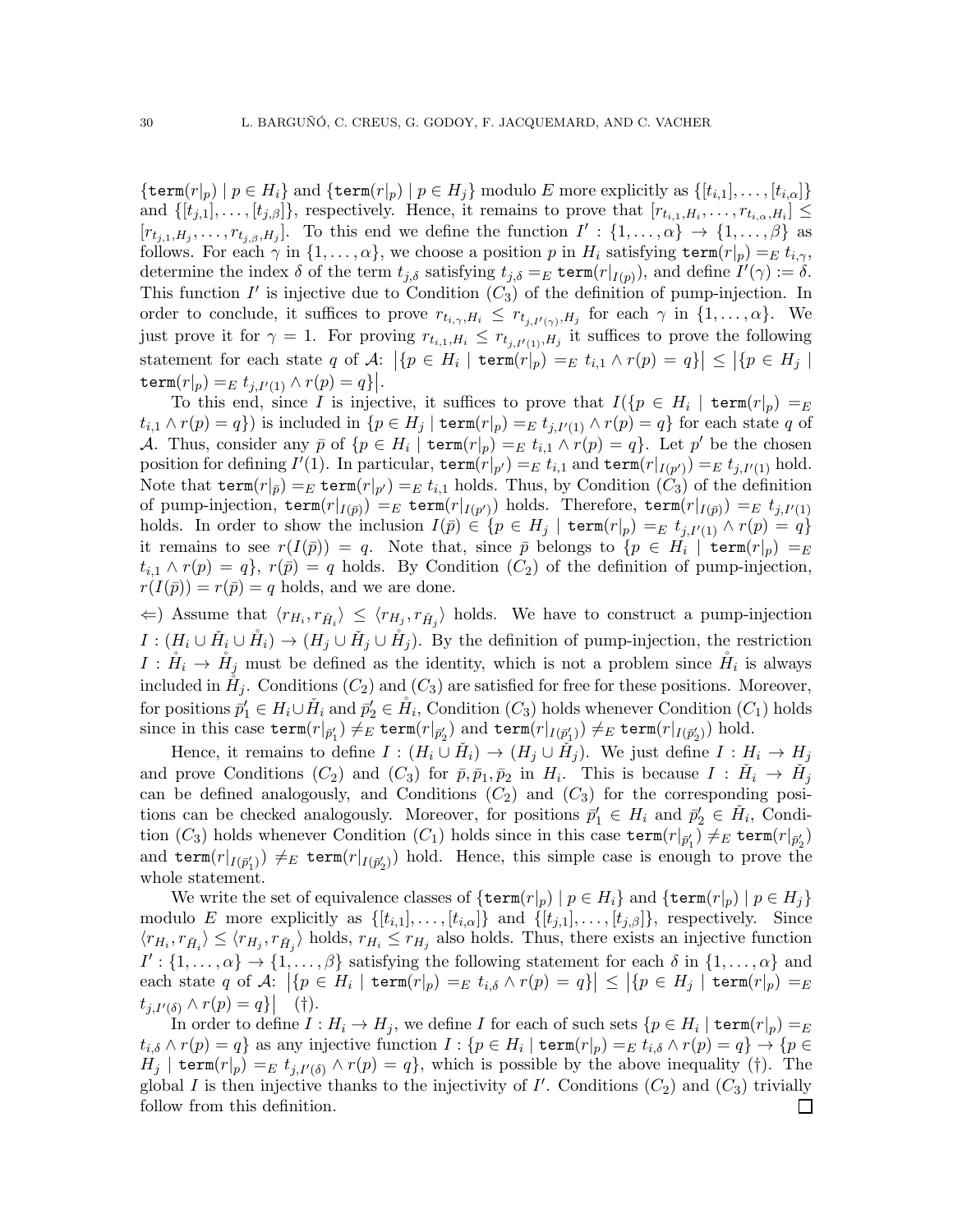**Example 5.19.** Following our running example, we first prove  $\langle r_{H_4}, r_{\tilde{H}_4} \rangle \leq \langle r_{H_3}, r_{\tilde{H}_3} \rangle$ . To this end just note that  $[\langle 0, 0, 0, 0, 1, 0 \rangle] \leq [\langle 0, 0, 0, 0, 1, 0 \rangle]$  and that  $[\langle 0, 0, 0, 1, 0, 0 \rangle] \leq$  $[\langle 0, 0, 0, 2, 0, 0 \rangle]$  hold. We can define  $I : (H_4 \cup \check{H}_4 \cup \check{H}_4) \to (H_3 \cup \check{H}_3 \cup \check{H}_3)$  from this relation according to Lemma [5.18.](#page-29-3) Doing the adequate guess we obtain the following definition:  $I(1) = 1, I(2) = 2, I(3) = 3.3$  which is the pump-injection considered in Example [5.5](#page-24-0) for our running example.

The following lemma follows directly from the definition of the sets  $H_i$  and  $\check{H}_i$ , and allows to connect such definitions with Lemma [5.14.](#page-28-0)

<span id="page-31-0"></span>**Lemma 5.20.** Let A be a TABG<sup> $\wedge$ </sup>. Let a be the maximum arity of the symbols in the signature of  $A$ . Let r be a run of  $A$ . Then, the following conditions hold:

(1)  $|H_{h(r)}| = 1$  and  $|\check{H}_{h(r)}| = 0$ .

(2) For each i in  $\{2,\ldots,h(r)\}\$ ,  $a\cdot|H_i|+|\check{H}_i|\geq|H_{i-1}|+|\check{H}_{i-1}|.$ 

(3) For each i in  $\{1,\ldots,h(r)\}$ ,  $|H_i| = \text{sum}(r_{H_i})$  and  $|H_i| = \text{sum}(r_{\tilde{H}_i})$ .

*Proof.* Item (1) is trivial by definition of  $H_i$  and  $\check{H}_i$  for  $i = h(r)$ . For Item (2), it suffices to observe that the positions in  $H_{i-1} \cup \check{H}_{i-1}$  are all the positions in  $\check{H}_i$  plus a subset of all child positions of positions in  $H_i$ , and that each position has at most a children. For Item (3) we just prove  $|H_i| = \text{sum}(r_{H_i})$ , since  $|\check{H}_i| = \text{sum}(r_{\check{H}_i})$  can be proved analogously. We write the equivalence classes of the set  $\{\text{term}(r|p) \mid p \in H_i\}$  modulo  $E = E_{\mathcal{A}}$  more explicitly as  $\{|t_1|, \ldots, |t_{\alpha}|\}.$ 

Note that  $H_i$  is the disjoint union  $\{p \in H_i \mid \mathtt{term}(r|_p) =_E t_1\} \cup ... \cup \{p \in H_i \mid$  $\texttt{term}(r|_p) =_E t_\alpha$ }. Thus,  $|H_i|$  equals  $|\{p \in H_i \, \mid \, \texttt{term}(r|_p) =_E t_1\}| + \ldots + |\{p \in H_i \, \mid \, p\}$  $\texttt{term}(r|_p) =_E t_\alpha\}|.$  We conclude by observing that  $|\{p \in H_i \mid \texttt{term}(r|_p) =_E t_1\}| =$  $\Box$  $\texttt{sum}(r_{t_1,H_i}),\ldots,|\{p\in H_i\mid \texttt{term}(r|_p)=_E t_\alpha\}|=\texttt{sum}(r_{t_\alpha,H_i}) \text{ hold.}$ 

<span id="page-31-1"></span>**Lemma 5.21.** Let  $B : \mathbb{N} \times \mathbb{N} \to \mathbb{N}$  be the computable function of Lemma [5.14.](#page-28-0) Let A be a TABG $\hat{\ }$ . Let a be the maximum arity of the symbols in the signature of A. Let n be the number of states of A. Let r be a run of A satisfying  $h(r) > B(a, n)$ . Then, there is a global pumping on r.

*Proof.* Consider the sequence  $\langle r_{H_{h(r)}}, r_{\check{H}_{h(r)}} \rangle$ ,...,  $\langle r_{H_1}, r_{\check{H}_1} \rangle$ . Note that the *n*-tuple  $\langle 0, \ldots, 0 \rangle$ does not appear in the multisets of the pairs of this sequence. By Lemma [5.20,](#page-31-0)  $|H_{h(r)}|=1$ and  $|\check{H}_{h(r)}| = 0$  hold, and for each i in  $\{2, \ldots, h(r)\}, a \cdot |H_i| + |\check{H}_i| \geq |H_{i-1}| + |\check{H}_{i-1}|$  holds. Moreover, for each i in  $\{1,\ldots,h(r)\}\$ ,  $|H_i| = \texttt{sum}(r_{H_i})$  and  $|\check{H}_i| = \texttt{sum}(r_{\check{H}_i})$  hold. Thus,  $\texttt{sum}(r_{H_{h(r)}})=1,\ \texttt{sum}(r_{\check{H}_{h(r)}})=0,\ \text{and for each }i\text{ in }\{2,\ldots,h(r)\},\ a\cdot\texttt{sum}(r_{H_i})+\texttt{sum}(r_{\check{H}_i})\geq 0$  $\text{sum}(r_{H_{i-1}}) + \text{sum}(r_{\check{H}_{i-1}})$  hold. Hence, since  $h(r) \geq B(a, n)$  holds, by Lemma [5.14](#page-28-0) there exist  $i, j$  satisfying  $h(r) \ge i > j \ge 1$  and  $\langle r_{H_i}, r_{\check{H}_i} \rangle \le \langle r_{H_j}, r_{\check{H}_j} \rangle$ . By Lemma [5.18,](#page-29-3) there exists a pump-injection  $I: (H_i \cup \check{H}_i \cup \mathring{H}_i) \to (H_j \cup \check{H}_j \cup \mathring{H}_j)$ . Therefore, there exists a global pumping on r.  $\sqcup$ 

<span id="page-31-2"></span>**Theorem 5.22.** Emptiness is decidable for TABG<sup> $\wedge$ </sup>.

*Proof.* Let a be the maximum arity of the symbols in the signature of A. Let n be the number of states of A. Let r be an accepting run of A with minimum height.

Suppose that  $h(r) > B(a, n)$  holds. Then, by Lemma [5.21,](#page-31-1) there exists a global pumping r' on r. By Corollary [5.7,](#page-25-2)  $h(r') < h(r)$  holds. Moreover, by the definition of global pumping,  $r'(\lambda) = r(\lambda)$  holds. Finally, by Corollary [5.11,](#page-27-1) r' is a run of A. Thus, r' contradicts the minimality of r. We conclude that  $h(r) < B(a, n)$  holds.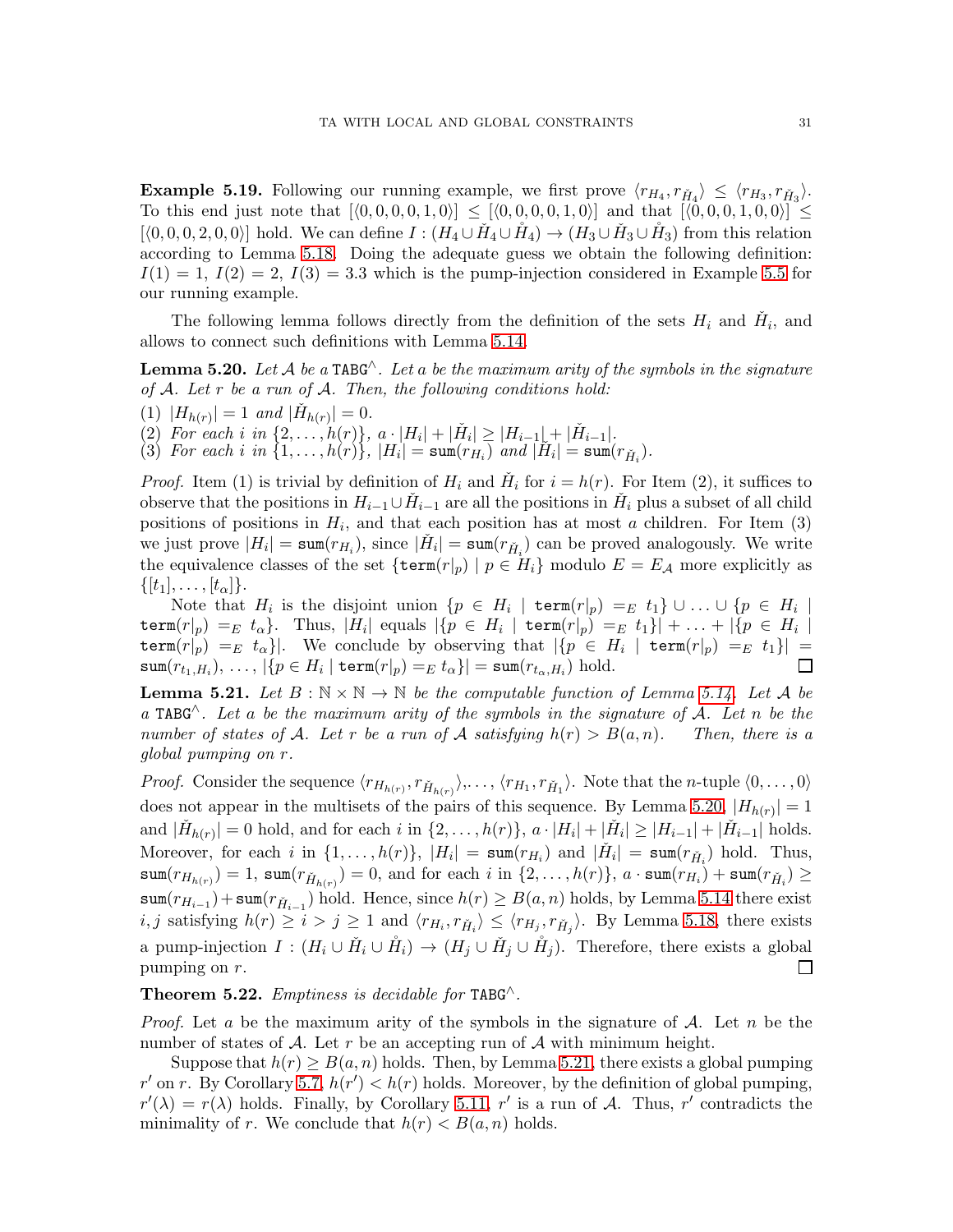The decidability of emptiness of  $A$  follows, since the existence of successful runs implies that one of them can be found among a computable and finite set of possibilities.  $\Box$ 

Using Corollary [4.20](#page-21-1) and Theorem [5.22,](#page-31-2) we can conclude the decidability of emptiness for TABG, and more generally for TABG[ $\approx, \approx, \mathbb{N}$ ].

Corollary 5.23. Emptiness is decidable for TABG.

<span id="page-32-1"></span><span id="page-32-0"></span>Corollary 5.24. Emptiness is decidable for TABG[ $\approx, \approx, \mathbb{N}$ ].

## 6. Unranked Ordered Trees

Our tree automata models and results can be generalized from ranked to unranked ordered terms. In this setting,  $\Sigma$  is called an *unranked signature*, meaning that there is no arity fixed for its symbols, i.e. that in a term  $a(t_1, \ldots, t_n)$ , the number n of children is arbitrary and does not depend on a. Let us denote by  $\mathcal{U}(\Sigma)$  the set of unranked ordered terms over Σ. The notions of positions, subterms, etc., are defined for unranked terms of U(Σ) as for ranked terms of  $\mathcal{T}(\Sigma)$ .

We extend the definition of automata for unranked ordered terms, called hedge automata [\[Mur99\]](#page-38-16), with global constraints. We do not consider constraints between brothers nor flat theories in this setting.

**Definition 6.1.** A hedge automaton with global constraints (HAG) over an unranked signature  $\Sigma$  is a tuple  $\mathcal{A} = \langle Q, \Sigma, F, \Delta, C \rangle$  where Q is a finite set of states,  $F \subseteq Q$  is the subset of final states, C is a Boolean combination of atomic constraints of the form  $q \approx q'$  or  $q \not\approx q'$ , with  $q, q' \in Q$ , and  $\Delta$  is a set of transition rules of the form  $a(L) \to q$  where  $a \in \Sigma$ ,  $q \in Q$ and L is a regular (word) language over  $Q^*$ , assumed given by a finite state automaton with input alphabet Q.

We still use the notation  $\texttt{HAG}[\tau_1, \ldots, \tau_n]$  where the types  $\tau_i$  can be  $\approx, \frac{1}{\mathcal{R}}, \|\cdot\|_{\mathbb{N}}, \|\cdot\|_{\mathbb{N}}, \mathbb{N}.$ 

The notion of run of TAG is extended to HAG in the natural way. A run of a HAG  $\mathcal A$  is a pair  $r = \langle t, M \rangle$  where  $t \in \mathcal{U}(\Sigma)$  is an unranked ordered term and M is a mapping from  $Pos(t)$  into  $\Delta_A$  such that for each position  $p \in Pos(t)$  with n children, if  $M(p,1), \ldots, M(p,n)$ are rules with right-hand side states  $q_1, \ldots, q_n \in Q_{\mathcal{A}}$ , respectively, then  $M(p)$  is a transition rule of the form  $t(p)(L) \to q$  in  $\Delta$ , and the word  $q_1 \cdots q_n$  belongs to L. Moreover,  $r \models C_{\mathcal{A}}$ , where satisfiability of  $C_A$  by r is defined like in Section [3.](#page-6-0) A run r is called successful (or  $accepting)$  if  $r(\lambda) \in F_{\mathcal{A}}$ .

The emptiness decision results of Corollary [5.24](#page-32-1) can be transposed from TAG into HAG using a standard transformation from unranked to ranked binary terms, like the *extension* encoding described in  $[CDG^+07]$ , Chapter 8.

Let us associate to the unranked signature  $\Sigma$  the (ranked) signature  $\Sigma_{\mathcal{Q}} := \{a : 0 \mid a \in \mathcal{Q}\}$  $\Sigma$ } ∪ {@ : 2} where @ is a new symbol not in  $\Sigma$ . The operator curry is a bijection from  $U(\Sigma)$  into  $\mathcal{T}(\Sigma_{\mathcal{Q}})$  recursively defined as follows:

$$
curry(a) = a \text{ for all } a \in \Sigma
$$
  
curry $(a(t_1,...,t_n)) = \mathbb{Q}(curry(a(t_1,...,t_{n-1})), curry(t_n))$ 

An example of application of this operator is presented in Figure [7.](#page-33-1) We extend the application of the operator curry to sets of unranked ordered terms by  $curry(L) = \{curry(t) |$  $t \in L$ .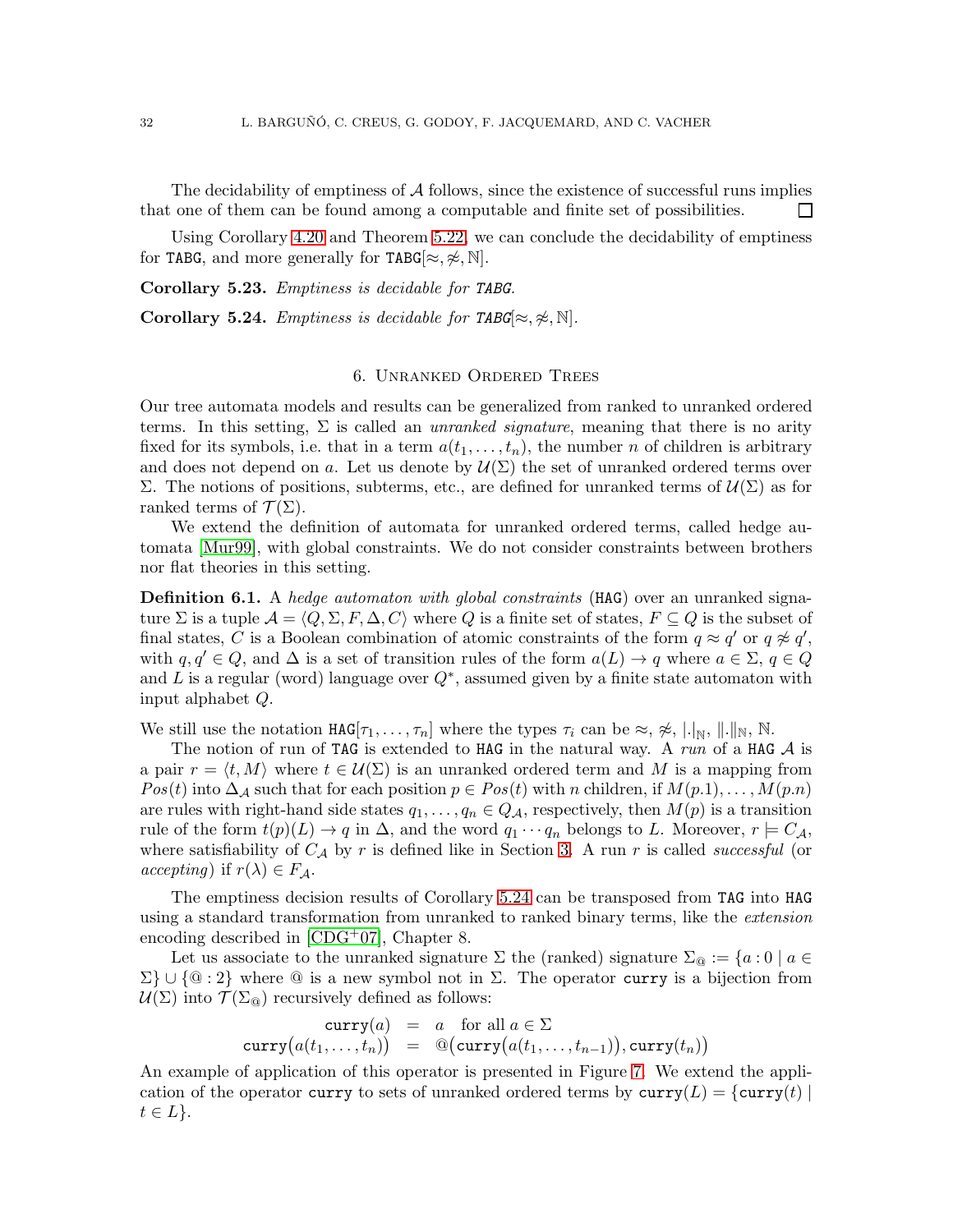

<span id="page-33-1"></span>Figure 7: Currying an unranked term.

<span id="page-33-2"></span>**Proposition 6.2.** For all HAG $\approx$ ,  $\approx$ ,  $\mathbb{N}$  A over  $\Sigma$ , one can construct effectively in PTIME a TAG[ $\approx$ ,  $\approx$ ,  $\mathbb{N}$ ] A' over  $\Sigma_{\mathbb{Q}}$  such that  $\mathcal{L}(\mathcal{A}') = \text{curry}(\mathcal{L}(\mathcal{A}))$ .

*Proof.* Let A be  $\langle Q, \Sigma, F, \Delta, C \rangle$  more explicitly written. Without loss of generality, we assume that for each  $a \in \Sigma, q \in Q$ , the set of rules  $\Delta$  contains exactly one transition of the form  $a(L) \rightarrow q$ , and we denote by  $\bar{A}_{a,q}$  the NFA recognizing the corresponding language L. Recall that such automata have Q as input alphabet. Without loss of generality, we assume that the sets of states of A and all  $\bar{A}_{a,q}$  are pairwise disjoint. Let  $\bar{Q}$  be the union of all states of all the automata  $\bar{A}_{a,q}$ . Intuitively, the transitions of the automaton  $\mathcal{A}'$  will simulate both the transitions of A and the transitions of the NFAs  $\bar{A}_{a,q}$ , when running on curry(t) for some  $t \in \mathcal{U}(\Sigma)$ .

Let  $\mathcal{A}' = \langle Q \cup \overline{Q}, \Sigma, F, \Delta', C \rangle$  where  $\Delta'$  contains the following transitions for each  $a \in \Sigma, q \in Q$ :

- $a \to q$  if  $\bar{A}_{a,q}$  recognizes the empty word,
- $a \to \bar{q}$  where  $\bar{q}$  is the initial state of  $\bar{A}_{a,q}$ ,
- $\mathcal{Q}(\bar{q}, q') \to \bar{q}'$  if there is a transition  $\bar{q} \xrightarrow{\bar{q}'} \bar{q}'$  in  $\bar{A}_{a,q}$ , and
- $\mathbb{Q}(\bar{q}, q') \to q$  if there is a transition  $\bar{q} \xrightarrow{q'} \bar{q}'$  in  $\bar{A}_{a,q}$  and  $\bar{q}'$  is a final state of  $\bar{A}_{a,q}$ .

It is not difficult to see that there exists an accepting run of  $A$  if and only if there exists an accepting run of  $A'$ .  $\mathsf{L}$ 

There exist alternative encodings from unranked to ranked trees in the literature, e.g., the first-child next-sibling encoding: see Figure [8](#page-34-0) for an example of this transformation. This alternative encoding makes the representation of equality and disequality between subterms of the original unranked term difficult, since the transformed subterms may have original siblings occurring now as their subterms. For example, in Figure [8,](#page-34-0) the two occurrences of the subterm c correspond to different terms in the result of the transformation.

The following emptiness decision result is a direct consequence of Proposition [6.2](#page-33-2) and Corollary [5.24.](#page-32-1)

<span id="page-33-0"></span>Corollary 6.3. Emptiness is decidable for  $HAG[\approx, \nless, \mathbb{N}]$ .

## 7. Logics on Trees

In this section, we discuss the application of our results to second order logics interpreted over domains defined by terms. We propose a strict extension of the second order monadic logic of the tree with equality, disequality and arithmetic constraints, and show that satisfiability is decidable for this extension thanks to a correspondence with  $TAG[\approx, \nless, \mathbb{N}]$ .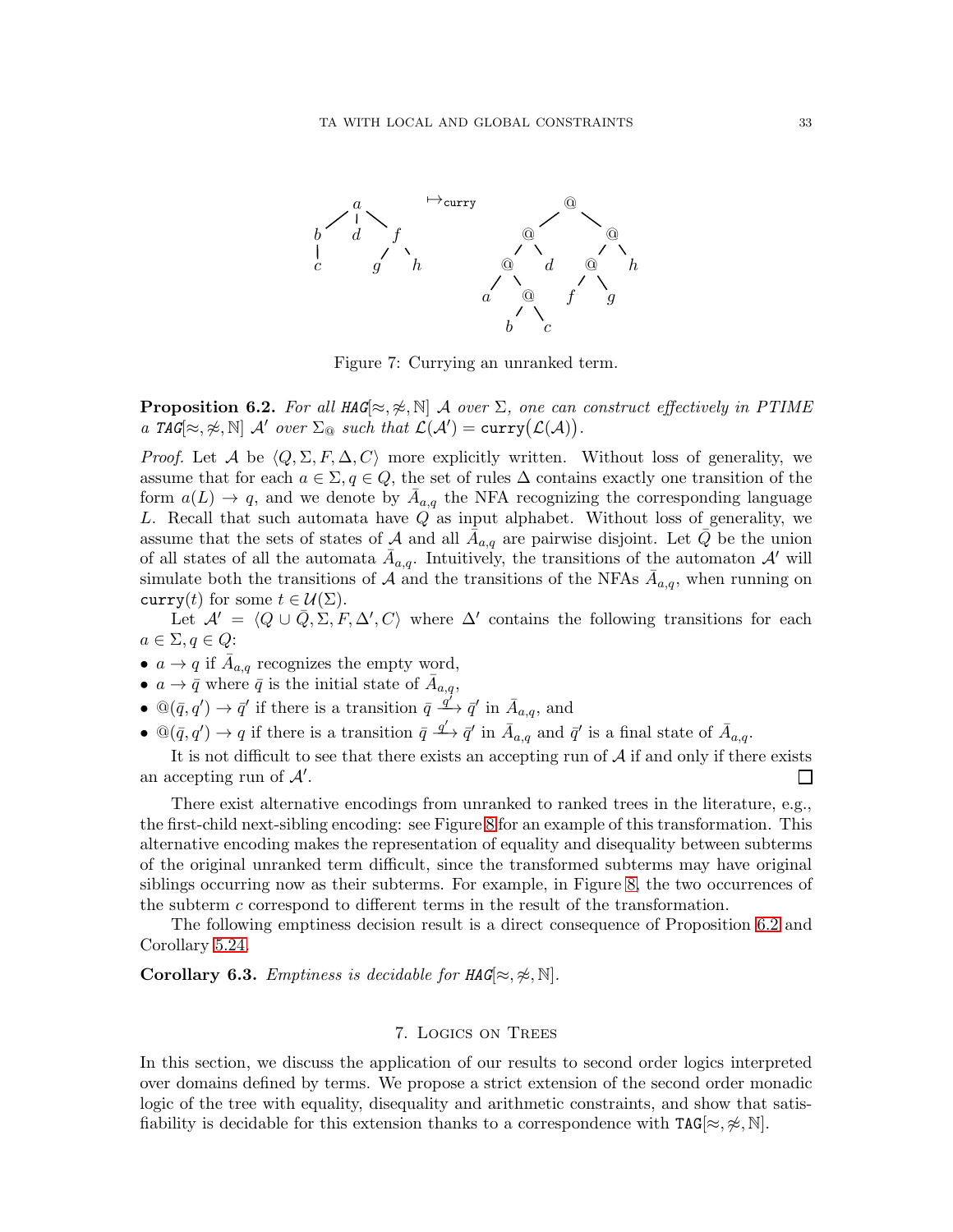

<span id="page-34-0"></span>Figure 8: First-child next-sibling encoding of an unranked term.

<span id="page-34-1"></span>7.1. MSO on Ranked Terms. A ranked term  $t \in \mathcal{T}(\Sigma)$  over  $\Sigma$  can be seen as a model for logical formulae, with an interpretation domain which is the set of positions  $Pos(t)$ . We consider monadic second order formulae interpreted on such models, built with the usual Boolean connectors, with quantifications over first order variables (interpreted as positions), denoted  $x, y, \ldots$  and over unary predicates (i.e. second order variables interpreted as sets of positions), denoted  $X, Y, \ldots$ , and with the following predicates,

- equality:  $x = y$ ,
- membership:  $X(x)$ ,
- labeling:  $a(x)$ , for  $a \in \Sigma$
- navigation:  $S_i(x, y)$ , for all i smaller than or equal to the maximal arity of symbols of  $\Sigma$ (we call  $+1$  the type of such predicates),
- term equality:  $X \approx Y$ , term disequality:  $X \not\approx Y$  (predicate types  $\approx$  and  $\not\approx$ ),
- linear inequalities:  $\sum a_i \cdot |X_i| \ge a$  or  $\sum a_i \cdot ||X_i|| \ge a$ , where every  $a_i$  and a belong to  $\mathbb Z$ (predicate types  $\lfloor \cdot |z|$  and  $\lfloor \cdot |z| \rfloor$ .

We write  $MSO[\tau_1, \ldots, \tau_k]$  for the set of monadic second order logic formulae with equality, membership, labeling predicates and other predicates of types  $\tau_1, \ldots, \tau_k$ , amongst the above types  $+1, \approx, \frac{1}{\epsilon}, \mathbb{R}$ , and  $\lfloor \cdot \rfloor_{\mathbb{Z}}$ . We also use the notations  $\lfloor \cdot \rfloor_{\mathbb{N}}$  and  $\lfloor \cdot \rfloor_{\mathbb{N}}$  for natural linear inequalities (linear inequalities whose coefficient all have the same sign) and the abbreviations Z and N of Section [4.](#page-11-0)

Let  $\exists MS0[\tau_1,\ldots,\tau_k]$  be the fragment of  $MS0[\tau_1,\ldots,\tau_k]$  containing the formulae of the form  $\exists X_1 \dots \exists X_n \phi$  such that all the atoms of type  $\approx, \nless, \mathbb{Z}$  or N in  $\phi$  involve only second order variables amongst  $X_1, \ldots, X_n$ .

A variable assignment into a term  $t \in \mathcal{T}(\Sigma)$  is a function  $\sigma$  mapping first order variables into positions of  $Pos(t)$  and second order variables into subsets of  $Pos(t)$ . The satisfiability of a formula  $\phi$  by a term  $t \in \mathcal{T}(\Sigma)$  and a variable assignment  $\sigma$ , denoted  $t, \sigma \models \phi$  is defined in the usual Tarskian manner, with: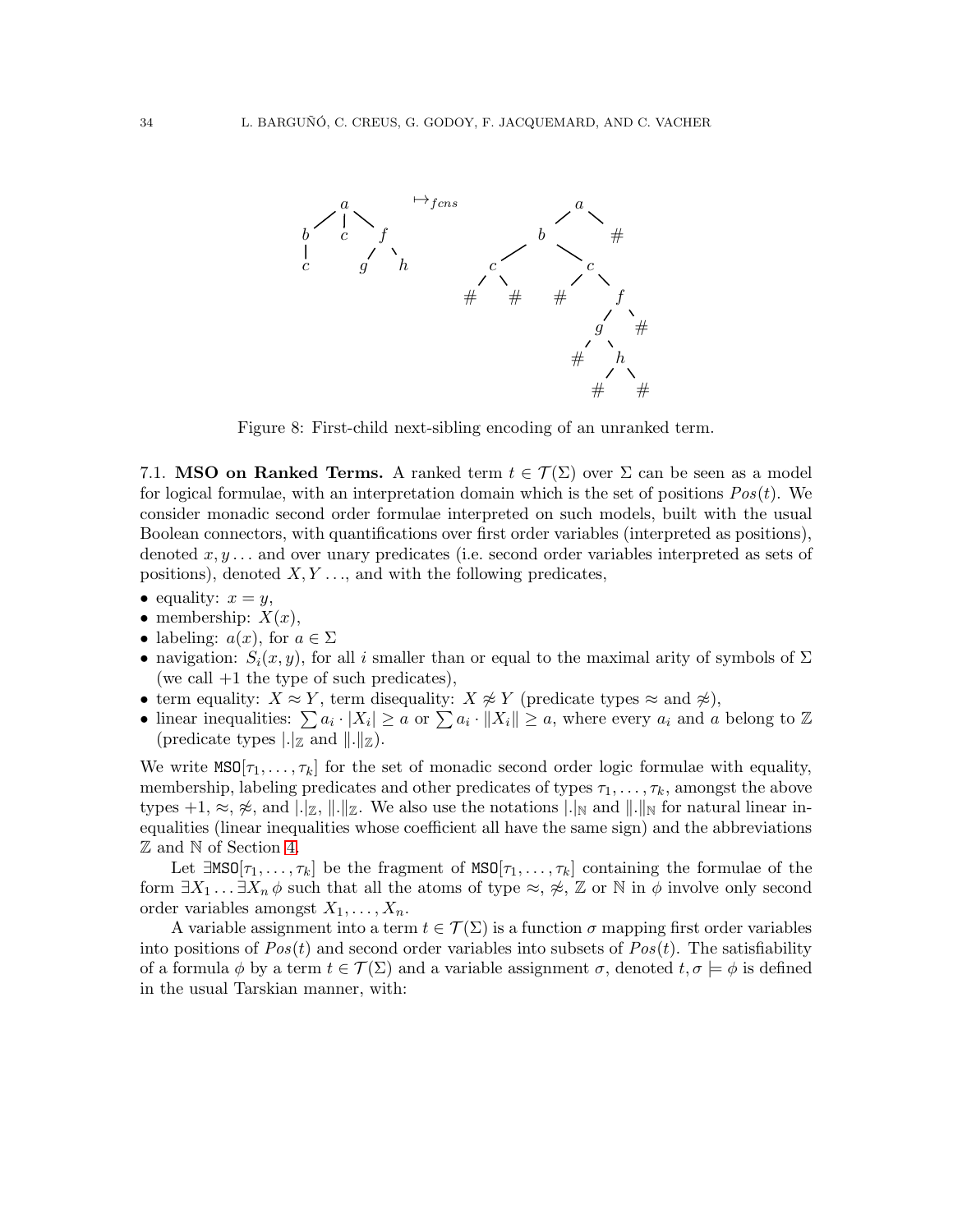| iff $\sigma(x) = \sigma(y)$<br>$t, \sigma \models x = y$                                                              |  |
|-----------------------------------------------------------------------------------------------------------------------|--|
| $t, \sigma \models X(x)$<br>iff $\sigma(x) \in \sigma(X)$                                                             |  |
| iff $t(\sigma(x)) = a$<br>$t, \sigma \models a(x)$                                                                    |  |
| iff $\sigma(x) \cdot i = \sigma(y)$<br>$t, \sigma \models S_i(x, y)$                                                  |  |
| iff $\forall p \in \sigma(X), p' \in \sigma(Y), p \neq p' : t _p = t _{p'}$<br>$t, \sigma \models X \approx Y$        |  |
| $t, \sigma \models X \not\approx Y$<br>iff $\forall p \in \sigma(X), p' \in \sigma(Y), p \neq p' : t _p \neq t _{p'}$ |  |
| $t, \sigma \models \sum a_i \cdot  X_i  \geq a$<br>iff $\sum_i a_i \cdot  \sigma(X_i)  \geq a$                        |  |
| $t, \sigma \models \sum a_i \cdot   X_i   \geq a$ iff $\sum_i a_i \cdot  \{t _p \mid p \in \sigma(X_i)\}  \geq a$     |  |

Example 7.1. The following formula of  $\exists MS0[\approx, \hat{\approx}]$  expresses that all the subterms headed by a in a term t are pairwise different:  $\exists X_a ((\forall x X_a(x) \leftrightarrow a(x)) \land X_a \not\approx X_a)$ . In other words,  $a$  is used to mark monadic keys in  $t$  (see Example [3.4\)](#page-9-0).

A seminal result of  $[TW68]$  shows that  $MS0[+1]$  has exactly the same expressiveness as TA, and therefore it is decidable. The extension  $MSO[+1, \approx]$  is undecidable, see e.g. [\[FTT07\]](#page-38-5). The extension  $MSO[+1, |.|_Z]$  is undecidable as well [\[KR02\]](#page-38-12).

On the other side, the fragment  $\exists MS0[+1, |z|]$  is decidable [\[KR02\]](#page-38-12), and a fragment of  $\exists MS[+1, \approx, \hat{\mathcal{L}}]$  is shown decidable in [\[FTT08\]](#page-38-6) for a restricted variant of  $\hat{\mathcal{L}}$ , using a two way correspondence between these formulae and a decidable subclass of TAGED.

This latter construction can be straightforwardly adapted to establish a two way correspondence between  $\exists MS0[+1,\approx,\not\approx,\mathbb{N}]$  and  $TAG[\approx,\not\approx,\mathbb{N}]$ .

<span id="page-35-0"></span>**Theorem 7.2.**  $\exists MS0[+1, \approx, \nless, \mathbb{N}]$  is decidable on ranked terms.

Proof. Following the same proof scheme as [\[FTT08\]](#page-38-6), we show that for every closed formula  $\phi$  in  $\exists MS0[+1,\approx,\cancel{\approx},\mathbb{N}]$ , we can construct a TAG[ $\approx,\cancel{\approx},\mathbb{N}]$  recognizing exactly the set of models of  $\phi$ . Then, the decidability of the logic follows from Theorem [5.24.](#page-32-1)

Without loss of generality, we may assume that  $\phi$  is of the form

$$
\exists X_1 \ldots \exists X_n \ (\phi_0(\overline{X}) \wedge \phi_{\approx}(\overline{X}) \wedge \phi_{\mathbb{N}}(\overline{X}))
$$

where  $\phi_0(\overline{X})$  is a MSO[+1] formula with free variables  $\overline{X} = X_1, \ldots, X_n$ , and  $\phi_{\approx}(\overline{X})$  and  $\phi_{\mathbb{N}}(X)$  are Boolean combinations of atoms of the respective form  $X_i \approx X_j$ ,  $X_i \not\approx X_j$  and  $\sum a_i \cdot |X_i| \ge a$ ,  $\sum a_i \cdot ||X_i|| \ge a$ . Moreover, we shall also assume that  $\phi_{\approx}(\overline{X})$  and  $\phi_{\mathbb{N}}(\overline{X})$  are conjunctions of atoms or negations of atoms of the above form. Otherwise, we put them into disjunctive normal form and then split  $\phi$  into an equivalent formula  $\phi_1 \vee \ldots \vee \phi_k$ , where each  $\phi_i, i \leq k$ , is of the form requested:  $\phi_i = \exists X_1 \dots \exists X_n \left( \phi_0^i(\overline{X}) \wedge \phi_\infty^i(\overline{X}) \wedge \phi_N^i(\overline{X}) \right)$ , where  $\phi_0^i(\overline{X}) \in \text{MSO}[+1]$  and  $\phi_\infty^i(\overline{X})$  and  $\phi_N^i(\overline{X})$  are conjunctions of atoms or negations of atoms as above, and we solve satisfiability separately for each  $\phi_i$ .

First, we recall the definitions of [\[TW68\]](#page-39-4) of the signature  $\Sigma \times \{0,1\}^n$ , where the arity of a symbol  $\langle f, b_1, \ldots, b_n \rangle$  is the arity of f, and of the term  $t \otimes \sigma$  over this signature obtained, from a term t over  $\Sigma$  and a mapping  $\sigma : \{X_1, \ldots, X_n\} \to 2^{Pos(t)}$ , by relabeling every position  $p \in Pos(t)$  by  $\langle t(p), b_1, \ldots, b_n \rangle$ , where for each  $i \leq n, b_i = 1$  if  $p \in \sigma(X_i)$  and  $b_i = 0$ otherwise. Also, from [\[TW68\]](#page-39-4) we get the construction of a TA  $\mathcal{A}_0 = (Q, \Sigma \times \{0, 1\}^n, F, \Delta_0)$ which recognizes the set of terms  $\{t \otimes \sigma \in \mathcal{T}(\Sigma \times \{0,1\}^n) \mid t, \sigma \models \phi_0(\overline{X})\}.$ 

Second, following a construction in [\[NPTT05\]](#page-39-5), we shift in  $\mathcal{A}_0$  the bit-vectors from the signature into the state symbols, obtaining a  $TA \mathcal{A}'_0 = \langle Q \times \{0,1\}^n, \Sigma, F \times \{0,1\}^n, \Delta \rangle$  where  $\Delta$  contains all the transition rules

$$
f\big(\langle q_1,b_{1,1},\ldots,b_{1,n}\rangle,\ldots,\langle q_m,b_{m,1},\ldots,b_{m,n}\rangle\big) \to \langle q,b_1,\ldots,b_n\rangle
$$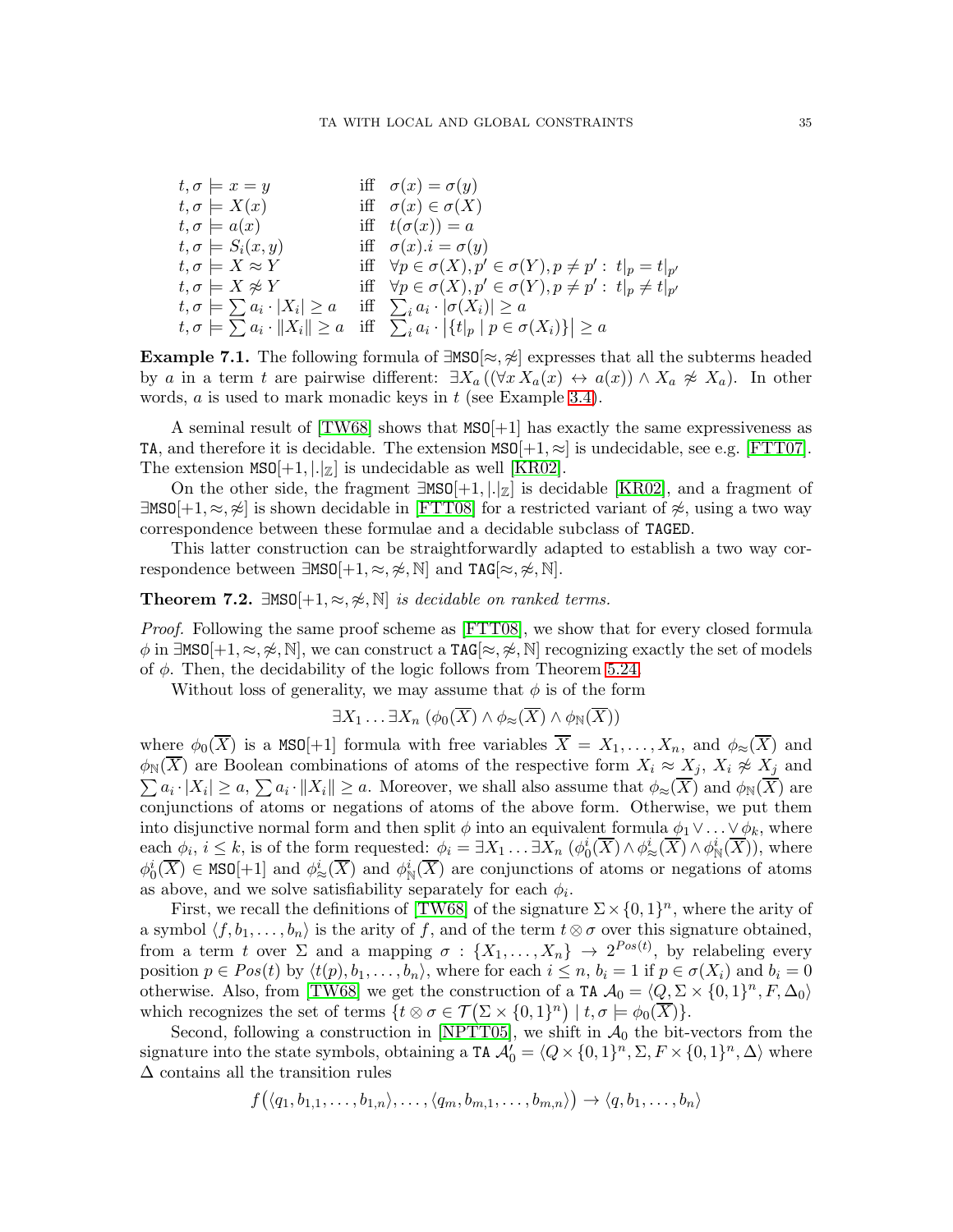such that  $f \in \Sigma, \langle f, b_1, \ldots, b_n \rangle (q_1, \ldots, q_m) \to q \in \Delta_0$  and  $b_{1,1}, \ldots, b_{1,n}, \ldots, b_{m,1}, \ldots, b_{m,n} \in$  ${0,1}$ . This automaton  $\mathcal{A}'_0$  recognizes the projection (on the first components) of the terms recognized by  $\mathcal{A}_0$ , i.e. it recognizes the set of terms  $t \in \mathcal{T}(\Sigma)$  such that there exists  $\sigma: \{X_1, \ldots, X_n\} \to 2^{Pos(t)}$  satisfying  $t, \sigma \models \phi_0(\overline{X})$ .

Third, we obtain a constraint C by rewriting all the atoms of  $\phi_{\approx}(\overline{X}) \wedge \phi_{\mathbb{N}}(\overline{X})$  with the following rules:

$$
X_i \approx X_j \quad \mapsto \quad \bigwedge_{b_i=b'_j=1} \langle q, b_1, \dots, b_n \rangle \approx \langle q', b'_1, \dots, b'_n \rangle
$$

$$
X_i \not\approx X_j \quad \mapsto \quad \bigwedge_{b_i=b'_j=1} \langle q, b_1, \dots, b_n \rangle \not\approx \langle q', b'_1, \dots, b'_n \rangle
$$

$$
\sum_i a_i \cdot |X_i| \ge a \quad \mapsto \quad \sum_{i} \sum_{b_i=1}^{b_i=1} a_i \cdot |\langle q, b_1, \dots, b_n \rangle| \ge a
$$

$$
\sum_i a_i \cdot ||X_i|| \ge a \quad \mapsto \quad \sum_{i} \sum_{b_i=1}^{b_i=1} a_i \cdot ||\langle q, b_1, \dots, b_n \rangle|| \ge a
$$

The TAG[ $\approx$ ,  $\approx$ , N]  $\mathcal{A} = \langle Q \times \{0,1\}^n, \Sigma, F \times \{0,1\}^n, \Delta, C \rangle$  recognizes  $\{t \in \mathcal{L}(\mathcal{A}) \mid t \models \phi\}.$ 

The above transformation also works in the other direction (this result is not necessary for the proof of Theorem [7.2](#page-35-0) though): for every  $\texttt{TAG}[\approx, \nless, \mathbb{N}]$ , we can construct a formula  $\phi$ in ∃MSO $[+1, \approx, \nless, \mathbb{N}]$ , whose set of models is  $\mathcal{L}(\mathcal{A})$ .

Note that  $\exists MS0[+1,\approx]$  is strictly more expressive than MSO, since the equality between subterms is not expressible in MSO (see e.g.  $[CDG^{+}07]$ ). The TA construction of  $[TW68]$ for the decidability of MSO[+1] involves the closure under projection on components for TA languages over signatures made of tuples of symbols (for the elimination of ∃ quantifiers). TAG languages are not closed under projection on some components of tuples, as it is already the case for simpler form tree automata with equality [\[Tre00\]](#page-39-6). Thus, the same approach cannot be used to prove decidability of emptiness of TAG.

7.2. MSO on Unranked Ordered Terms. In unranked ordered terms of  $\mathcal{U}(\Sigma)$ , the number of children of a position is unbounded. Therefore, for navigating in such terms with logical formulae, the successor predicates  $S_i(x, y)$  of Section [7.1](#page-34-1) are not sufficient. In order to describe unranked ordered terms as models, we replace these above predicates  $S_i$  by:

•  $S_{\perp}(x, y)$  (y is a child of x),

•  $S_{\rightarrow}(x, y)$  (y is the successor sibling of x).

The type of these predicates is still called  $+1$ . Note that the above predicates  $S_1, S_2, \ldots$ can be expressed using these two predicates only.

The satisfiability of the above atoms by a term  $t \in \mathcal{U}(\Sigma)$  and a variable assignment  $\sigma$ is defined as follows:

$$
t, \sigma \models S_{\downarrow}(x, y)
$$
 iff there exists *i* such that  $\sigma(x).i = \sigma(y)$ ,  
\n $t, \sigma \models S_{\rightarrow}(x, y)$  iff there exists  $p \in Pos(t)$  and *i* such that  $\sigma(x) = p.i$   
\nand  $\sigma(y) = p.(i + 1)$ .

It is shown in [\[SSM03\]](#page-39-3) that the extension  $MSD[+1, |Z|]$  is undecidable for unranked ordered terms when counting constraints are applied to sibling positions.

Using the results of Section [6,](#page-32-0) and an easy adaptation of the automata construction in the proof of Theorem [7.2,](#page-35-0) we can generalize Theorem [7.2](#page-35-0) to ∃MSO over unranked ordered terms.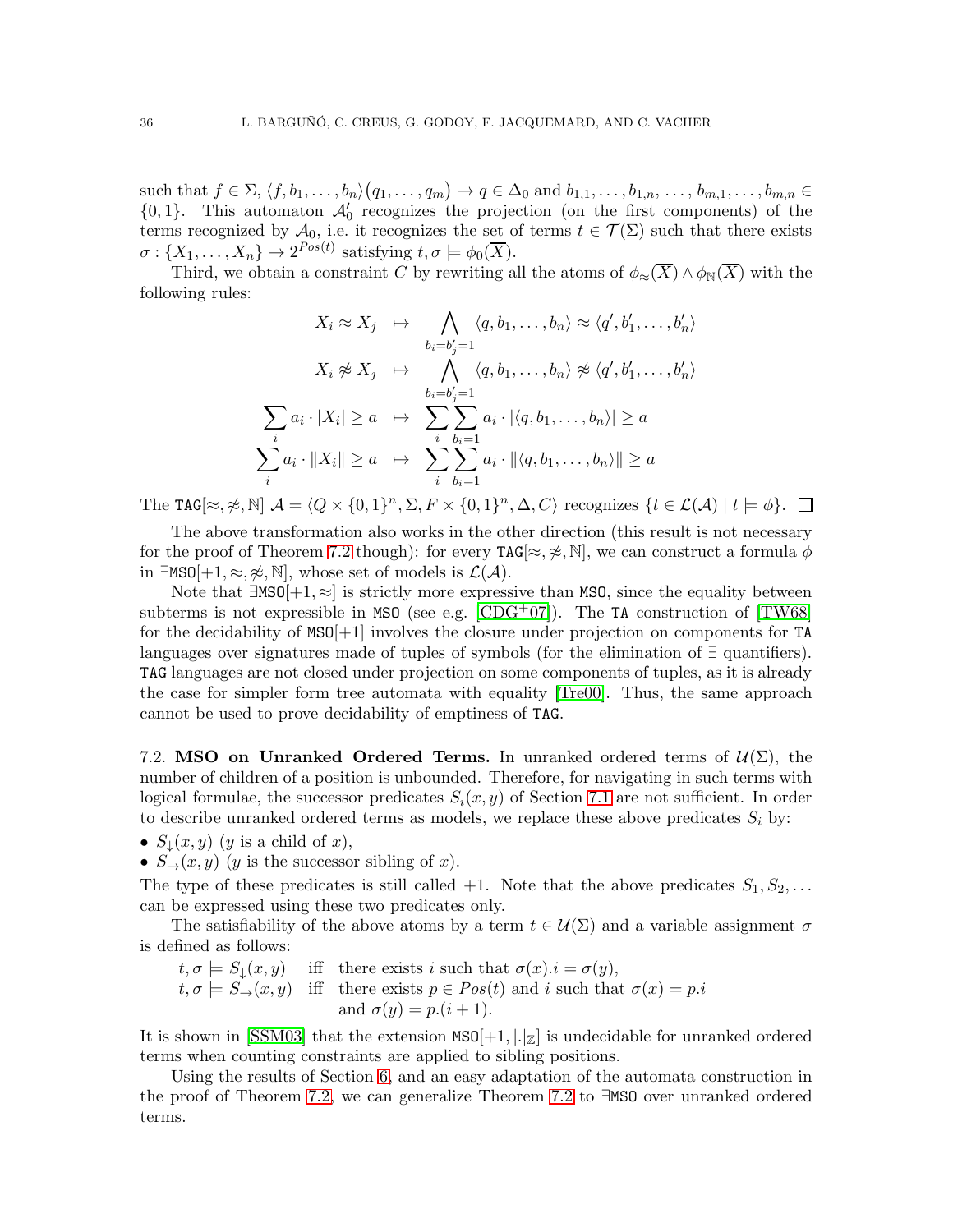**Theorem 7.3.** ∃MSO $[+1, \approx, \nless, \mathbb{N}]$  is decidable on unranked ordered terms.

## 8. Conclusion

We have answered (positively) the open problem of decidability of the emptiness problem for the TAGED [\[FTT08\]](#page-38-6), by proposing a decision algorithm for a class TABG of tree automata with global constraints strictly extending the global constraints of TAGED in several directions. Moreover, the TABG combine the global constraints with local tests between brother subterms a la [\[BT92\]](#page-38-4) and equality interpreted modulo flat theories. Our method for emptiness decision, presented in Section [5](#page-22-0) appeared to be robust enough to deal with several extensions like global counting constraints, and generalization to unranked terms.

A challenging question would be to investigate the precise complexity of the emptiness problem, avoiding the use of Higman's Lemma in the algorithm. For instance, in [\[FTT08\]](#page-38-6), it is shown, using a direct reduction into solving positive and negative set constraints [\[CP94,](#page-38-17) [GTT94,](#page-38-18) Ste94, that emptiness is decidable in NEXPTIME for TAGED (i.e. for TAG^[ $\approx$ ] modulo an empty theory and such that in every atomic constraint  $q \not\approx q'$ , q and q' are distinct states). On the other hand, the best known lower bound for emptiness decision for TABG is EXPTIME-hardness (this holds already for  $TAG^{\wedge}[\approx]$  as shown in [\[FTT08\]](#page-38-6)).

Another interesting problem mentioned in the introduction is the combination of the HAG of Section [6](#page-32-0) with the unranked tree automata with tests between siblings, UTASC [\[WL07,](#page-39-2) [LW09\]](#page-38-8). Perhaps, the techniques of Section [5](#page-22-0) could help for the emptiness decision for a formalism using for instance MSO binary querying (following e.g. [\[NPTT05\]](#page-39-5)) for selecting the test position of global constraints.

Finally, another branch of research related to TABG concerns automata and logics for data trees, i.e. trees labeled over an infinite (countable) alphabet (see [\[Seg06\]](#page-39-8) for a survey). Indeed, data trees can be represented by terms over a finite alphabet, with an encoding of the data values into terms. This can be done in several ways, and with such encodings, the data equality relation becomes the equality between subterms. Therefore, this could be worth studying in order to relate our results on TAG to decidability results on automata or logics on data trees like those in [\[JL07,](#page-38-19) [BMSL09\]](#page-37-3).

## Acknowledgement

We thank Luc Segoufin for many valuable discussions and the anonymous referees at LICS 2010 for their useful comments and suggestions.

#### **REFERENCES**

- <span id="page-37-1"></span>[ANR05] S. Anantharaman, P. Narendran, and M. Rusinowitch. Closure properties and decision problems of DAG automata. *Information Processing Letters*, 94(5):231–240, 2005.
- <span id="page-37-0"></span>[BCG<sup>+</sup>10] L. Barguñó, C. Creus, G. Godoy, F. Jacquemard, and C. Vacher. The emptiness problem for tree automata with global constraints. In *Logic in Computer Science (LICS)*, pages 263–272, 2010.
- <span id="page-37-3"></span>[BMSL09] M. Bojanczyk, A. Muscholl, T. Schwentick, and Segoufin L. Two-variable logic on data trees and applications to XML reasoning. *JACM*, 56(3), 2009. A preliminary version was presented at PODS 06.
- <span id="page-37-2"></span>[BN98] F. Baader and T. Nipkow. *Term Rewriting and All That*. Cambridge University Press, New York, 1998.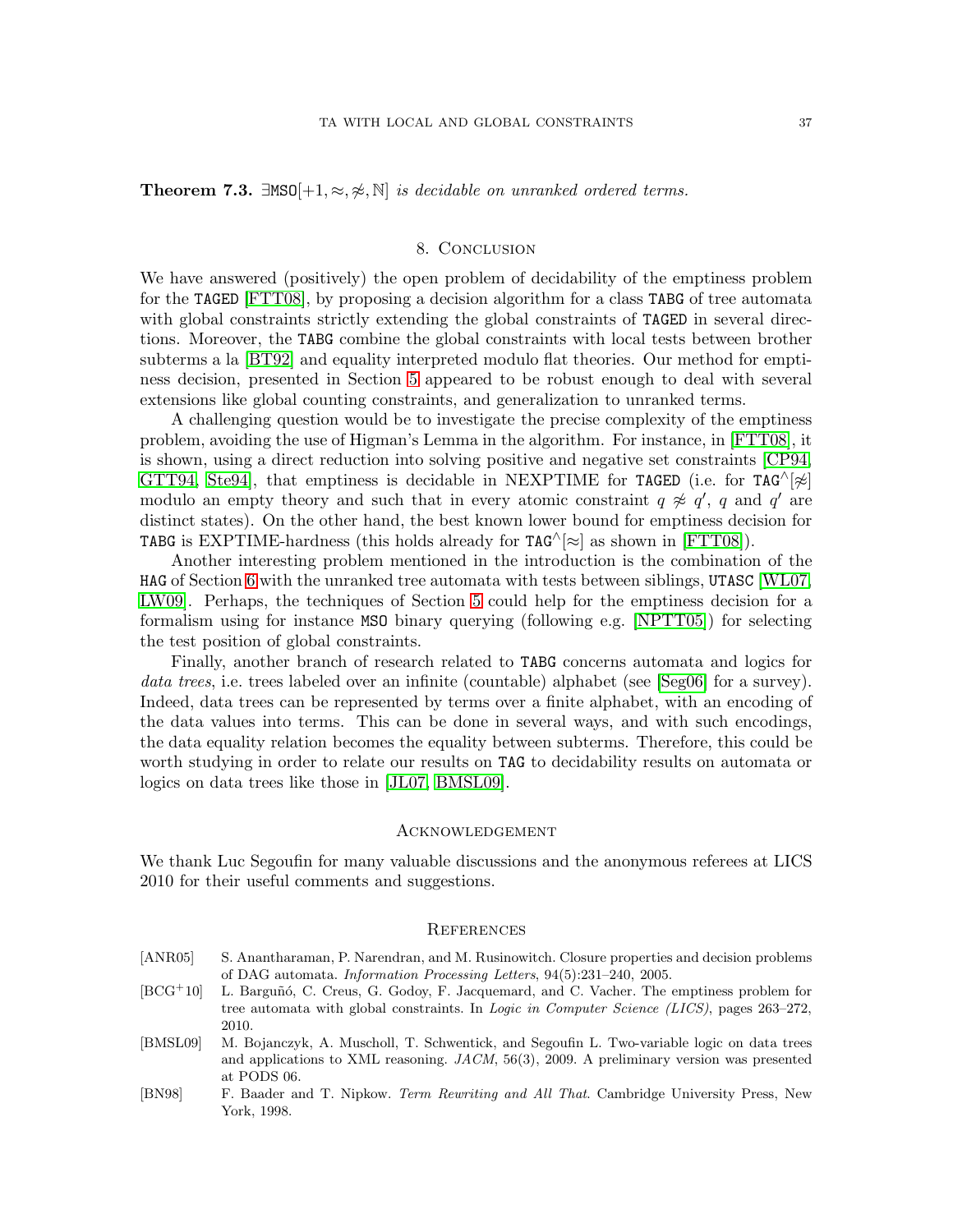- <span id="page-38-4"></span>[BT92] B. Bogaert and S. Tison. Equality and Disequality Constraints on Direct Subterms in Tree Automata. In *9th Symp. on Theoretical Aspects of Computer Science, STACS*, volume 577 of *LNCS*, pages 161–171. Springer, 1992.
- <span id="page-38-1"></span>[BT05] A. Bouajjani and T. Touili. On computing reachability sets of process rewrite systems. In Jürgen Giesl, editor, *Term Rewriting and Applications, 16th International Conference, RTA 2005, Nara, Japan, April 19-21, 2005, Proceedings*, volume 3467 of *Lecture Notes in Computer Science*, pages 484–499. Springer, 2005.
- <span id="page-38-10"></span>[CC05] H. Comon and V. Cortier. Tree automata with one memory, set constraints and cryptographic protocols. *Theoretical Computer Science*, 331(1):143–214, February 2005.
- <span id="page-38-0"></span> $[CDG^+07]$  H. Comon, M. Dauchet, R. Gilleron, F. Jacquemard, C. Löding, D. Lugiez, S. Tison, and M. Tommasi. *Tree Automata Techniques and Applications*. <http://tata.gforge.inria.fr>, 2007.
- <span id="page-38-9"></span>[Cha99] W. Charatonik. Automata on DAG representations of finite trees. Technical Report Technical Report MPI-I-99-2-001, Max-Planck-Institut für Informatik, Saarbrücken, Germany, 1999.
- <span id="page-38-15"></span>[CHJ94] H. Comon, M. Haberstrau, and J.P. Jouannaud. Syntacticness, cycle-syntacticness, and shallow theories. *Information and Computation*, 111(1):154–191, 1994.
- <span id="page-38-17"></span>[CP94] W. Charatonik and L. Pacholski. Set constraints with projections are in NEXPTIME. In *Proceedings of the* 35th *Symp. Foundations of Computer Science*, pages 642–653, 1994.
- <span id="page-38-11"></span>[DL06] S. Dal and D. Lugiez. XML schema, tree logic and sheaves automata. *Journal Applicable Algebra in Engineering, Communication and Computing*, 17(5):337–377, 2006.
- <span id="page-38-2"></span>[FGVTT04] G. Feuillade, T. Genet, and V. Viet Triem Tong. Reachability Analysis over Term Rewriting Systems. *Journal of Automated Reasoning*, 33 (3-4):341–383, 2004.
- <span id="page-38-5"></span>[FTT07] E. Filiot, J.-M. Talbot, and S. Tison. Satisfiability of a spatial logic with tree variables. In *Proceedings of the 21st International Workshop on Computer Science Logic (CSL 2007)*, volume 4646 of *Lecture Notes in Computer Science*, pages 130–145. Springer, 2007.
- <span id="page-38-6"></span>[FTT08] E. Filiot, J.-M. Talbot, and S. Tison. Tree automata with global constraints. In *12th International Conference in Developments in Language Theory (DLT 2008)*, volume 5257 of *Lecture Notes in Computer Science*, pages 314–326. Springer, 2008.
- <span id="page-38-13"></span>[Gal91] J. H. Gallier. What's so special about kruskal's theorem and the ordinal gamma<sub>0</sub>? a survey of some results in proof theory. *Annals of Pure Applied Logic*, 53(3):199–260, 1991.
- <span id="page-38-18"></span>[GTT94] R. Gilleron, S. Tison, and M. Tommasi. Some new decidability results on positive and negative set constraints. In *Proceedings, First International Conference on Constraints in Computational Logics*, volume 845 of *LNCS*, pages 336–351. Spinger, 1994.
- <span id="page-38-7"></span>[JKV09] F. Jacquemard, F. Klay, and C. Vacher. Rigid tree automata. In Adrian Horia Dediu, Armand Mihai Ionescu, and Carlos Mart´ın-Vide, editors, *Proceedings of the 3rd International Conference on Language and Automata Theory and Applications (LATA'09)*, volume 5457 of *Lecture Notes in Computer Science*, pages 446–457, Tarragona, Spain, April 2009. Springer.
- <span id="page-38-19"></span>[JL07] M. Jurdzinski and R. Lazic. Alternation-free modal mu-calculus for data trees. In *Logic in Computer Science (LICS)*, pages 131–140. IEEE Computer Society, 2007.
- <span id="page-38-12"></span>[KR02] F. Klaedtke and H. Ruess. Parikh automata and monadic second-order logics with linear cardinality constraints. Technical Report 177, Intitute of Computer Science at Freiburg University, 2002.
- <span id="page-38-8"></span>[LW09] C. Löding and K. Wong. On nondeterministic unranked tree automata with sibling constraints. In *In IARCS Annual Conference on Foundations of Software Technology and Theoretical Computer Science (FSTTCS 2009)*, Leibniz International Proceedings in Informatics. Schloss Dagstuhl - Leibniz Center for Informatics, 2009.
- <span id="page-38-3"></span>[Mon81] J. Mongy. *Transformation de noyaux reconnaissables d'arbres. Forêts RATEG*. PhD thesis, Laboratoire d'Informatique Fondamentale de Lille, Université des Sciences et Technologies de Lille, Villeneuve d'Ascq, France, 1981.
- <span id="page-38-16"></span>[Mur99] M. Murata. Hedge automata: a formal model for XML schemata. Technical report, Fuji Xerox INformation Systems, 1999.
- <span id="page-38-14"></span>[Nie96] R. Nieuwenhuis. Basic paramodulation and decidable theories (extended abstract). In *Logic in Computer Science (LICS)*, pages 473–482, 1996.